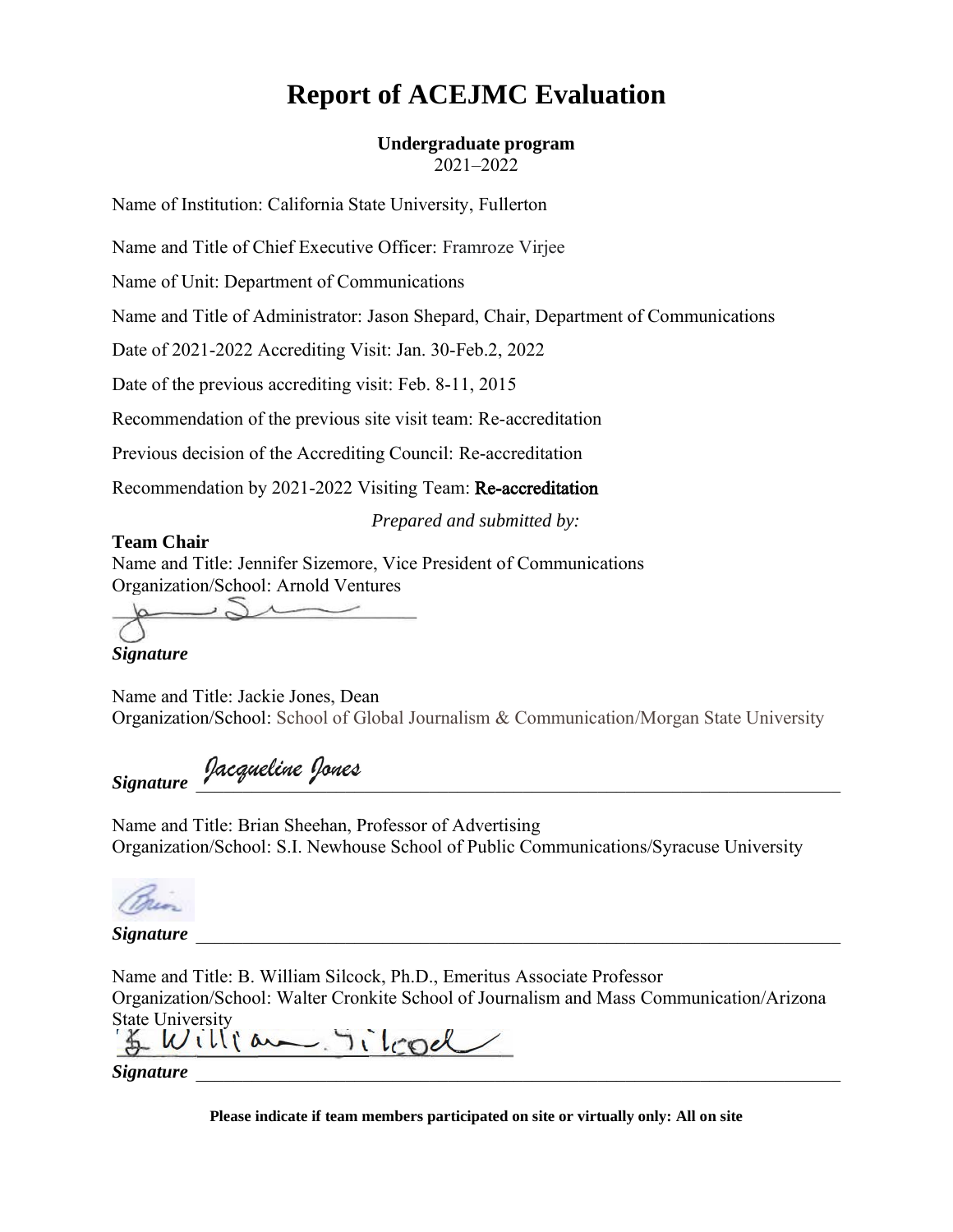# **PART I: General information**

**Name of Institution:** California State University, Fullerton

**Name of Unit:** Department of Communications

**Year of Visit:** 2022

#### **1. Check regional association by which the institution now is accredited.**

- \_\_\_ Middle States Association of Colleges and Schools
- New England Association of Schools and Colleges
- \_\_\_ North Central Association of Colleges and Schools
- \_\_\_ Northwest Association of Schools and Colleges
- Southern Association of Colleges and Schools
- X Western Association of Schools and Colleges

# **2. Indicate the institution's type of control; check more than one if necessary.**

\_\_\_ Private X Public Other (specify)

#### **3. Provide assurance that the institution has legal authorization to provide education beyond the secondary level in your state. It is not necessary to include entire authorizing documents. Public institutions may cite legislative acts; private institutions may cite charters or other authorizing documents.**

California State University, Fullerton was chartered in 1957 as Orange State College. The 12 state colleges were brought together as part of the California Master Plan for Higher Education, codified by the *Donohue Higher Education Act of 1960*. In 1971, the system became The California State University, now comprised of 23 campuses located throughout the state. The Fullerton campus was renamed California State University, Fullerton, in 1972. Responsibility for The California State University is vested in the Board of Trustees, whose members are appointed by the governor. The trustees appoint the chancellor, who is the chief executive officer of the system, and the presidents, who are the chief executive officers of the respective campuses.

#### **4. Has the journalism/mass communications unit been evaluated previously by the Accrediting Council on Education in Journalism and Mass Communications?**

X Yes  $\overline{\phantom{0}}$  No

If yes, give the date of the last accrediting visit: Feb. 8-11, 2015.

# **5. When was the unit or sequences within the unit first accredited by ACEJMC?**

The Department of Communications was first accredited in 1971. **6. Provide the unit's mission statement. Statement should give date of adoption and/or last revision.**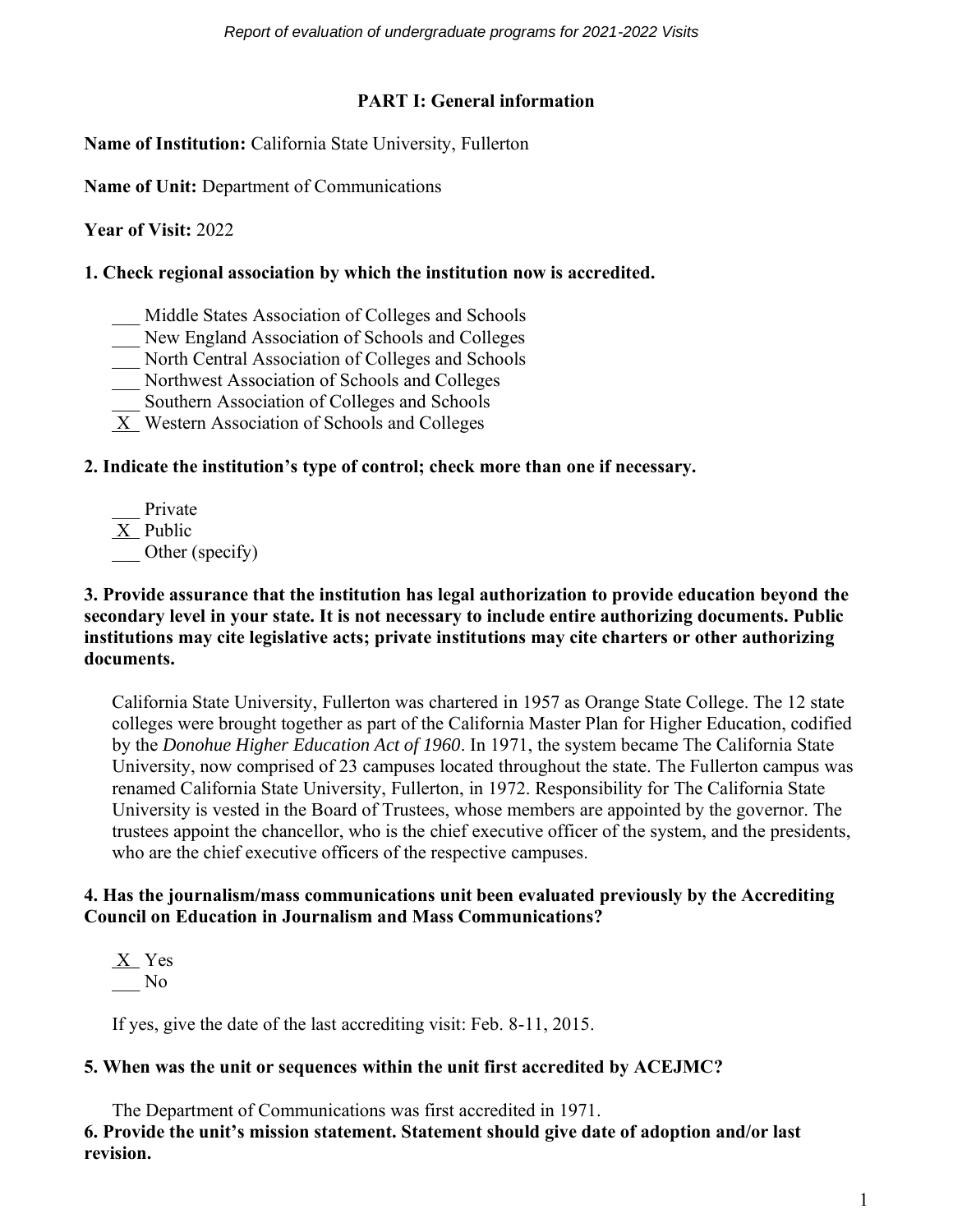The mission of the department states:

Effective ethical communications are essential for the well being of a democratic society. Thus, there is a need for persons trained in the theory and practice of informing, instructing, and persuading through communications media. The educational goals of the programs leading to the Bachelor of Arts in Communications are to:

- Ensure that all majors are exposed to a broad liberal education;
- Provide majors with a clear understanding and a global perspective of the role of communications media in society; and
- Prepare majors desiring communications-related careers in the mass media, business, government, and education by educating them in depth on one of the specialized concentrations within the department.

The mission statement was approved by the faculty on May 8, 2002.

# **7. What are the type and length of terms?**

Semesters of 16 weeks Summer sessions of 5, 6 or 8 weeks Intersessions of 4 weeks

#### **8. Check the programs offered in journalism/mass communications:**

 X Bachelor's degree X Master's degree Ph.D. degree

#### **9. List the specific undergraduate degrees as well as the majors or sequences being reviewed by ACEJMC. \*Indicate online degrees.**

Bachelor of Arts in Communications (with a required concentration in Advertising, Entertainment and Tourism Communications, Journalism, or Public Relations.)

#### **10. Credit hours required by the university for an undergraduate degree:**

120 semester credit hours

#### **11. Give the number of credit hours students may earn for internship experience.**

Students are required to earn 3 units for COMM 495: Mass Media Internship. Students may also take an additional internship for 3 units under English 498: Internship, which counts as an upper-division elective.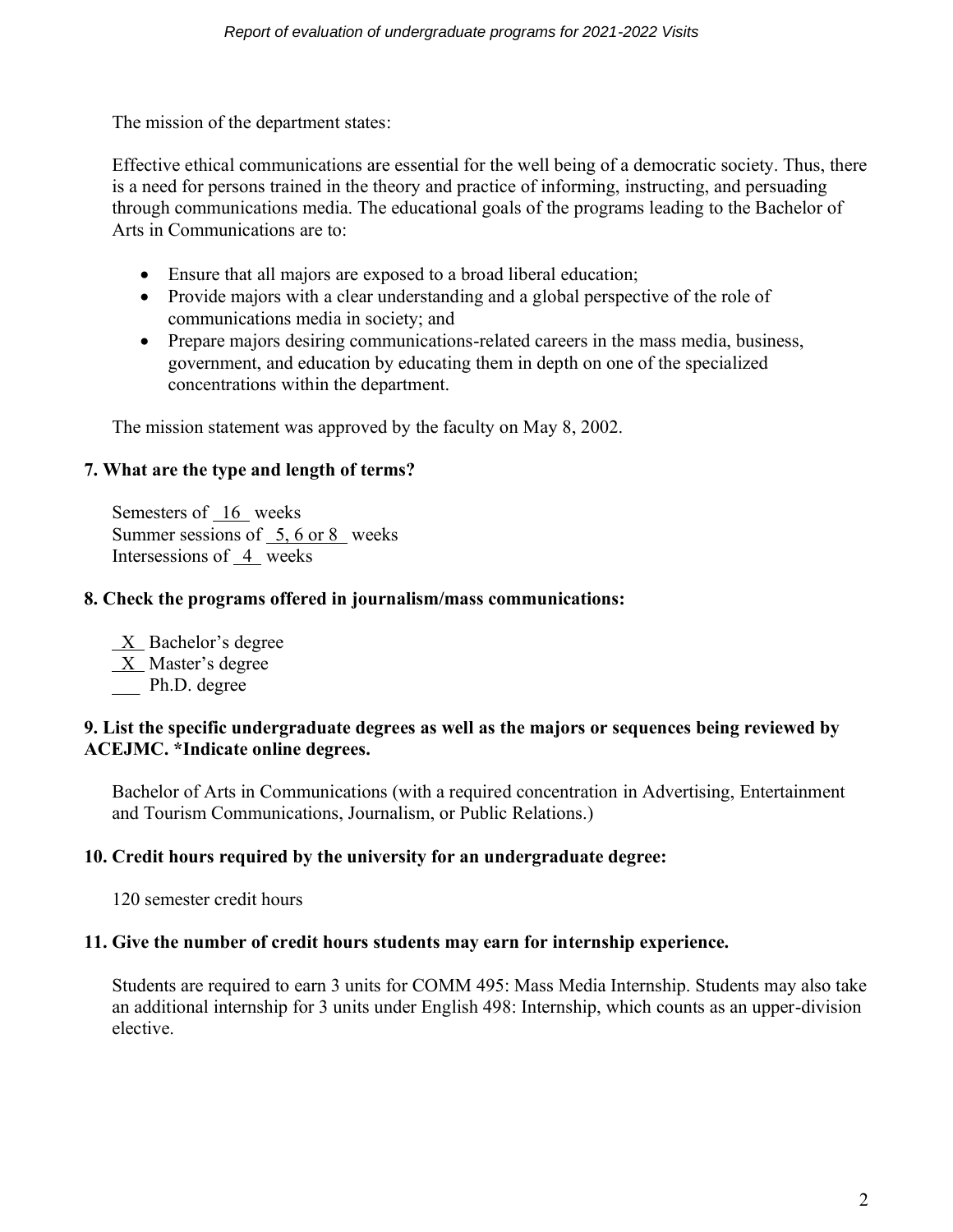#### **12. List each professional journalism or mass communications sequence or specialty offered and give the name of the person in charge.**

Name of Sequence or Specialty:

A Communications major must select one of the following concentrations:

- Advertising
- Entertainment and Tourism Communications
- Journalism
- Public Relations

Additionally, the Department of Communications offers the following four-course preprofessional/academic certificates in lieu of required outside "collateral" courses or a minor:

- Digital Communications Media
- Photocommunications
- Radio/Audio
- Spanish for Hispanic Media (in partnership with the Department of Modern Languages and Literatures)

The Department also offers three minors for non-Communications majors:

- Advertising
- Journalism
- Public Relations

The Communications major, concentrations, certificates and minors are supervised by department chair Jason Shepard.

#### **13. Number of full-time students enrolled in the institution:**

Of the 40,087 total number of students enrolled, 74.9%, or 30,025, were considered "full-time" students for the Fall 2021 semester.

#### **14. Number of undergraduate majors in the accredited unit, by sequence and total (if the unit has pre-major students, list them as a single total):**

| <b>Name of Sequence</b>                         | <b>Number of Undergraduate</b><br><b>Students Fall 2021</b> |
|-------------------------------------------------|-------------------------------------------------------------|
| Advertising                                     | 366                                                         |
| Journalism                                      | 266                                                         |
| <b>Entertainment and Tourism Communications</b> | 257                                                         |
| <b>Public Relations</b>                         | 497                                                         |
| Not yet declared concentration                  | 149                                                         |
| Total Majors:                                   | 1535                                                        |
|                                                 |                                                             |
| Minor in Advertising                            | 17                                                          |
| Minor in Journalism                             | 16                                                          |
| Minor in Public Relations                       | 39                                                          |
| Total Minors:                                   | 72                                                          |
| <b>Total Students:</b>                          | 1607                                                        |

**15. Number of students in each section of all skills courses (newswriting, reporting, editing, photography, advertising copy, broadcast news, public relations writing, etc.). List enrollment by**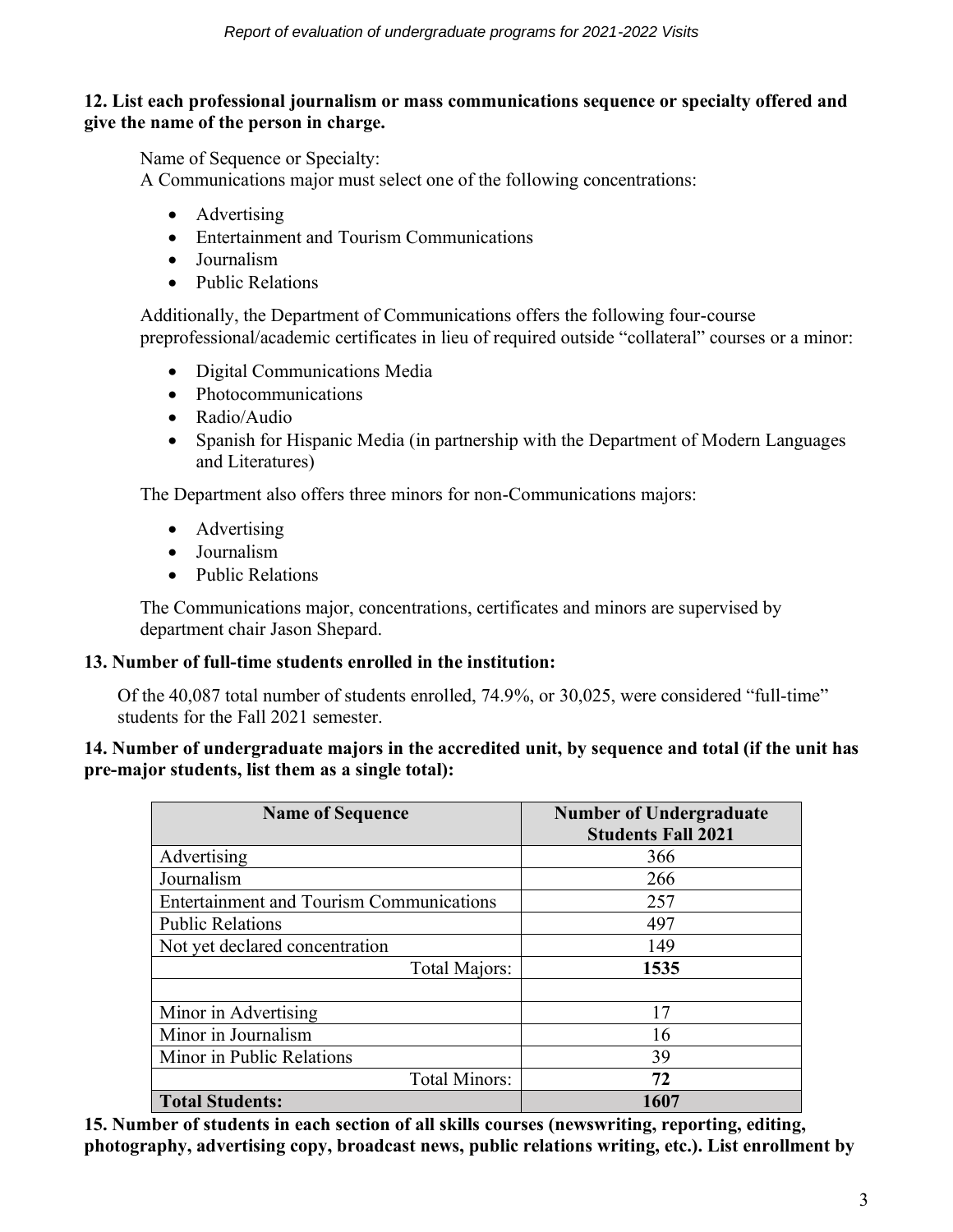**section for the term during which the visit will occur and the preceding term. Include a separate list for online skills courses, which also must meet the 20-1 ratio. (The Council has ruled that campaigns courses are exempt from the 20-1 ratio.)**

|             | <b>Spring 2022 Classes</b> |                |                |                                   |             |             |                       |  |  |
|-------------|----------------------------|----------------|----------------|-----------------------------------|-------------|-------------|-----------------------|--|--|
| Subject     | Catalog                    | <b>Section</b> | <b>Assoc</b>   | <b>Course Title</b>               | <b>Note</b> | Enrl<br>Cap | <b>Actual</b><br>Enrl |  |  |
| <b>COMM</b> | 101                        | 01             | 1              | Writing for Mass Media            | <b>DIS</b>  | 20          | 18                    |  |  |
| <b>COMM</b> | 101                        | 02             | 1              | Writing for Mass Media            | <b>ACT</b>  | 20          | 18                    |  |  |
| <b>COMM</b> | 101                        | 03             | 3              | Writing for Mass Media            | <b>DIS</b>  | 20          | 20                    |  |  |
| <b>COMM</b> | 101                        | 04             | 3              | Writing for Mass Media            | <b>ACT</b>  | 20          | 20                    |  |  |
| <b>COMM</b> | 101                        | 05             | 5              | Writing for Mass Media            | <b>DIS</b>  | 19          | 13                    |  |  |
| <b>COMM</b> | 101                        | 06             | 5              | Writing for Mass Media            | <b>ACT</b>  | 19          | 13                    |  |  |
| <b>COMM</b> | 101                        | 07             | $\overline{7}$ | Writing for Mass Media            | <b>DIS</b>  | 20          | 8                     |  |  |
| <b>COMM</b> | 101                        | 08             | $\overline{7}$ | Writing for Mass Media            | <b>ACT</b>  | 20          | 8                     |  |  |
| <b>COMM</b> | 101                        | 09             | 9              | Writing for Mass Media            | <b>DIS</b>  | 20          | 16                    |  |  |
| <b>COMM</b> | 101                        | 10             | 9              | Writing for Mass Media            | <b>ACT</b>  | 20          | 16                    |  |  |
| <b>COMM</b> | 101                        | 11             | 11             | Writing for Mass Media            | <b>DIS</b>  | 20          | 20                    |  |  |
| <b>COMM</b> | 101                        | 12             | 11             | Writing for Mass Media            | <b>ACT</b>  | 20          | 20                    |  |  |
| <b>COMM</b> | 101                        | 13             | 13             | Writing for Mass Media            | <b>DIS</b>  | 20          | 9                     |  |  |
| <b>COMM</b> | 101                        | 14             | 13             | Writing for Mass Media            | ACT         | 20          | 9                     |  |  |
| <b>COMM</b> | 101                        | 15             | 15             | Writing for Mass Media            | <b>DIS</b>  | 20          | 20                    |  |  |
| <b>COMM</b> | 101                        | 16             | 15             | Writing for Mass Media            | <b>ACT</b>  | 20          | 20                    |  |  |
| <b>COMM</b> | 101                        | 23             | 23             | Writing for Mass Media            | <b>DIS</b>  | 20          | 11                    |  |  |
| <b>COMM</b> | 101                        | 24             | 23             | Writing for Mass Media            | <b>ACT</b>  | 20          | 11                    |  |  |
| <b>COMM</b> | 201                        | 01             | 1              | Digital Reporting and Writing     | <b>DIS</b>  | 20          | 20                    |  |  |
| <b>COMM</b> | 201                        | 03             | 3              | Digital Reporting and Writing     | <b>DIS</b>  | 20          | 20                    |  |  |
|             |                            |                |                |                                   |             |             |                       |  |  |
|             |                            |                |                | Digital Reporting &               |             |             |                       |  |  |
| <b>COMM</b> | 202                        | 01             | 1              | Production<br>Digital Reporting & | <b>DIS</b>  | 20          | 19                    |  |  |
| <b>COMM</b> | 202                        | 02             | $\overline{2}$ | Production                        | <b>DIS</b>  | 20          | 20                    |  |  |
|             |                            |                |                |                                   |             |             |                       |  |  |
| <b>COMM</b> | 301                        | 02             | $\overline{c}$ | Writng for Broadcast & Flm        | <b>DIS</b>  | 20          | <u>20</u>             |  |  |
| <b>COMM</b> | 301                        | 04             | 4              | Writng for Broadcast & Flm        | <b>DIS</b>  | 20          | 20                    |  |  |
| <b>COMM</b> | 301                        | 05             | 5              | Writng for Broadcast & Flm        | <b>DIS</b>  | 20          | 19                    |  |  |
| <b>COMM</b> | 317                        | 05             | 5              | <b>Digital Foundations</b>        | <b>LEC</b>  | 15          | 15                    |  |  |
| <b>COMM</b> | 317                        | 06             | 5              | <b>Digital Foundations</b>        | <b>SUP</b>  | 15          | 15                    |  |  |
| <b>COMM</b> | 317                        | 07             | $\overline{7}$ | <b>Digital Foundations</b>        | <b>LEC</b>  | 15          | 15                    |  |  |
| <b>COMM</b> | 317                        | 08             | 7              | <b>Digital Foundations</b>        | <b>SUP</b>  | 15          | 15                    |  |  |
| <b>COMM</b> | 317                        | 09             | 9              | <b>Digital Foundations</b>        | <b>LEC</b>  | 15          | 14                    |  |  |
| <b>COMM</b> | 317                        | 10             | 9              | <b>Digital Foundations</b>        | <b>SUP</b>  | 15          | 14                    |  |  |
| <b>COMM</b> | 317                        | 11             | 11             | <b>Digital Foundations</b>        | <b>LEC</b>  | 15          | 15                    |  |  |
| COMM        | 317                        | 12             | 11             | <b>Digital Foundations</b>        | <b>SUP</b>  | 15          | 15                    |  |  |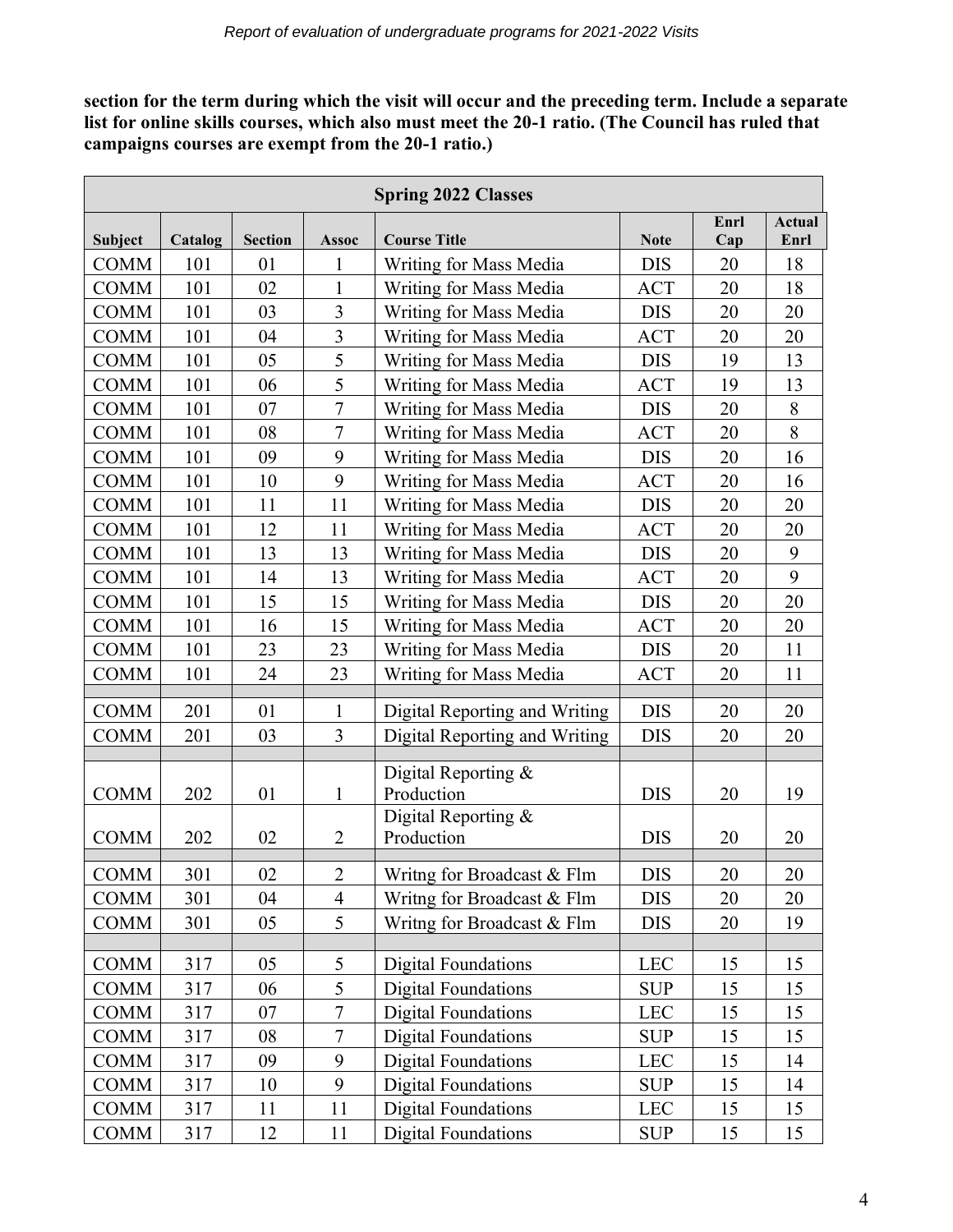| <b>COMM</b> | 317 | 13 | 13             | <b>Digital Foundations</b>     | <b>LEC</b> | 15 | 15 |
|-------------|-----|----|----------------|--------------------------------|------------|----|----|
| <b>COMM</b> | 317 | 14 | 13             | <b>Digital Foundations</b>     | <b>SUP</b> | 15 | 15 |
| <b>COMM</b> | 317 | 15 | 15             | <b>Digital Foundations</b>     | <b>LEC</b> | 15 | 15 |
| <b>COMM</b> | 317 | 16 | 15             | <b>Digital Foundations</b>     | <b>SUP</b> | 15 | 15 |
| <b>COMM</b> | 317 | 17 | 17             | <b>Digital Foundations</b>     | <b>LEC</b> | 15 | 15 |
| <b>COMM</b> | 317 | 18 | 17             | <b>Digital Foundations</b>     | <b>SUP</b> | 15 | 15 |
| <b>COMM</b> | 317 | 19 | 19             | <b>Digital Foundations</b>     | <b>LEC</b> | 15 | 15 |
| <b>COMM</b> | 317 | 20 | 19             | <b>Digital Foundations</b>     | <b>SUP</b> | 15 | 15 |
| <b>COMM</b> | 317 | 21 | 21             | <b>Digital Foundations</b>     | <b>LEC</b> | 15 | 15 |
| <b>COMM</b> | 317 | 22 | 21             | <b>Digital Foundations</b>     | <b>SUP</b> | 15 | 15 |
| <b>COMM</b> | 317 | 23 | 23             | <b>Digital Foundations</b>     | <b>LEC</b> | 15 | 10 |
| <b>COMM</b> | 317 | 24 | 23             | <b>Digital Foundations</b>     | <b>SUP</b> | 15 | 10 |
| <b>COMM</b> | 317 | 29 | 29             | <b>Digital Foundations</b>     | <b>LEC</b> | 15 | 15 |
| <b>COMM</b> | 317 | 30 | 29             | <b>Digital Foundations</b>     | <b>SUP</b> | 15 | 15 |
| <b>COMM</b> | 317 | 31 | 31             | <b>Digital Foundations</b>     | <b>LEC</b> | 15 | 15 |
| <b>COMM</b> | 317 | 32 | 31             | <b>Digital Foundations</b>     | <b>SUP</b> | 15 | 15 |
| <b>COMM</b> | 317 | 33 | 33             | <b>Digital Foundations</b>     | <b>LEC</b> | 15 | 15 |
| <b>COMM</b> | 317 | 34 | 33             | <b>Digital Foundations</b>     | <b>SUP</b> | 15 | 15 |
| <b>COMM</b> | 317 | 35 | 35             | <b>Digital Foundations</b>     | <b>LEC</b> | 15 | 15 |
| <b>COMM</b> | 317 | 36 | 35             | <b>Digital Foundations</b>     | <b>SUP</b> | 15 | 15 |
| <b>COMM</b> | 317 | 37 | 37             | <b>Digital Foundations</b>     | <b>LEC</b> | 15 | 15 |
| <b>COMM</b> | 317 | 38 | 37             | <b>Digital Foundations</b>     | <b>SUP</b> | 15 | 15 |
| <b>COMM</b> | 317 | 39 | 39             | <b>Digital Foundations</b>     | <b>LEC</b> | 15 | 15 |
| <b>COMM</b> | 317 | 40 | 39             | <b>Digital Foundations</b>     | <b>SUP</b> | 15 | 15 |
| <b>COMM</b> | 317 | 41 | 41             | <b>Digital Foundations</b>     | <b>LEC</b> | 15 | 15 |
| <b>COMM</b> | 317 | 42 | 41             | <b>Digital Foundations</b>     | <b>SUP</b> | 15 | 15 |
| <b>COMM</b> | 317 | 43 | 43             | <b>Digital Foundations</b>     | <b>LEC</b> | 15 | 15 |
| <b>COMM</b> | 317 | 44 | 43             | <b>Digital Foundations</b>     | <b>SUP</b> | 15 | 15 |
| <b>COMM</b> | 317 | 45 | 45             | <b>Digital Foundations</b>     | <b>LEC</b> | 15 | 15 |
| <b>COMM</b> | 317 | 46 | 45             | <b>Digital Foundations</b>     | <b>SUP</b> | 15 | 15 |
| <b>COMM</b> | 317 | 47 | 47             | <b>Digital Foundations</b>     | <b>LEC</b> | 15 | 15 |
| <b>COMM</b> | 317 | 48 | 47             | <b>Digital Foundations</b>     | <b>SUP</b> | 15 | 15 |
| <b>COMM</b> | 325 | 01 | $\mathbf{1}$   | Multimedia Journalism          | <b>LEC</b> | 20 | 18 |
| <b>COMM</b> | 325 | 02 | $\overline{2}$ | Multimedia Journalism          | <b>LEC</b> | 20 | 12 |
|             |     |    |                |                                |            |    |    |
| <b>COMM</b> | 332 | 01 | 1              | <b>Editing and Design</b>      | <b>DIS</b> | 20 | 20 |
| <b>COMM</b> | 332 | 02 | $\mathbf{1}$   | <b>Editing and Design</b>      | LAB        | 20 | 20 |
| <b>COMM</b> | 334 | 01 |                | <b>Feature Article Writing</b> | <b>DIS</b> | 20 | 16 |
| <b>COMM</b> | 334 | 03 | 3              | <b>Feature Article Writing</b> | <b>DIS</b> | 20 | 16 |
| <b>COMM</b> | 334 | 04 | $\overline{4}$ | <b>Feature Article Writing</b> | <b>DIS</b> | 20 | 19 |
| <b>COMM</b> | 334 | 50 | 50             | <b>Feature Article Writing</b> | <b>DIS</b> | 20 | 20 |
|             |     |    |                |                                |            |    |    |
| <b>COMM</b> | 351 | 01 | $\mathbf{1}$   | Writing for Adv Industry       | <b>DIS</b> | 20 | 20 |
| <b>COMM</b> | 351 | 02 | $\overline{2}$ | Writing for Adv Industry       | <b>DIS</b> | 20 | 20 |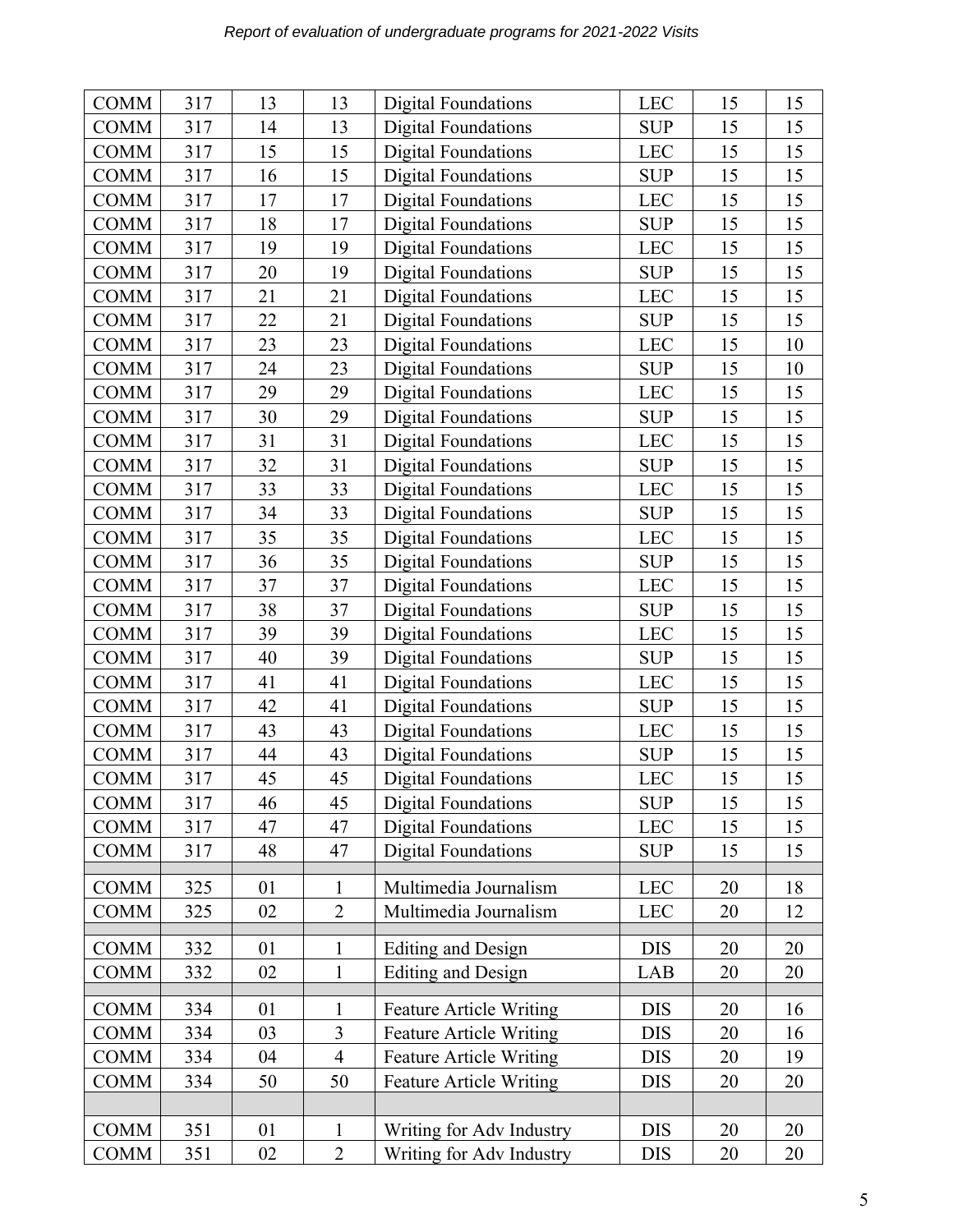| <b>COMM</b> | 351  | 03 | 3              | Writing for Adv Industry           | <b>DIS</b> | 20 | 20 |
|-------------|------|----|----------------|------------------------------------|------------|----|----|
| <b>COMM</b> | 351  | 04 | $\overline{4}$ | Writing for Adv Industry           | <b>DIS</b> | 20 | 20 |
| <b>COMM</b> | 351  | 50 | 50             | Writing for Adv Industry           | <b>DIS</b> | 20 | 20 |
|             |      |    |                |                                    |            |    |    |
| <b>COMM</b> | 353  | 01 | $\mathbf{1}$   | Creative Stratgy & Executn I       | <b>DIS</b> | 20 | 20 |
| <b>COMM</b> | 353  | 02 | $\overline{2}$ | Creative Stratgy & Executn I       | <b>DIS</b> | 20 | 20 |
| <b>COMM</b> | 353  | 03 | 3              | Creative Stratgy & Executn I       | <b>DIS</b> | 20 | 20 |
| <b>COMM</b> | 353  | 04 | $\overline{4}$ | Creative Stratgy & Executn I       | <b>DIS</b> | 20 | 20 |
|             |      |    |                |                                    |            |    |    |
| <b>COMM</b> | 362  | 01 | $\mathbf{1}$   | Public Relations Writing I         | <b>DIS</b> | 20 | 20 |
| <b>COMM</b> | 362  | 02 | $\overline{2}$ | <b>Public Relations Writing I</b>  | <b>DIS</b> | 20 | 20 |
| <b>COMM</b> | 362  | 03 | $\overline{3}$ | <b>Public Relations Writing I</b>  | <b>DIS</b> | 20 | 19 |
| <b>COMM</b> | 362  | 50 | 50             | Public Relations Writing I         | <b>DIS</b> | 20 | 20 |
| <b>COMM</b> | 362  | 51 | 51             | <b>Public Relations Writing I</b>  | <b>DIS</b> | 20 | 20 |
|             |      |    |                |                                    |            |    |    |
| <b>COMM</b> | 372  | 01 | $\mathbf{1}$   | <b>TV News Production</b>          | <b>LEC</b> | 20 | 6  |
| <b>COMM</b> | 372  | 02 | $\mathbf{1}$   | <b>TV News Production</b>          | LAB        | 20 | 6  |
| <b>COMM</b> | 372  | 03 | $\overline{3}$ | TV News Production                 | <b>LEC</b> | 20 | 15 |
| <b>COMM</b> | 372  | 04 | $\overline{3}$ | <b>TV News Production</b>          | LAB        | 20 | 15 |
|             |      |    |                |                                    |            |    |    |
| <b>COMM</b> | 380  | 01 | $\mathbf{1}$   | <b>Interactive Media Design</b>    | <b>DIS</b> | 20 | 20 |
| <b>COMM</b> | 380  | 02 | $\mathbf{1}$   | Interactive Media Design           | <b>ACT</b> | 20 | 20 |
| <b>COMM</b> | 380  | 03 | 3              | Interactive Media Design           | <b>DIS</b> | 20 | 20 |
| <b>COMM</b> | 380  | 04 | $\overline{3}$ | Interactive Media Design           | <b>ACT</b> | 20 | 20 |
|             |      |    |                |                                    |            |    |    |
|             |      |    |                | <b>Advanced Studio</b>             |            |    |    |
| <b>COMM</b> | 421  | 01 | $\mathbf{1}$   | Photography                        | <b>LEC</b> | 20 | 7  |
|             |      |    |                |                                    |            |    |    |
| <b>COMM</b> | 438T | 01 | $\mathbf{1}$   | <b>Specialized Reporting</b>       | <b>DIS</b> | 20 | 18 |
|             |      |    |                |                                    |            |    |    |
| <b>COMM</b> | 455  | 01 | $\mathbf{1}$   | Internet Ad & Promo Comm           | <b>LEC</b> | 20 | 20 |
|             |      |    |                |                                    |            |    |    |
| <b>COMM</b> | 462  | 01 | $\mathbf{1}$   | <b>Public Relations Writing II</b> | <b>DIS</b> | 20 | 20 |
|             |      |    |                |                                    |            |    |    |
| <b>COMM</b> | 471  | 01 | $\mathbf{1}$   | Capstone - Daily Titan News*       | <b>ACT</b> | 40 | 24 |
|             |      |    |                |                                    |            |    |    |
| <b>COMM</b> | 472  | 01 | $\mathbf{1}$   | Capstone - TV News                 | <b>LEC</b> | 20 | 10 |
| <b>COMM</b> | 472  | 02 | $\mathbf{1}$   | Capstone - TV News                 | LAB        | 20 | 10 |
| <b>COMM</b> | 472  | 03 | 3              | Capstone - TV News                 | <b>LEC</b> | 20 | 10 |
| <b>COMM</b> | 472  | 04 | 3              | Capstone - TV News                 | LAB        | 20 | 10 |
|             |      |    |                |                                    |            |    |    |
|             |      |    |                | Capstone - ADV/PR/ETC              |            |    |    |
| <b>COMM</b> | 474  | 01 | $\mathbf{1}$   | Student<br>Capstone - ADV/PR/ETC   | <b>DIS</b> | 20 | 20 |
| <b>COMM</b> | 474  | 02 | $\overline{2}$ | Student                            | <b>DIS</b> | 20 | 20 |
|             |      |    |                |                                    |            |    |    |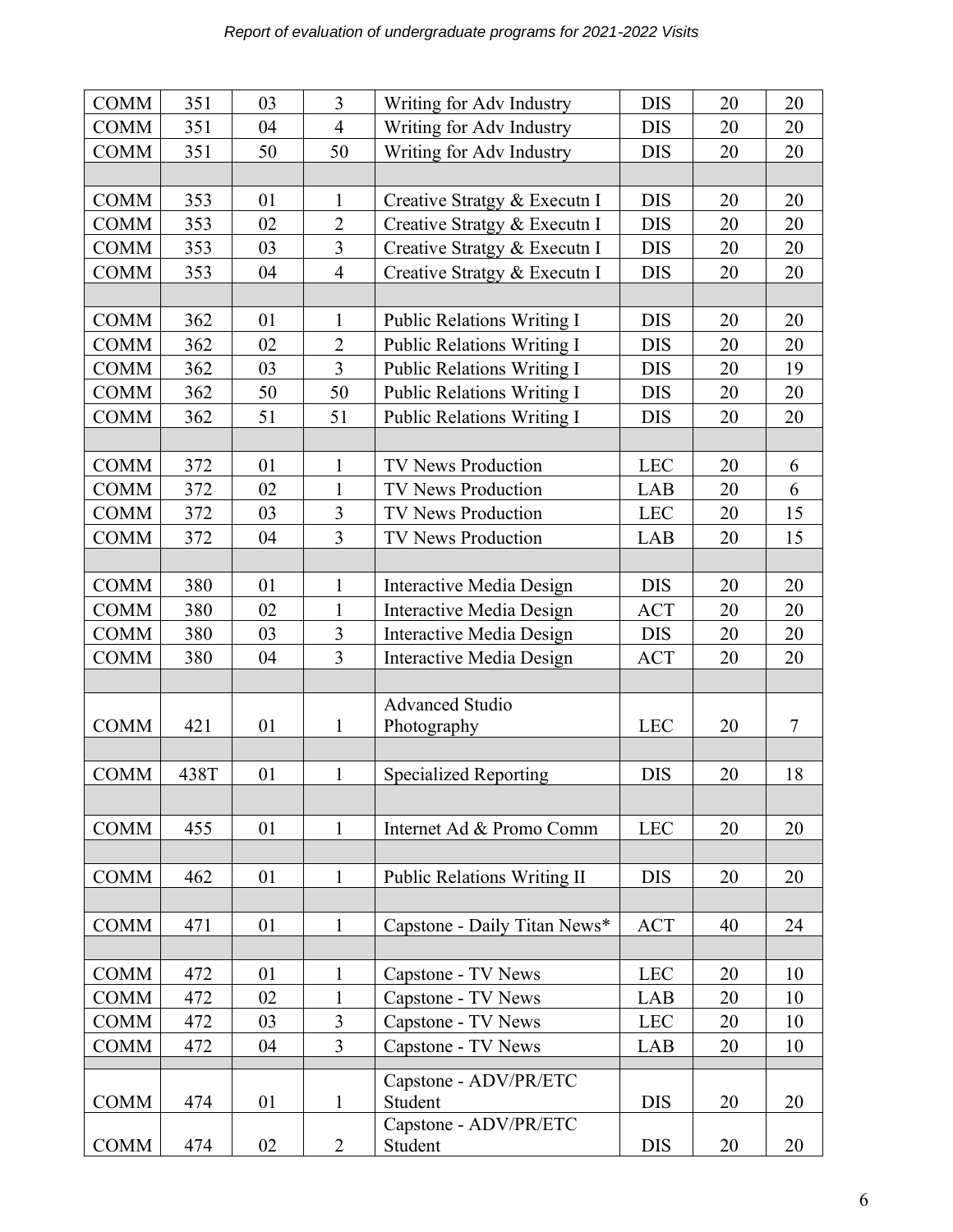| <b>COMM</b> | 475 |    | Capstone - ADV AAF           | LEC | 20 |  |
|-------------|-----|----|------------------------------|-----|----|--|
|             |     |    |                              |     |    |  |
| <b>COMM</b> | 481 | 0  | Adv Interactive Media Design | DIS |    |  |
| <b>COMM</b> | 481 | 02 | Adv Interactive Media Design | ACT |    |  |

|                | <b>Fall 2021 Skills Courses</b> |                |                |                                                           |             |             |                       |  |  |
|----------------|---------------------------------|----------------|----------------|-----------------------------------------------------------|-------------|-------------|-----------------------|--|--|
| <b>Subject</b> | Catalog                         | <b>Section</b> | <b>Assoc</b>   | <b>Course Title</b>                                       | <b>Note</b> | Enrl<br>Cap | <b>Actual</b><br>Enrl |  |  |
| <b>COMM</b>    | 101                             | 01             | 1              | Writing for Mass Media                                    | Lecture     | 20          | 20                    |  |  |
| <b>COMM</b>    | 101                             | 02             | $\mathbf{1}$   | Writing for Mass Media                                    | Lab         | 20          | 20                    |  |  |
| <b>COMM</b>    | 101                             | 03             | 3              | Writing for Mass Media                                    | Lecture     | 20          | 20                    |  |  |
| <b>COMM</b>    | 101                             | 04             | 3              | Writing for Mass Media                                    | Lab         | 20          | 20                    |  |  |
| <b>COMM</b>    | 101                             | 05             | 5              | Writing for Mass Media                                    | Lecture     | 20          | 20                    |  |  |
| <b>COMM</b>    | 101                             | 06             | 5              | Writing for Mass Media                                    | Lab         | 20          | 20                    |  |  |
| <b>COMM</b>    | 101                             | 07             | $\overline{7}$ | Writing for Mass Media                                    | Lecture     | 20          | 20                    |  |  |
| <b>COMM</b>    | 101                             | 08             | $\overline{7}$ | Writing for Mass Media                                    | Lab         | 20          | 20                    |  |  |
| <b>COMM</b>    | 101                             | 09             | 9              | Writing for Mass Media                                    | Lecture     | 20          | 20                    |  |  |
| <b>COMM</b>    | 101                             | 10             | 9              | Writing for Mass Media                                    | Lab         | 20          | 20                    |  |  |
| <b>COMM</b>    | 101                             | 11             | 11             | Writing for Mass Media                                    | Lecture     | 20          | 20                    |  |  |
| <b>COMM</b>    | 101                             | 12             | 11             | Writing for Mass Media                                    | Lab         | 20          | 20                    |  |  |
| <b>COMM</b>    | 101                             | 13             | 13             | Writing for Mass Media                                    | Lecture     | 20          | 19                    |  |  |
| <b>COMM</b>    | 101                             | 14             | 13             | Writing for Mass Media                                    | Lab         | 20          | 19                    |  |  |
| <b>COMM</b>    | 101                             | 15             | 15             | Writing for Mass Media                                    | Lecture     | 20          | 20                    |  |  |
| <b>COMM</b>    | 101                             | 16             | 15             | Writing for Mass Media                                    | Lab         | 20          | 20                    |  |  |
| <b>COMM</b>    | 101                             | 17             | 17             | Writing for Mass Media                                    | Lecture     | 20          | 21                    |  |  |
| <b>COMM</b>    | 101                             | 18             | 17             | Writing for Mass Media                                    | Lab         | 20          | 21                    |  |  |
| <b>COMM</b>    | 101                             | 23             | 23             | Writing for Mass Media                                    | Lecture     | 20          | 12                    |  |  |
| <b>COMM</b>    | 101                             | 24             | 23             | Writing for Mass Media                                    | Lab         | 20          | 12                    |  |  |
| <b>COMM</b>    | 101                             | 25             | 25             | <b>Writing for Mass Media</b>                             | Lecture     | 20          | 6                     |  |  |
| <b>COMM</b>    | 101                             | 26             | 25             | Writing for Mass Media                                    | Lab         | 20          | 6                     |  |  |
| <b>COMM</b>    | 201                             | 01             | $\mathbf{1}$   | Digital Reporting and<br>Writing<br>Digital Reporting and |             | 20          | 15                    |  |  |
| <b>COMM</b>    | 201                             | 02             | $\overline{2}$ | Writing                                                   |             | 20          | 16                    |  |  |
| <b>COMM</b>    | 201                             | 03             | $\overline{3}$ | Digital Reporting and<br>Writing                          |             | 20          | 12                    |  |  |
| <b>COMM</b>    | 202                             | 01             | $\mathbf{1}$   | Digital Reporting $&$<br>Production                       |             | 20          | 19                    |  |  |
| <b>COMM</b>    | 202                             | 02             | $\overline{2}$ | Digital Reporting &<br>Production                         |             | 20          | 19                    |  |  |
| <b>COMM</b>    | 202                             | 03             | $\mathfrak{Z}$ | Digital Reporting &<br>Production                         |             | 20          | 9                     |  |  |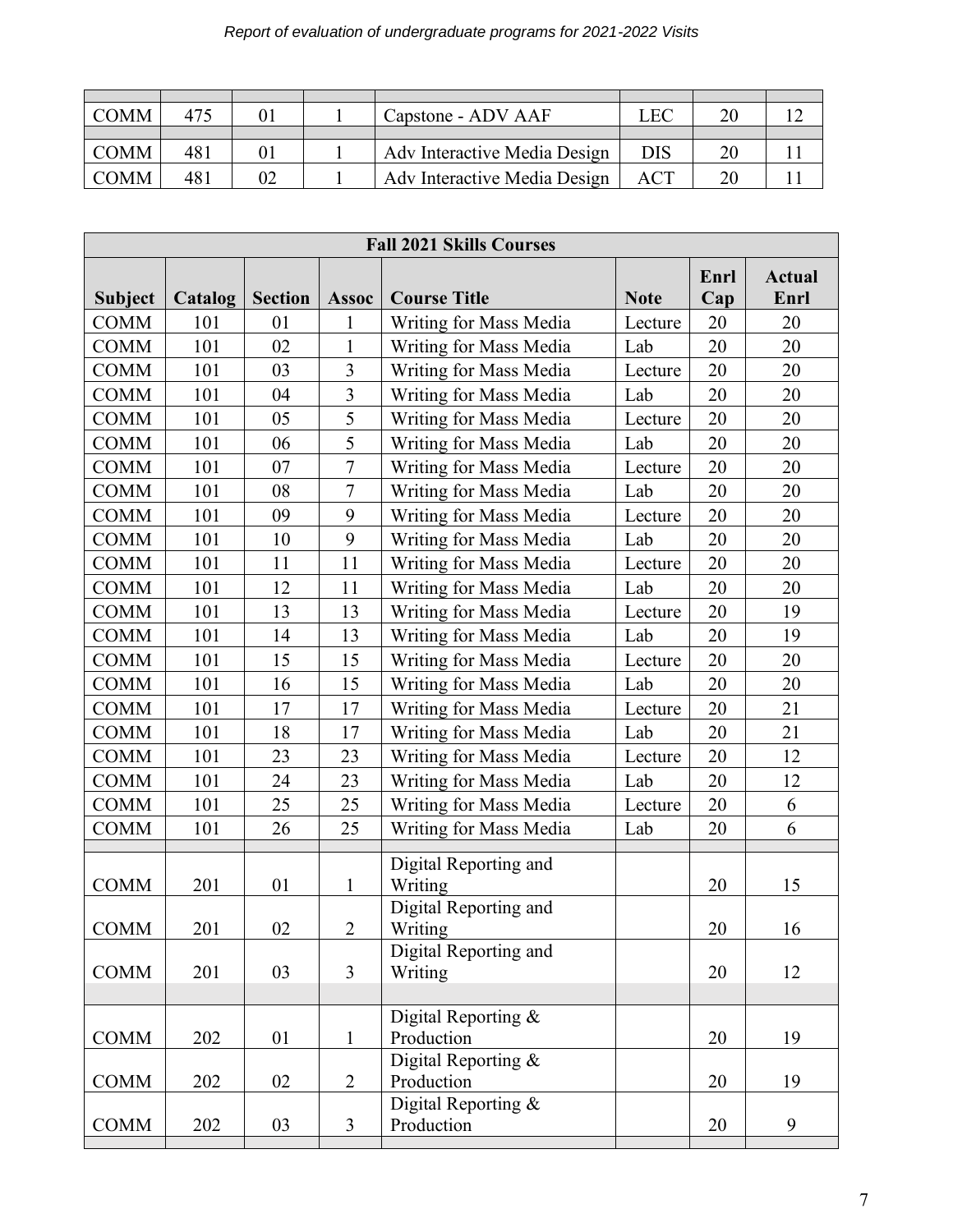|             |     |    |                | Writing for Broadcast $\&$ |         |    |    |
|-------------|-----|----|----------------|----------------------------|---------|----|----|
| <b>COMM</b> | 301 | 01 | $\mathbf{1}$   | Film                       |         | 20 | 20 |
|             |     |    |                | Writing for Broadcast &    |         |    |    |
| <b>COMM</b> | 301 | 02 | $\overline{2}$ | Film                       |         | 20 | 20 |
|             |     |    |                | Writing for Broadcast &    |         |    |    |
| <b>COMM</b> | 301 | 05 | 5              | Film                       |         | 20 | 20 |
|             |     |    |                | Writing for Broadcast &    |         |    |    |
| <b>COMM</b> | 301 | 06 | 6              | Film                       |         | 20 | 13 |
| <b>COMM</b> | 304 | 01 | 1              |                            |         |    |    |
| <b>COMM</b> | 304 | 02 | $\mathbf{1}$   | Spanish Language TV News   | Lab     | 20 | 12 |
|             |     |    |                |                            |         |    |    |
| <b>COMM</b> | 317 | 01 | 1              | <b>Digital Foundations</b> | Lecture | 15 | 15 |
| <b>COMM</b> | 317 | 02 | $\mathbf{1}$   | <b>Digital Foundations</b> | Lab     | 15 | 15 |
| <b>COMM</b> | 317 | 03 | 3              | <b>Digital Foundations</b> | Lecture | 15 | 15 |
| <b>COMM</b> | 317 | 04 | $\overline{3}$ | <b>Digital Foundations</b> | Lab     | 15 | 15 |
| <b>COMM</b> | 317 | 13 | 13             | <b>Digital Foundations</b> | Lecture | 15 | 15 |
| <b>COMM</b> | 317 | 14 | 13             | <b>Digital Foundations</b> | Lab     | 15 | 15 |
| <b>COMM</b> | 317 | 15 | 15             | <b>Digital Foundations</b> | Lecture | 15 | 14 |
| <b>COMM</b> | 317 | 16 | 15             | <b>Digital Foundations</b> | Lab     | 15 | 14 |
| <b>COMM</b> | 317 | 21 | 21             | <b>Digital Foundations</b> | Lecture | 15 | 15 |
| <b>COMM</b> | 317 | 22 | 21             | <b>Digital Foundations</b> | Lab     | 15 | 15 |
| <b>COMM</b> | 317 | 23 | 23             | <b>Digital Foundations</b> | Lecture | 15 | 15 |
| <b>COMM</b> | 317 | 24 | 23             | <b>Digital Foundations</b> | Lab     | 15 | 15 |
| <b>COMM</b> | 317 | 25 | 25             | <b>Digital Foundations</b> | Lecture | 15 | 15 |
| <b>COMM</b> | 317 | 26 | 25             | <b>Digital Foundations</b> | Lab     | 15 | 15 |
| <b>COMM</b> | 317 | 27 | 27             | <b>Digital Foundations</b> | Lecture | 15 | 15 |
| <b>COMM</b> | 317 | 28 | 27             | <b>Digital Foundations</b> | Lab     | 15 | 15 |
| <b>COMM</b> | 317 | 29 | 29             | <b>Digital Foundations</b> | Lecture | 15 | 14 |
| <b>COMM</b> | 317 | 30 | 29             | <b>Digital Foundations</b> | Lab     | 15 | 14 |
| <b>COMM</b> | 317 | 31 | 31             | <b>Digital Foundations</b> | Lecture | 15 | 13 |
| <b>COMM</b> | 317 | 32 | 31             | Digital Foundations        | Lab     | 15 | 13 |
| <b>COMM</b> | 317 | 37 | 37             | <b>Digital Foundations</b> | Lecture | 15 | 15 |
| <b>COMM</b> | 317 | 38 | 37             | <b>Digital Foundations</b> | Lab     | 15 | 15 |
| <b>COMM</b> | 317 | 39 | 39             | <b>Digital Foundations</b> | Lecture | 15 | 15 |
| <b>COMM</b> | 317 | 40 | 39             | <b>Digital Foundations</b> | Lab     | 15 | 15 |
| <b>COMM</b> | 317 | 41 | 41             | <b>Digital Foundations</b> | Lecture | 15 | 15 |
| <b>COMM</b> | 317 | 42 | 41             | <b>Digital Foundations</b> | Lab     | 15 | 15 |
| <b>COMM</b> | 317 | 43 | 43             | <b>Digital Foundations</b> | Lecture | 15 | 15 |
| <b>COMM</b> | 317 | 44 | 43             | <b>Digital Foundations</b> | Lab     | 15 | 15 |
| <b>COMM</b> | 317 | 45 | 45             | <b>Digital Foundations</b> | Lecture | 15 | 15 |
| <b>COMM</b> | 317 | 46 | 45             | <b>Digital Foundations</b> | Lab     | 15 | 15 |
| <b>COMM</b> | 317 | 47 | 47             | <b>Digital Foundations</b> | Lecture | 15 | 15 |
| <b>COMM</b> | 317 | 48 | 47             | <b>Digital Foundations</b> | Lab     | 15 | 15 |
| <b>COMM</b> | 317 | 53 | 53             | <b>Digital Foundations</b> | Lecture | 15 | 15 |
| <b>COMM</b> | 317 | 54 | 53             | <b>Digital Foundations</b> | Lab     | 15 | 15 |
|             |     |    |                |                            |         |    |    |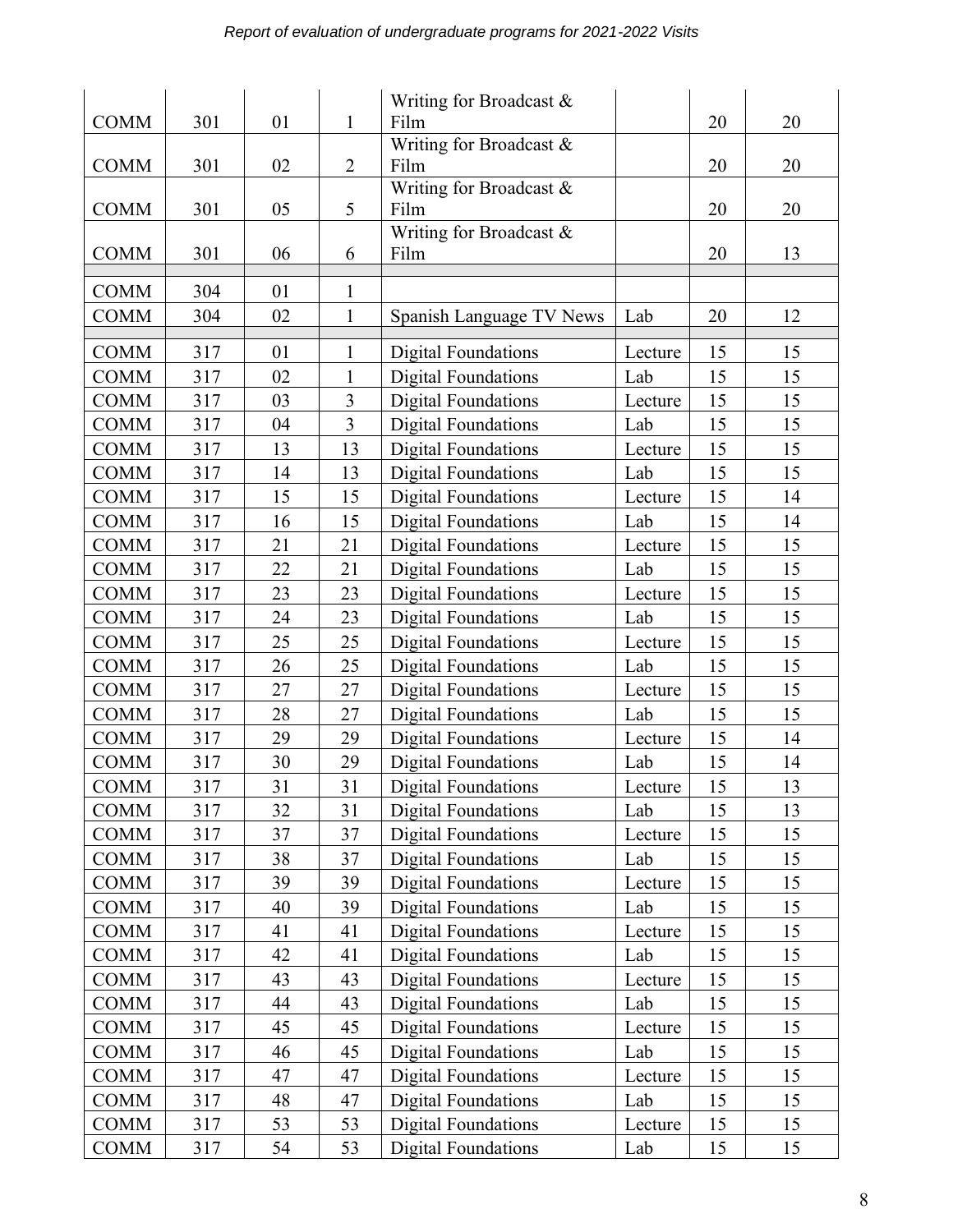| <b>COMM</b> | 317 | 55 | 55             | Digital Foundations                | Lecture | 15 | 15 |
|-------------|-----|----|----------------|------------------------------------|---------|----|----|
| <b>COMM</b> | 317 | 56 | 55             | <b>Digital Foundations</b>         | Lab     | 15 | 15 |
| <b>COMM</b> | 317 | 57 | 57             | <b>Digital Foundations</b>         | Lecture | 15 | 15 |
| <b>COMM</b> | 317 | 58 | 57             | <b>Digital Foundations</b>         | Lab     | 15 | 15 |
| <b>COMM</b> | 317 | 59 | 59             | <b>Digital Foundations</b>         | Lecture | 15 | 15 |
| <b>COMM</b> | 317 | 60 | 59             | <b>Digital Foundations</b>         | Lab     | 15 | 15 |
| <b>COMM</b> | 317 | 61 | 61             | <b>Digital Foundations</b>         | Lecture | 15 | 15 |
| <b>COMM</b> | 317 | 62 | 61             | <b>Digital Foundations</b>         | Lab     | 15 | 15 |
| <b>COMM</b> | 317 | 63 | 63             | <b>Digital Foundations</b>         | Lecture | 15 | 13 |
| <b>COMM</b> | 317 | 64 | 63             | <b>Digital Foundations</b>         | Lab     | 15 | 13 |
| <b>COMM</b> | 317 | 65 | 65             | <b>Digital Foundations</b>         | Lecture | 15 | 15 |
| <b>COMM</b> | 317 | 66 | 65             | <b>Digital Foundations</b>         | Lab     | 15 | 15 |
| <b>COMM</b> | 317 | 67 | 67             | <b>Digital Foundations</b>         | Lecture | 15 | 14 |
| <b>COMM</b> | 317 | 68 | 67             | <b>Digital Foundations</b>         | Lab     | 15 | 14 |
|             |     |    |                |                                    |         |    |    |
| <b>COMM</b> | 319 | 01 | $\mathbf{1}$   | <b>Visual Reporting</b>            |         | 20 | 11 |
| <b>COMM</b> | 321 | 01 | $\mathbf{1}$   | Studio Photography                 |         | 20 | 10 |
| <b>COMM</b> | 325 | 01 | $\mathbf{1}$   | Multimedia Journalism              |         | 20 | 20 |
| <b>COMM</b> | 325 | 02 | $\overline{2}$ | Multimedia Journalism              |         | 20 | 18 |
| <b>COMM</b> | 334 | 01 | 1              | <b>Feature Article Writing</b>     |         | 20 | 17 |
| <b>COMM</b> | 334 | 02 | $\overline{2}$ | <b>Feature Article Writing</b>     |         | 20 | 16 |
| <b>COMM</b> | 334 | 03 | $\overline{3}$ | <b>Feature Article Writing</b>     |         | 20 | 20 |
| <b>COMM</b> | 334 | 50 | 50             | <b>Feature Article Writing</b>     |         | 20 | 19 |
| <b>COMM</b> | 335 | 01 | $\mathbf{1}$   | <b>Public Affairs Reporting</b>    |         | 20 | 14 |
| <b>COMM</b> | 351 | 01 | 1              | Writing for Adv Industry           |         | 20 | 20 |
| <b>COMM</b> | 351 | 02 | $\overline{2}$ | Writing for Adv Industry           |         | 20 | 19 |
| <b>COMM</b> | 351 | 03 | $\overline{3}$ | Writing for Adv Industry           |         | 20 | 20 |
| <b>COMM</b> | 351 | 04 | $\overline{4}$ | Writing for Adv Industry           |         | 20 | 20 |
| <b>COMM</b> | 351 | 50 | 50             | Writing for Adv Industry           |         | 20 | 20 |
|             |     |    |                |                                    |         |    |    |
|             |     |    |                | Creative Strategy &                |         |    |    |
| <b>COMM</b> | 353 | 01 | $\mathbf{1}$   | <b>Execution I</b>                 |         | 20 | 19 |
| <b>COMM</b> | 353 | 02 | $\overline{2}$ | Creative Strategy &<br>Execution I |         | 20 | 11 |
|             |     |    |                | Creative Strategy &                |         |    |    |
| <b>COMM</b> | 353 | 03 | 3              | <b>Execution I</b>                 |         | 20 | 19 |
|             |     |    |                | Creative Strategy &                |         | 20 | 20 |
| <b>COMM</b> | 353 | 04 | $\overline{4}$ | Execution I<br>Creative Strategy & |         |    |    |
| <b>COMM</b> | 353 | 05 | 5              | Execution I                        |         | 20 | 15 |
| <b>COMM</b> | 362 | 01 | $\mathbf{1}$   | <b>Public Relations Writing I</b>  |         | 20 | 20 |
| <b>COMM</b> | 362 | 02 | $\overline{2}$ | Public Relations Writing I         |         | 20 | 20 |
| <b>COMM</b> | 362 | 03 | $\overline{3}$ | Public Relations Writing I         |         | 20 | 19 |
|             |     |    |                |                                    |         |    |    |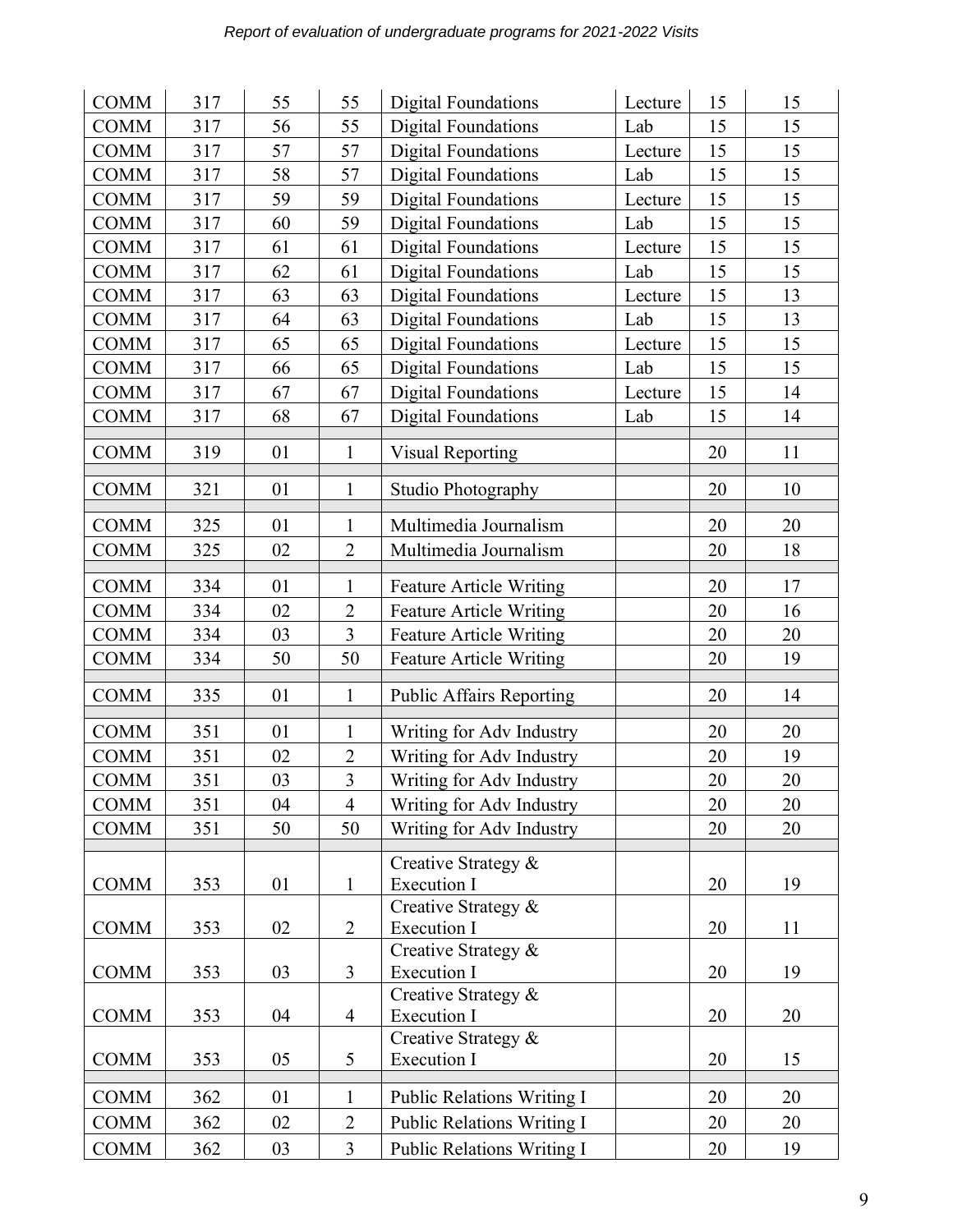| <b>COMM</b> | 362 | 04 | $\overline{4}$ | <b>Public Relations Writing I</b>       |         | 20 | 14 |
|-------------|-----|----|----------------|-----------------------------------------|---------|----|----|
| <b>COMM</b> | 362 | 50 | 50             | Public Relations Writing I              |         | 20 | 20 |
| <b>COMM</b> | 362 | 50 | 50             | Public Relations Writing I              |         | 20 | 20 |
| <b>COMM</b> | 362 | 51 | 51             | Public Relations Writing I              |         | 20 | 20 |
| <b>COMM</b> | 371 | 01 | $\mathbf{1}$   | Radio-Audio Operations                  |         | 20 | 9  |
|             |     |    |                |                                         |         |    |    |
| <b>COMM</b> | 372 | 01 | $\mathbf{1}$   | <b>TV News Production</b>               | Lecture | 20 | 20 |
| <b>COMM</b> | 372 | 02 | $\mathbf{1}$   | TV News Production                      | Lab     | 20 | 20 |
| <b>COMM</b> | 372 | 03 | $\overline{3}$ | <b>TV News Production</b>               | Lecture | 20 | 14 |
| <b>COMM</b> | 372 | 04 | $\overline{3}$ | TV News Production                      | Lab     | 20 | 14 |
| <b>COMM</b> | 375 | 01 | $\mathbf{1}$   | Radio-Audio Entertainment               |         | 20 | 5  |
| <b>COMM</b> | 380 | 01 | 1              | <b>Interactive Media Design</b>         | Lecture | 20 | 20 |
| <b>COMM</b> | 380 | 02 | $\mathbf{1}$   | Interactive Media Design                | Lab     | 20 | 20 |
| <b>COMM</b> | 380 | 03 | $\overline{3}$ | <b>Interactive Media Design</b>         | Lecture | 20 | 20 |
| <b>COMM</b> | 380 | 04 | 3              | <b>Interactive Media Design</b>         | Lab     | 20 | 20 |
| <b>COMM</b> | 437 | 01 | $\mathbf{1}$   | <b>Advanced Magazine Writing</b>        |         | 20 | 13 |
|             |     |    |                |                                         |         |    |    |
| <b>COMM</b> | 449 | 01 | $\mathbf{1}$   | Capstone - Ent & Tourism<br>Comm        |         | 20 | 20 |
|             |     |    |                | Capstone - Ent & Tourism                |         |    |    |
| <b>COMM</b> | 449 | 05 | 5              | Comm                                    |         | 20 | 19 |
| <b>COMM</b> | 451 | 01 | $\mathbf{1}$   | Capstone - Adv Campaigns                |         | 20 | 20 |
| <b>COMM</b> | 451 | 02 | $\overline{2}$ | Capstone - Adv Campaigns                |         | 20 | 20 |
| <b>COMM</b> | 451 | 03 | 3              | Capstone - Adv Campaigns                |         | 20 | 17 |
| <b>COMM</b> | 453 | 01 | $\mathbf{1}$   | Advertising Creative Strat &<br>Exec II |         | 20 | 8  |
|             |     |    |                |                                         |         |    |    |
| <b>COMM</b> | 454 | 01 | $\mathbf{1}$   | <b>Advertising Media Sales</b>          |         | 20 | 20 |
| <b>COMM</b> | 455 | 01 | $\mathbf{1}$   | Internet Ad & Promo Comm                |         | 20 | 16 |
| <b>COMM</b> | 456 | 01 | $\mathbf{1}$   | Advertising Account<br>Planning         |         | 20 | 8  |
| <b>COMM</b> | 462 | 01 | $\mathbf{1}$   | <b>Public Relations Writing II</b>      |         | 20 | 20 |
| <b>COMM</b> | 464 | 01 | $\mathbf{1}$   | Capstone - PR Management                |         | 20 | 16 |
| <b>COMM</b> | 464 | 02 | $\overline{2}$ | Capstone - PR Management                |         | 20 | 20 |
| <b>COMM</b> | 464 | 03 | $\overline{3}$ | Capstone - PR Management                |         | 20 | 14 |
| <b>COMM</b> | 464 | 04 | 4              | Capstone - PR Management                |         | 20 | 20 |
| <b>COMM</b> | 464 | 05 | 5              | Capstone - PR Management                |         | 20 | 5  |
| <b>COMM</b> | 464 | 06 | 6              | Capstone - PR Management                |         | 20 | 10 |
|             |     |    |                | Capstone - Daily Titan                  | See     |    |    |
| <b>COMM</b> | 471 | 01 | $\mathbf{1}$   | News*                                   | note    | 30 | 25 |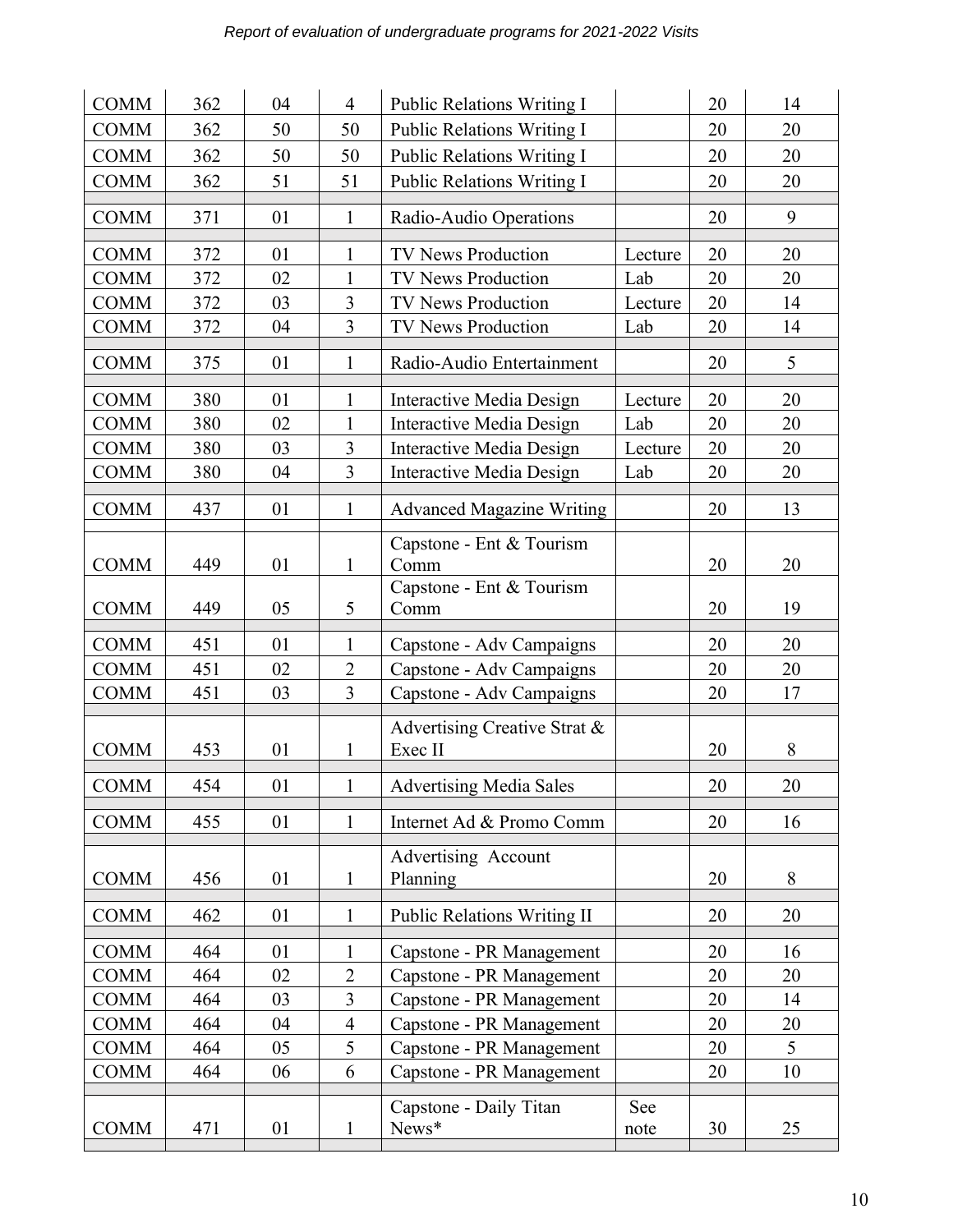| <b>COMM</b> | 472 | 01 | $\mathbf{I}$ | Capstone - TV News           | Lecture | 20 | 6  |
|-------------|-----|----|--------------|------------------------------|---------|----|----|
| <b>COMM</b> | 472 | 02 |              | Capstone - TV News           | Lab     | 20 | 6  |
| <b>COMM</b> | 472 | 03 | 3            | Capstone - TV News           | Lecture | 20 | 12 |
| <b>COMM</b> | 472 | 04 | 3            | Capstone - TV News           | Lab     | 20 | 12 |
|             |     |    |              |                              |         |    |    |
|             |     |    |              | Capstone - ADV/PR/ETC        |         |    |    |
| <b>COMM</b> | 474 | 50 | 50           | Student                      |         | 20 | 24 |
|             |     |    |              |                              |         |    |    |
| <b>COMM</b> | 475 | 01 | 1            | Capstone - ADV AAF           |         | 20 | 12 |
|             |     |    |              |                              |         |    |    |
|             |     |    |              | Adv Interactive Media        |         |    |    |
| <b>COMM</b> | 481 | 01 | 1            | Design                       | Lecture | 20 | 12 |
|             |     |    |              | <b>Adv Interactive Media</b> |         |    |    |
| <b>COMM</b> | 481 | 02 |              | Design                       | Lab     | 20 | 12 |

*\*COMM 471 comprises the reporters for the Daily Titan student newspaper and is scheduled 4-days-aweek at 75 minutes per day; the course counts as 9 weighted teaching units for the instructor, and as such has historically had an enrollment cap of 40.* 

*Note*: COMM 101 and COMM 317 are hybrid courses with an online lecture and in-person lab.

*Note*: Courses designed with section #s of 50 or higher are online sections.

#### **16. Total expenditures planned by the unit for the 2021–2022 academic year:** \$3,464,413 (excluding benefits)

Give percentage increase or decrease in three years: 4.35% decrease

Amount expected to be spent this year on full-time faculty salaries (excluding benefits): \$3,250,000

# **17. List name and rank of all full-time faculty in the accredited unit in fall 2021. (Full-time faculty refers to those defined as such by the university.) Identify those not teaching because of leaves, sabbaticals, etc.**

The Department of Communications has 34 full-time faculty: 10 full professors, four associate professors, 11 assistant professors, nine lecturers. Additionally, three full professors are participating in the Faculty Early Retirement Program (FERP).\*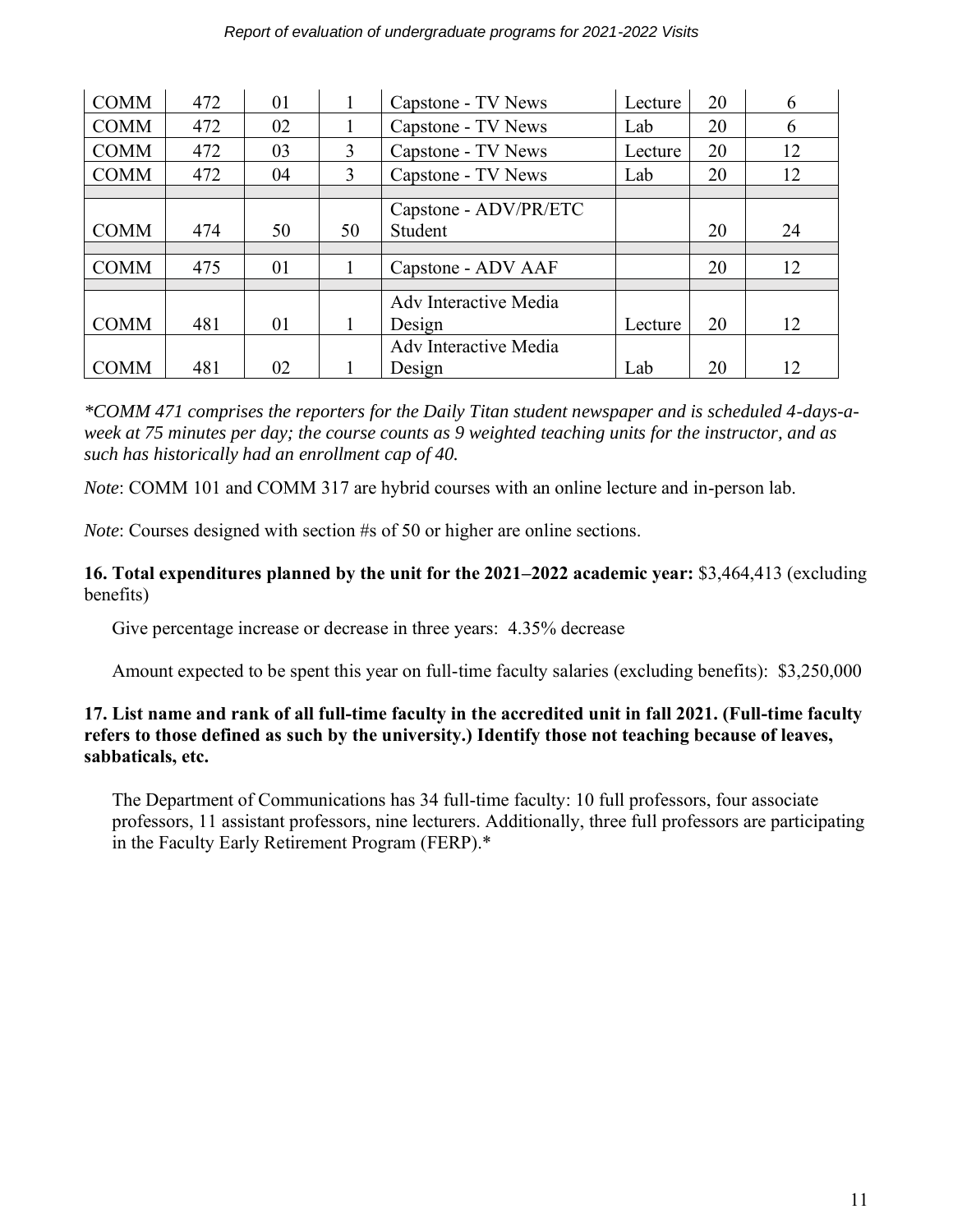### **Professors**

Jeffrey Brody, M.S.\* Carolyn Coal, M.F.A. Emily Erickson, Ph.D. Kuen-Hee Ju-Pak, Ph.D.\* Dean Kazoleas, Ph.D. Cynthia King, Ph.D. Micheal McAlexander, M.F.A. Robert Meeds, Ph.D. Henry Puente, Ph.D. Jason Shepard, Ph.D. Andi Stein, Ph.D.\* Doug Swanson, Ed.D. Mark Wu, Ph.D.

#### **Associate Professors**

Christina Ceisel, Ph.D. Roselyn Du, Ph.D. Chelsea Reynolds, Ph.D. Frank Russell, Ph.D.

# **Assistant Professors**

Elise Assaf, Ph.D. Vivien Angelus, Ph.D.^ Gayle Brisbane, Ph.D. Jasmine Meertins, Ph.D. Jiwoo Park, Ph.D. Penchan Phoborisut, Ph.D. Waleed Rashidi, Ed.D. Cylor Spaulding, Ph.D. Ricardo Valencia, Ph.D. Jess Vega-Centeno, Ph.D. Miya Williams Fayne, Ph.D. (parental leave for fall semester)

#### **Full-Time Lecturers**

Jesús Ayala Walter Baranger Amber Chitty-Wilson Pete Evanow Beth Georges (sabbatical for the academic year) Ken Hagihara Keith Kesler Michelle Kurland Ron Romain

 Faculty participating in the Faculty Early Retirement Program (FERP) teach up to half-time for up to five years after retirement and are considered tenured faculty for voting and enfranchisement purposes under university polices and department practices.

 $\land$  Vivien Angelus's legal name as of August 2021. In some documentation, may be listed as Julio Bermejo.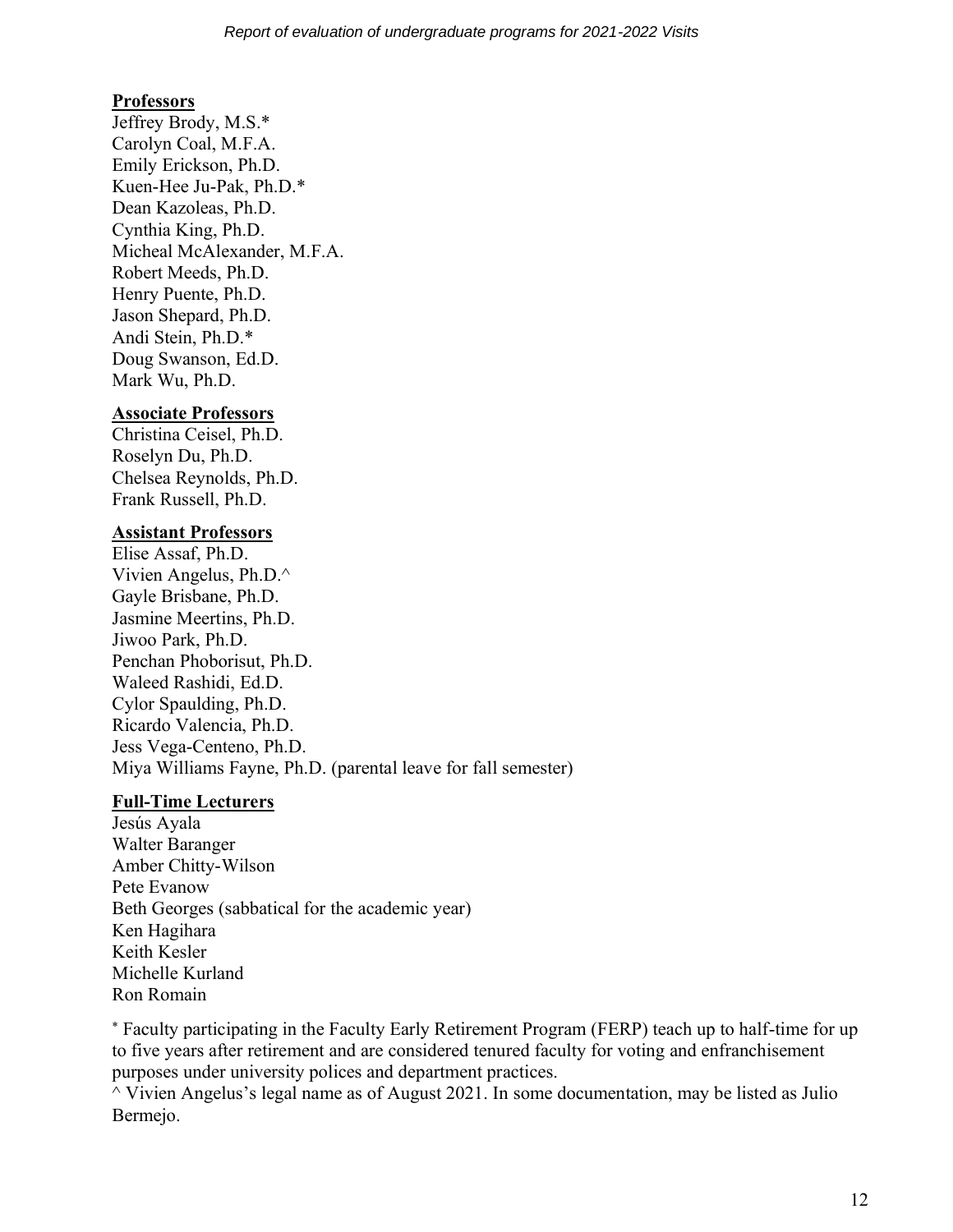Separately, two individuals currently holding administrative appointments at CSUF and the CSU have retreat rights to faculty positions in the Department of Communications (Bey-Ling Sha, Dean of the College of Communications; and Brent Foster, State University Associate Dean, Curriculum and Assessment, California State University System, Office of the Chancellor), but because they currently hold administrative appointments (i.e., "management") and not instructional faculty appointments (i.e., Unit 3 bargaining unit), they are not included in this count.

#### **18. List names of part-time/adjunct faculty teaching at least one course in fall 2021. Also list names of part-time faculty teaching spring 2021.**

*\*updated for current and previous semester*

| Assaf Avni<br>Davis Barber<br>Richard Favela<br>John Hart<br>Anne LaJeunesse | Assaf Avni<br>Davis Barber<br>Erik Blair<br><b>Richard Favela</b> |  |
|------------------------------------------------------------------------------|-------------------------------------------------------------------|--|
|                                                                              |                                                                   |  |
|                                                                              |                                                                   |  |
|                                                                              |                                                                   |  |
|                                                                              |                                                                   |  |
|                                                                              |                                                                   |  |
|                                                                              | John Hart                                                         |  |
| Marie Loggia-Kee                                                             | Vik Jolly                                                         |  |
| Jackie Moe                                                                   | Anne LaJeunesse                                                   |  |
| Holly Ocasio-Rizzo                                                           | Marie Loggia-Kee                                                  |  |
| Marisuz Ozminkowski                                                          | Jackie Moe                                                        |  |
| Robert Quezada                                                               | <b>Holly Ocasio-Rizzo</b>                                         |  |
| Sue Schenkel                                                                 | Marisuz Ozminkowski                                               |  |
| Gregg Schwenk                                                                | Robert Quezada                                                    |  |
| Jay Seidel                                                                   | Sue Schenkel                                                      |  |
| MaryAnne Shults                                                              | Gregg Schwenk                                                     |  |
| Brian Song                                                                   | Jay Seidel                                                        |  |
|                                                                              |                                                                   |  |
| Rob Vanriel                                                                  | <b>Bill Thompson</b>                                              |  |
|                                                                              | Rob Vanriel                                                       |  |
| <b>Bill Thompson</b>                                                         | MaryAnne Shults                                                   |  |

#### 19. **Schools on the semester system:**

For each of the last two academic years, please give the number and percentage of graduates who earned 72 or more semester hours outside of journalism and mass communications.

> 72 or more semester hours outside of journalism and mass communications

| Year<br>2019-2020          | Total<br>Graduates | Number<br>in Compliance | Percent      |
|----------------------------|--------------------|-------------------------|--------------|
| academic year              | 592                | 592                     | I ()()       |
| 2018-2019<br>academic year | 702                | 702                     | $($ $\Omega$ |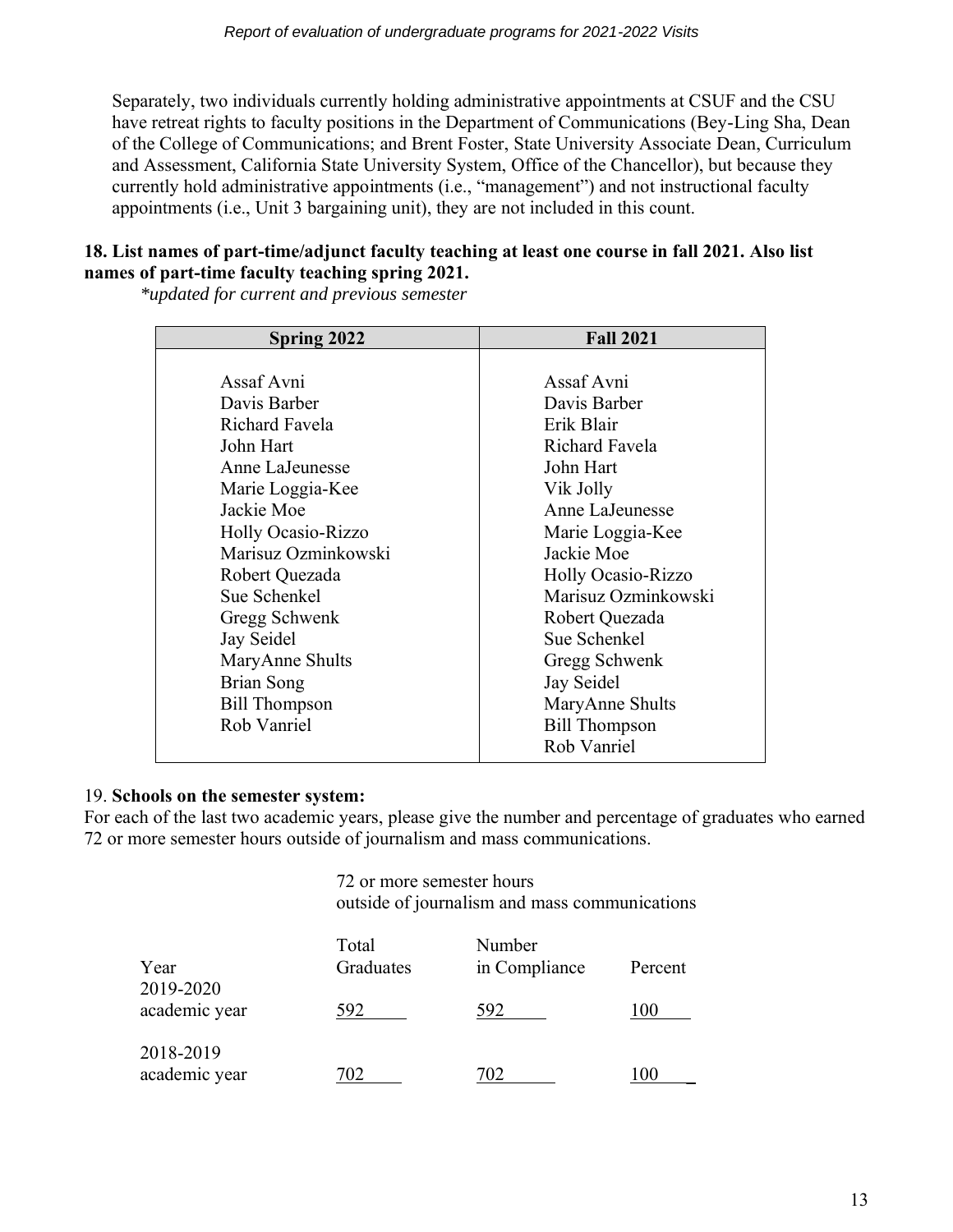# **PART II — Standard 1: Mission, Governance and Administration**

# **Unit performance with regard to indicators:**

#### **a). The unit has a written mission statement and a written strategic or long-range plan that provides vision and direction for its future, identifies needs and resources for its mission and goals and is supported by university administration outside the unit. The unit annually updates its data on the ACEJMC searchable database website (**[https://lookup.acejmc.org](https://lookup.acejmc.org/)**).**

The Department of Communications at California State University, Fullerton, celebrated its 60<sup>th</sup> anniversary during the 2020-2021 academic year. It enrolls about 1,600 students, which is fewer than at the last site visit, but still one of the largest communications programs in the United States. The department is the largest of four departments in the College of Communications, which in turn is the only College of Communications in the CSU System's 23 campuses.

CSUF is the only CSU campus in Orange County, on a 241-acre campus lush with orange and palm trees in the city of Fullerton. The vast majority of students are from California; 32 percent in 2020 were the first generation in their family to attend college. CSUF ranks in the top 1% of four-year universities helping low-income students reach financial success. Graduates from the Department of Communications work at broadcast news organizations, magazines, newspapers, websites, production companies, entertainment enterprises, advertising and PR agencies – worldwide and many in the secondlargest media market in the U.S., where the department takes full advantage of the nearby professionals for guest lectures, panels, judging and more.

The faculty of the Department of Communications unanimously approved a five-year department strategic plan in May 2019.

The plan includes goals and priorities through 2024 and includes the department's collective objectives and aspirations through 2024. The department also approved a Diversity and Inclusion Plan in December 2019. It is referenced in Standard 3.

Its goals and strategies effectively ladder up to the university's goals and mission as outlined in the 2018-2023 University Strategic Plan, which includes four commitments: a transformational Titan experience; student success and completion; faculty and staff diversity and success; learning environment and legacy.

The unit updates its data on the ACEJMC website.

# **b). The unit has policies and procedures for substantive faculty governance that ensure faculty oversight of educational policy and curriculum.**

Shared governance at CSUF is dictated by University Policy Statements (UPS) and Collective Bargaining Agreements (CBA).

Department governance is affected by UPS, requiring department faculty to keep current with Academic Senate faculty. According to UPS, the department is the primary functional unit of the university, so the Department of Communications has many of its own policies and procedures, including for promotion and tenure, faculty meetings, scholarships, awards, curriculum and capstone courses. The department chair holds regular faculty workshops on the promotion and tenure standards approved in 2015.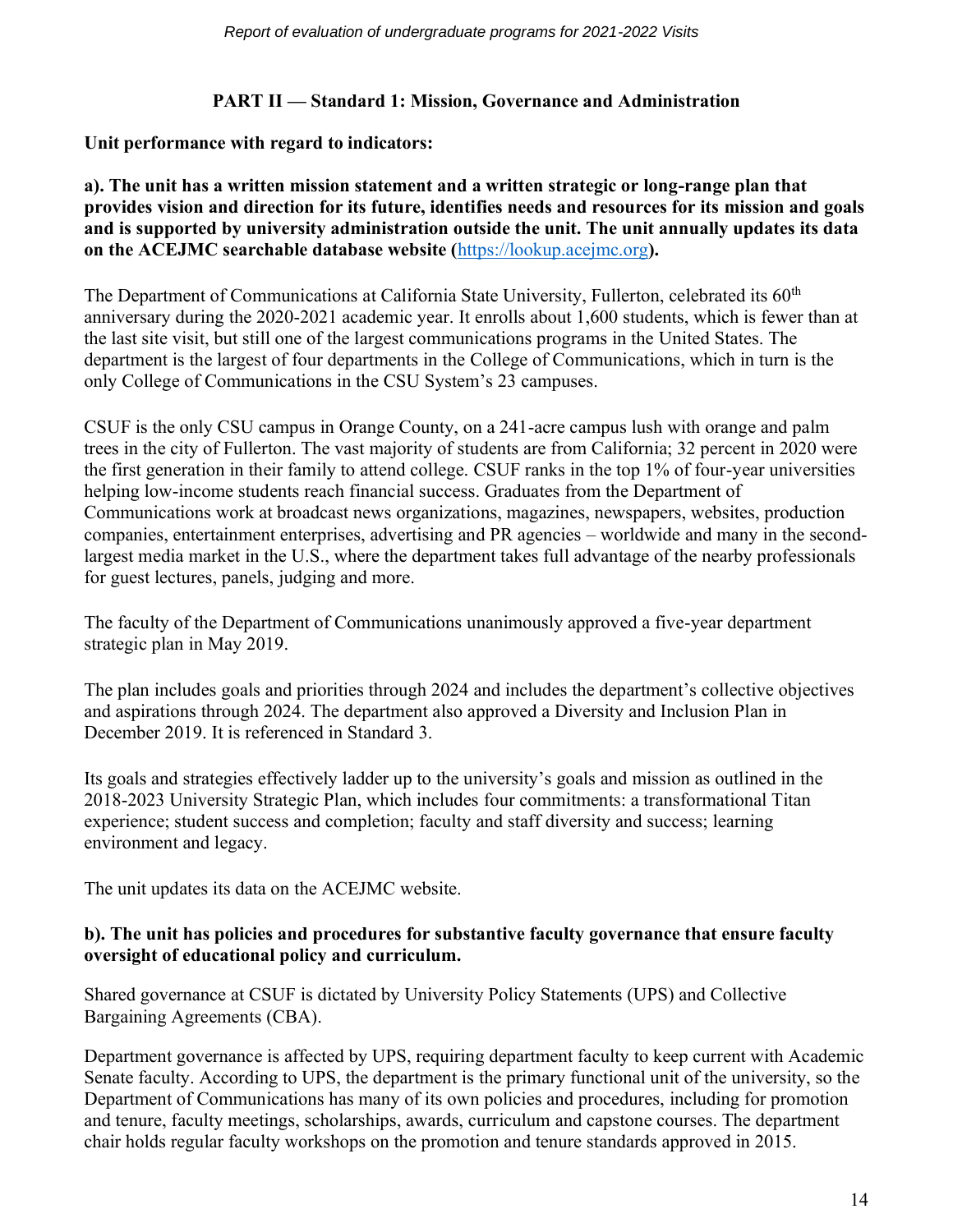The CBA between the CSU System and the California Faculty Association dictates many workplace issues, on everything from appointment, evaluation, workload, development, benefits and layoffs.

#### **c). The unit's administration provides effective leadership within the unit and effectively represents it in dealings with university administration outside the unit and constituencies external to the university**.

The department chair has overseen the evolution of a faculty that was cited for a lack of collaborative spirit in its most recent site visit report, into a team in which a collegial collaborative spirit defines a large and increasingly diverse team. Faculty universally spoke glowingly of the "family spirit" of the team, talked about the "really good camaraderie" among professors; and discussed the "really good cohort of younger faculty and blend of people who've been around forever." This was a 180-degree turn from the report on the ground in 2014-2015.

The department has regular all-faculty meetings. During the 2020-21 academic year, the full faculty met for a weeklong virtual retreat (14 one-hour sessions; six for all faculty and eight for breakout groups); and five formal Zoom meetings in October, December, March, April and May.

Another thing faculty agreed upon was the leadership of the department chair. Here is a selection of their quotes – edited, or it would be quite redundant:

- "So supportive and so on the ball." "Just amazing."
- "Such an awesome chair."
- "Department is in the best place it's ever been, because he is the smartest, works so hard and advocates for us."
- "He builds a good sense of community."
- "Open to different viewpoints and treats everyone equally."
- "Everyone tenure track or not is part of the family."
- "A great leader who leads with vision."
- "A lot of us wouldn't be here without a leader like him."
- "Joyful every day."
- "Great listener."
- "Door is always open."
- "Faculty meetings are like a reunion."

University administration and other campus leaders also expressed confidence and admiration for the department chair's talent and hard work both internally and across the university. "He's a leader on campus, he trains other chairs," said one administrator. "He is diplomatic, consultative – and pays attention to details," said another. Another: "He always want to know how to support students." And finally, "One of our finest."

The department has five standing committees and four official working groups. The unit administrator is actively involved in university affairs, serving on the Faculty Affairs Committee, the search committee for the provost, and the University Curriculum Committee, among others. An Academic Senate leader said the department chair is "a go-to person for heavy-lift committees. He's organized, knowledgeable and has credibility around campus." Faculty members, across the board, are involved in everything from the university's research efforts to search committees of all kinds.

#### **d). The institution and/or the unit defines and uses a process for selecting and evaluating its administrators.**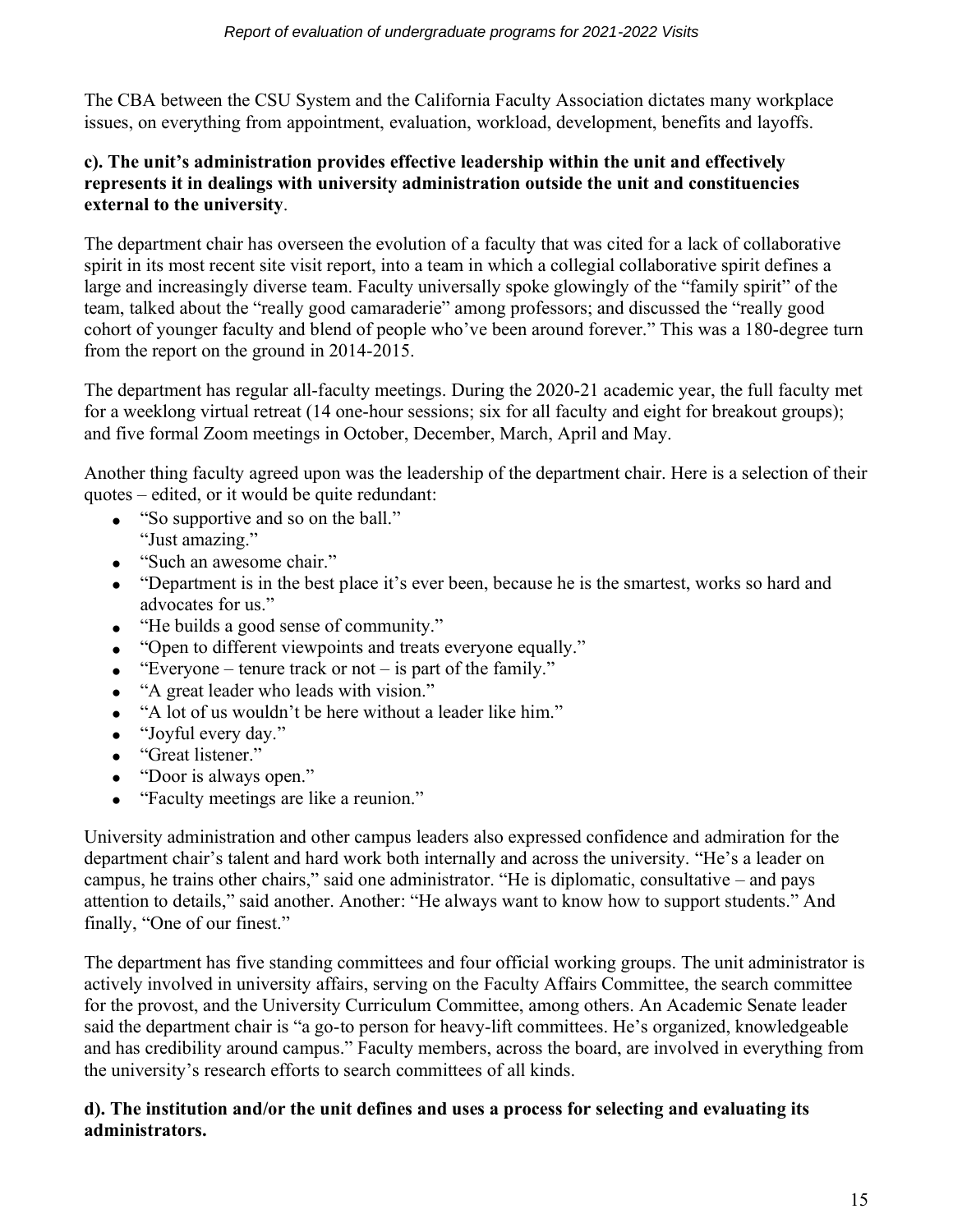Department chairs are elected by their faculty and appointed by the university president. The UPS standards set the procedures for selecting and appointing chairs. Chairs are not limited to the number of terms for which they can be re-elected.

The chair is subject to recall if performance is deemed unsatisfactory by the faculty.

The department chair conducted a "360" performance review after his first year as chair, in the summer of 2015, that he found helpful. Based on a desire for more opportunities for faculty feedback, he instituted a faculty survey in the summer 2019 and has continued the practice each summer since. The results help inform the chair's goals and priorities but are not formally published.

The University's UPS sets policy regarding appointment and responsibilities of department chairs. Chairs are not formally evaluated for their chair performance by the college dean; they are evaluated by the dean in their roles as faculty members as part of the Retention/Tenure/Promotion (RTP) process, and the Post Tenure Review (PTR) process.

#### **e). Faculty, staff and students have avenues to express concerns and have them addressed.**

There are clear procedures for complaints and concerns, as laid out in the UPS.

The chair is usually the first point of contact for informal complaints of all kinds; more official –grade and course complaints – often end up with the college's advising office but are then referred to the department chair. The assistant dean and the chair say that it is exceedingly rare for the issue to be escalated beyond that point.

The Department of Communications staff's recourse for concerns is less clear. While the work of the staff is cited by the chair and faculty – repeatedly – as fundamental to the productivity of the unit, the staff reports formally to the college administration, not to the department. This is potentially problematic.

Concerns requiring administrative intervention begin with the chair, who consults with the assistant dean, associate dean and/or the dean. Formal complaints and grievances related to personnel and employment are dealt with by the Division of Human Resources, Diversity and Inclusion.

The Division of Student Affairs handles a range of issues like grade appeals, plagiarism and disability accommodations.

# **SUMMARY:**

The department is buttoned up in governance and administration as defined by clear guidelines in the university policies and the collective bargaining unit agreement. The department chair is effective in a leadership (explicitly non-management) role, both within the department and across the university. The chair and the faculty are viewed as engaged, proactive, inclusive and as student-, university- and community-focused.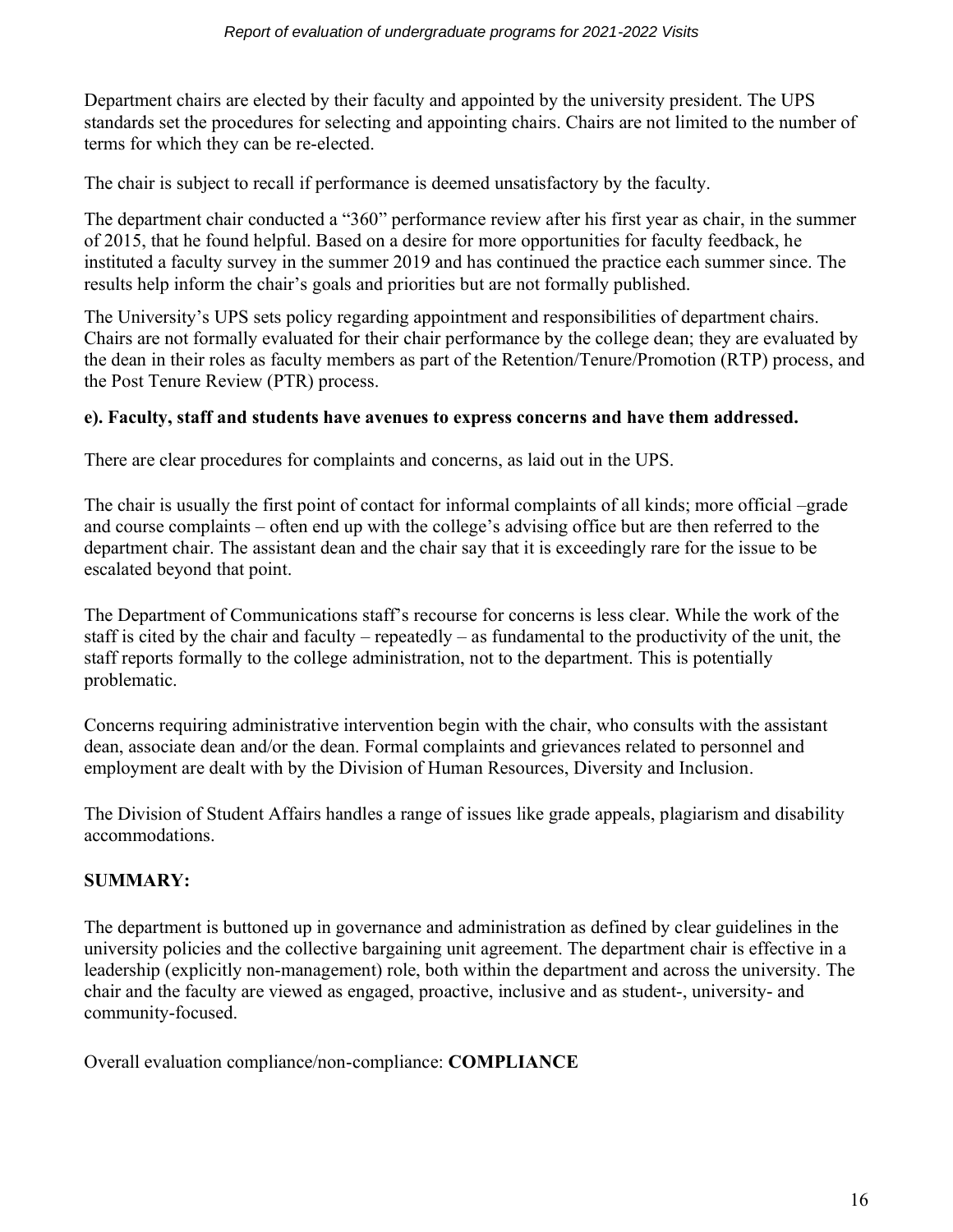#### **PART II — Standard 2: Curriculum and Instruction**

**Unit performance with regard to indicators:**

**a). The unit requires that students take a minimum of 72 semester credit hours (or 104 quarter credit hours) required for a baccalaureate degree outside of journalism and mass communications and meet the liberal arts and sciences-general education requirements of the institution. ACEJMC expects at least 95 percent of the graduating classes in the two academic years preceding an accreditation visit to meet this requirement.**

A bachelor's degree at Cal State Fullerton requires 120 hours for graduation. The Department of Communications requires 39 hours for the Bachelor of Arts in Communications. Since the last site visit, the unit undertook a curriculum review and considered adding required courses within concentrations. A required Digital Foundations course, which had been added as an elective in 2008, is now a requirement for all majors, raising the total required credit hours from 36 to 39 units.

The unit is in 100% compliance with the 72-hour rule thanks to the use of the university's degree audit software, in conjunction with available student advising throughout students' matriculation. Students may keep track of their progress through the Titan Degree Audit (TDA), which includes a graduation check and approval process. Check sheets are used as an added review to ensure compliance. Students are required to take 39 units of major requirements: 21 core requirements and 18 in a chosen concentration. Students take 72 hours outside of journalism and mass communication, including 48 hours of general education requirements; the additional nine credit hours can either be taken within the department or elsewhere at the university.

#### **b). The unit provides a balance between theoretical and conceptual courses, professional skills courses, and courses that integrate theory and skills to achieve the range of student competencies listed by the Council.**

The unit has a detailed and deliberately calibrated process for ensuring balance between concept, theory and practical courses in each major/concentration and across platforms. The core required of all students includes: Comm 233, Mass Communication in Modern Society; Comm 317, Digital Foundations; Comm 407, Communications Law, and Comm 495T, Internship. Students are required to take another three units from a variety of courses including visual communication, media ethics, mass media and diversity, mass media effects, principles and history of American mass communication, communications technologies, global media systems and persuasive communications. Each concentration also requires 18 units of discipline-specific courses and six units of concentration electives. All students must take a capstone course and an approved for-credit professional internship.

While students are not required to have a minor, they must complete 12 units of upper-division "collateral" coursework from outside departments in areas that complement the major. For example, journalism students may take courses in economics or political science, while advertising students may take art and creative writing. Students may opt instead for one of the department's four 12-unit, preprofessional certificate programs.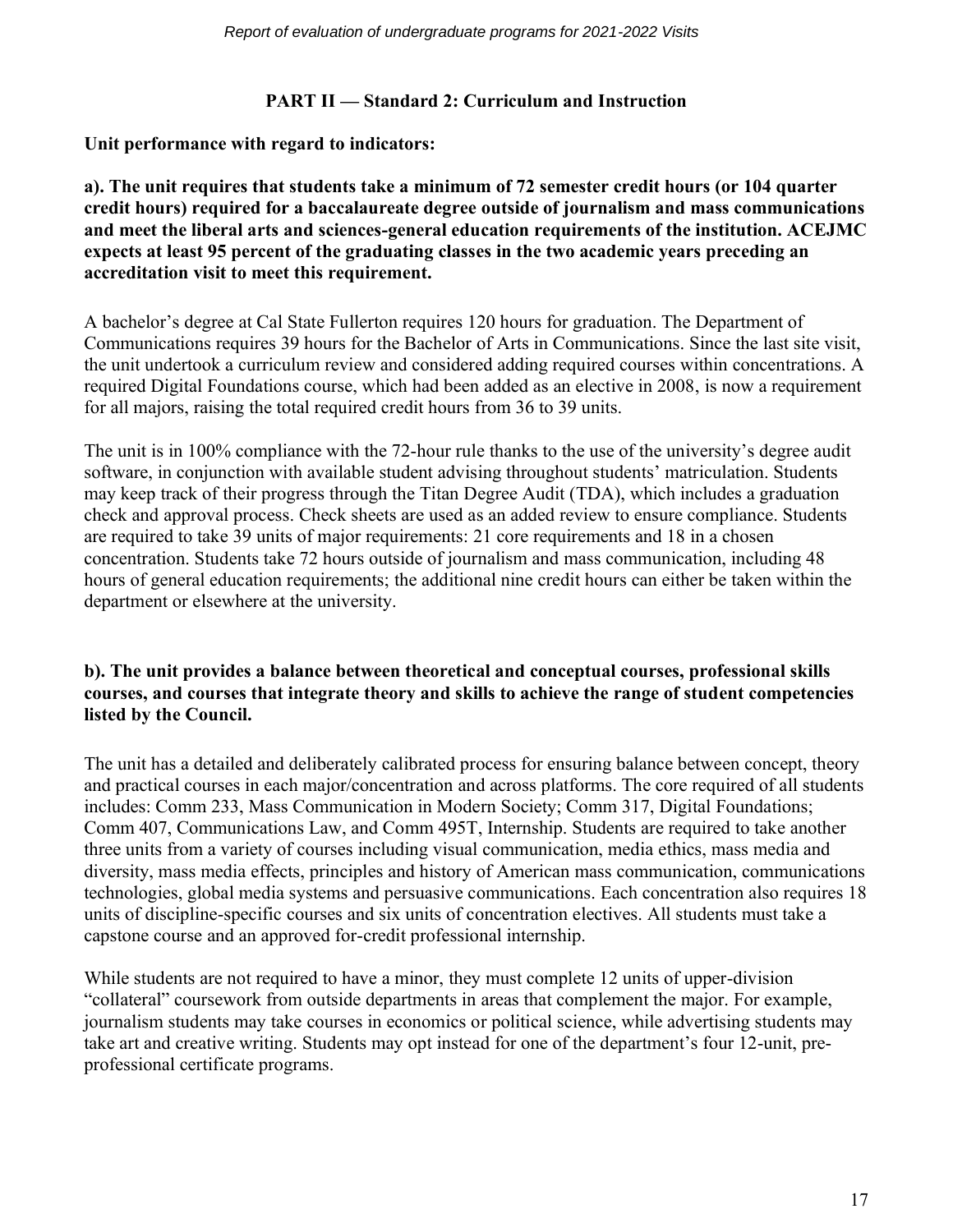Communications majors are required to choose one of the following concentrations:

- Advertising
- Entertainment and Tourism Communications
- Journalism
- Public Relations

The Department of Communications offers the following four-course preprofessional/academic certificates in lieu of required outside "collateral" courses or a minor:

- Digital Communications Media
- Photo communications formerly a concentration.
- Radio/Audio

• Spanish for Hispanic Media (in partnership with the Department of Modern Languages and Literatures)

The Department also offers three minors for non-Communications majors:

- Advertising
- Journalism
- Public Relations

The Communications major, concentrations, certificates and minors are supervised by the department chair.

# **Advertising**

In advertising there are four required courses which address advertising skills and principles in digital, broadcast and print media:

Comm 350: Principles of Advertising, students develop basic knowledge of advertising and integrated marketing communications in digital, broadcast and print media.

Comm 351: Writing for the Advertising Industry, students develop copywriting skills and creative strategies relevant for different types of media. Writing assignments include creative work for radio, television, print, blogs and social media.

Comm 352: Advertising Media, students demonstrate understanding of media planning challenges in an era of digitization and media fragmentation.

Comm 353: Advertising Creative Strategy and Execution I, students learn creative strategies for print, radio, TV and online media. Assignments include print, video, online and integrated advertising campaigns.

There are three capstone choices in the Advertising concentration: Comm 451: Capstone – Advertising Campaigns, Comm 474: Capstone – ADV/PR/ETC Student Agency, or Comm 475: Capstone – Advertising/AAF Competition. Each requires students to develop an integrated marketing communications campaign for a real client, produce a professional plans book and conduct a client presentation.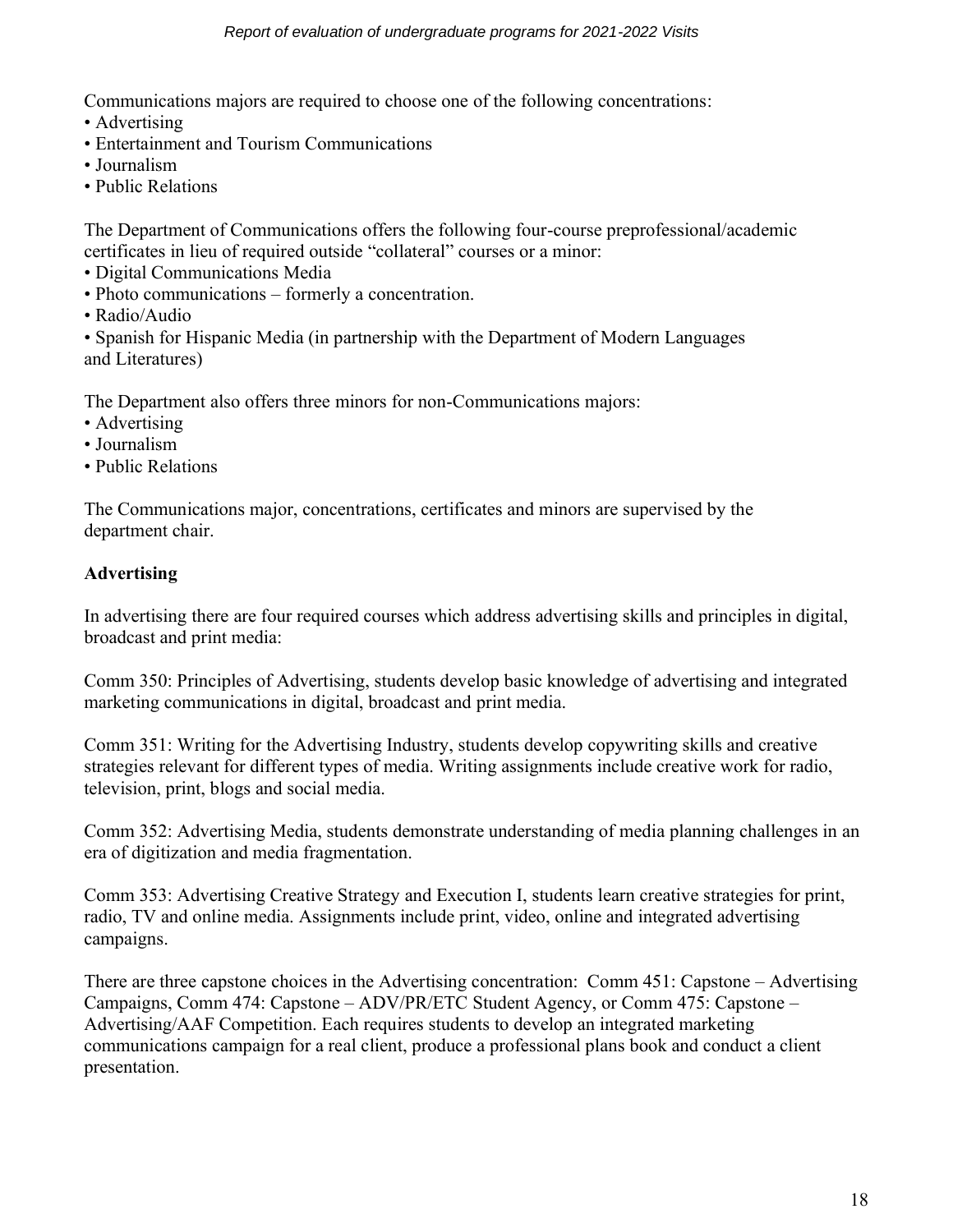# **Entertainment and Tourism Communications**

Students in this concentration start with Comm 346: Principles of Entertainment and Tourism Communications, which focuses on entertainment production across platforms, including television, radio, film, music and video games. The concentration supports students interested in entertainment and tourism communications careers in broadcast, film, advertising or public relations.

Students must choose a writing course to focus on traditional and digital media from among five options: Comm 301: Writing for Broadcast and Film, Comm 334: Feature Article Writing, Comm 351: Writing for the Advertising Industry, Comm 362, Public Relations Writing I, or Comm 471: Capstone – Daily Titan News.

Entertainment and tourism communications students choose between two capstones: Comm 449: Capstone - Entertainment and Tourism Communications or Comm 474: Capstone – ADV/PR/ETC Student Agency. In Comm 449, students develop and pitch an integrated communications campaign for a real entertainment and tourism industry client. In Comm 474, students develop an integrated marketing communications campaign for a real client, produce a professional-quality campaign book and deliver a client presentation.

# **Journalism**

Faculty eliminated separate introductory reporting classes for print and broadcast, replacing it with Comm 201: Digital Reporting and Writing, and Comm 202: Digital Reporting and Production. The courses add digital skills and reach across platforms to ensure students have a full set of multimedia skills, no matter their area of emphasis.

Journalism students choose between two capstones: Comm 471: Capstone – Daily Titan News, working on the production of The Daily Titan, an independent student newspaper that publishes in print, online and on social media. Students who choose this option are expected to have Comm 325: Multimedia Reporting as a prerequisite, in which students use text, audio, photo and video elements to tell stories. It is also an elective for students who choose Comm 472: Capstone – TV News, which produces a weekly digital newscast, OC News.

# **Public Relations**

Required courses in public relations address public relations skills and principles relevant to traditional and digital media. Comm 361: Principles and Ethics of Public Relations, was revised to place added emphasis on professional ethics, including a module on digital ethics. The course also requires students to demonstrate an understanding of why and how to craft messages for digital and social media.

In Comm 362: Public Relations Writing I, students write news releases, media pitches, press kits, social media posts, radio spots and scripts for podcasts.

Public relations students choose between two capstones: Comm 464: Capstone – Public Relations Management, in which students develop a public relations campaign with deliverables in traditional and digital media for a real or simulated client. Students in Comm 474: Capstone – ADV/PR/ETC Student Agency, develop an integrated marketing communications campaign for a real client, produce a professional-quality plans book and deliver a client presentation. Campaigns are developed through required student collaboration in Google Drive.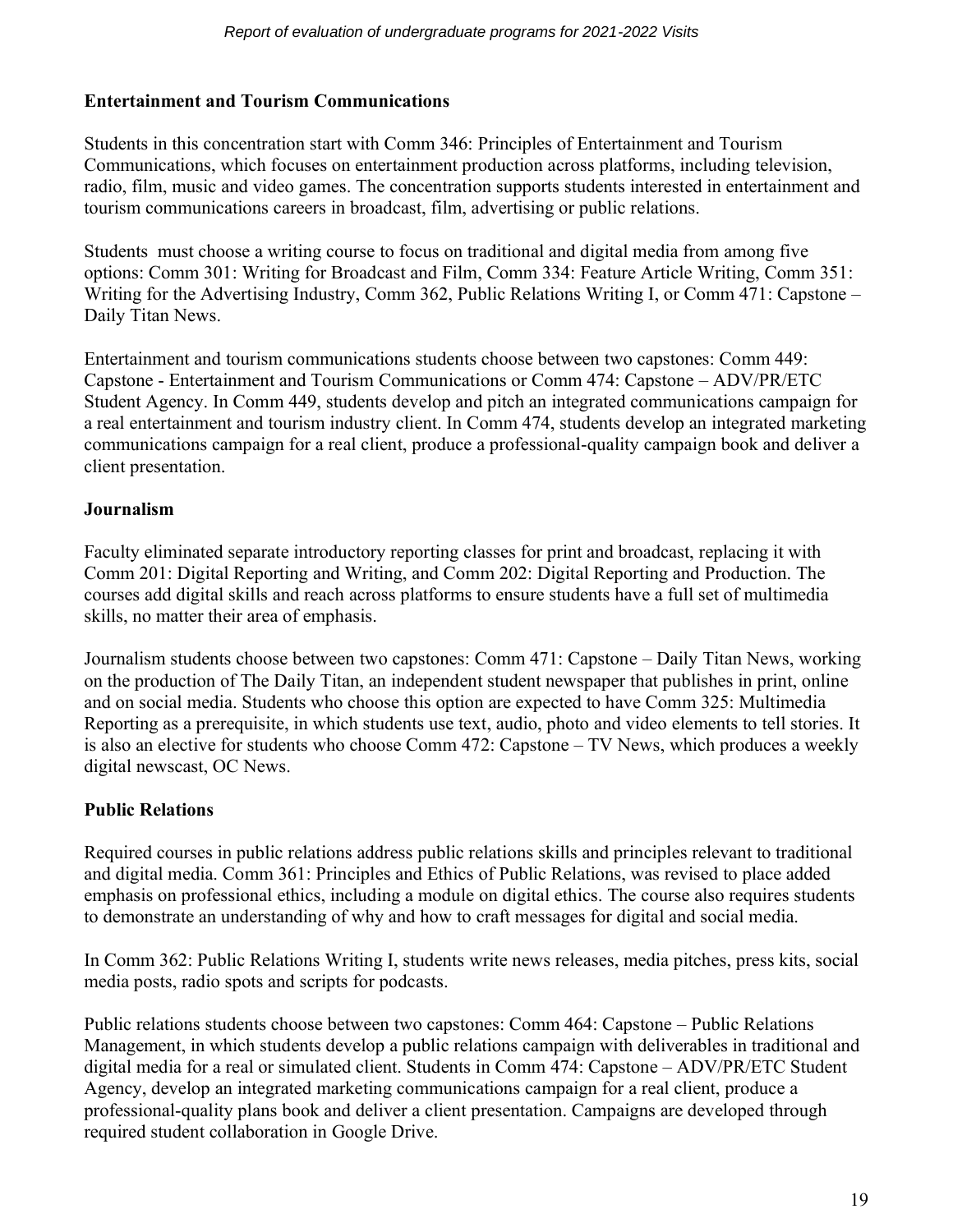### **c). Instruction, whether on-site or online, is demanding and current, and is responsive to professional expectations of digital, technological and multimedia competencies. Achievements in teaching and learning are recognized and valued.**

The department undertook a curriculum review to focus on updating courses and program requirements with emphasis on digital technologies, certificate programs and courses and prerequisites to improve alignment and accessibility across concentrations. The unit added a required course in Digital Foundations, increasing the required number of credit hours in the major from 36 to 39, the faculty created 14 new courses, four 12-unit pre-professional certificate programs and updated more than 20 courses. Prior to the onset of the Covid-19 pandemic, the unit also approved six additional courses to be taught online. The unit planned to expand its offerings of online and remote courses even before the pandemic struck and fully expect to continue to offer students a wider array of modalities.

#### **d). Student-faculty classroom ratios facilitate effective teaching and learning in all courses; the ratio in skills and laboratory sections, whether on-site or online, should not exceed 20-1.**

All skills courses, except capstone, campaigns and the required Digital Foundations course, are capped at 20.

#### **e). The unit advocates and encourages opportunities for internship and other professional experiences outside the classroom and supervises and evaluates them when it awards academic credit.**

Each discipline has a required practicum course to help students prepare for professional internships. The faculty internship coordinator teaches Comm 495T, the for-credit internship class, and also works with students one-on-one to encourage them to apply for practical work experiences. Additionally, the Center for Internships and Community Engagement verifies internship sites and students are directed to attend conferences and workshops for additional training. The internship coordinator conducts a highly detailed annual assessment, surveying faculty, students and employers to measure student preparation, exposure to current technology and industry standards, and ACEJMC Professional Values and Competencies.

# **SUMMARY:**

The unit undertook a major review of its curriculum and expanded the number of courses and content delivery options. Faculty who teach multiple sections of the same course meet with course coordinators to ensure consistent instruction and standard learning outcomes across all course sections. Samples of student work are drawn from all sections and faculty meet as a group to review results as part of regular assessment activities.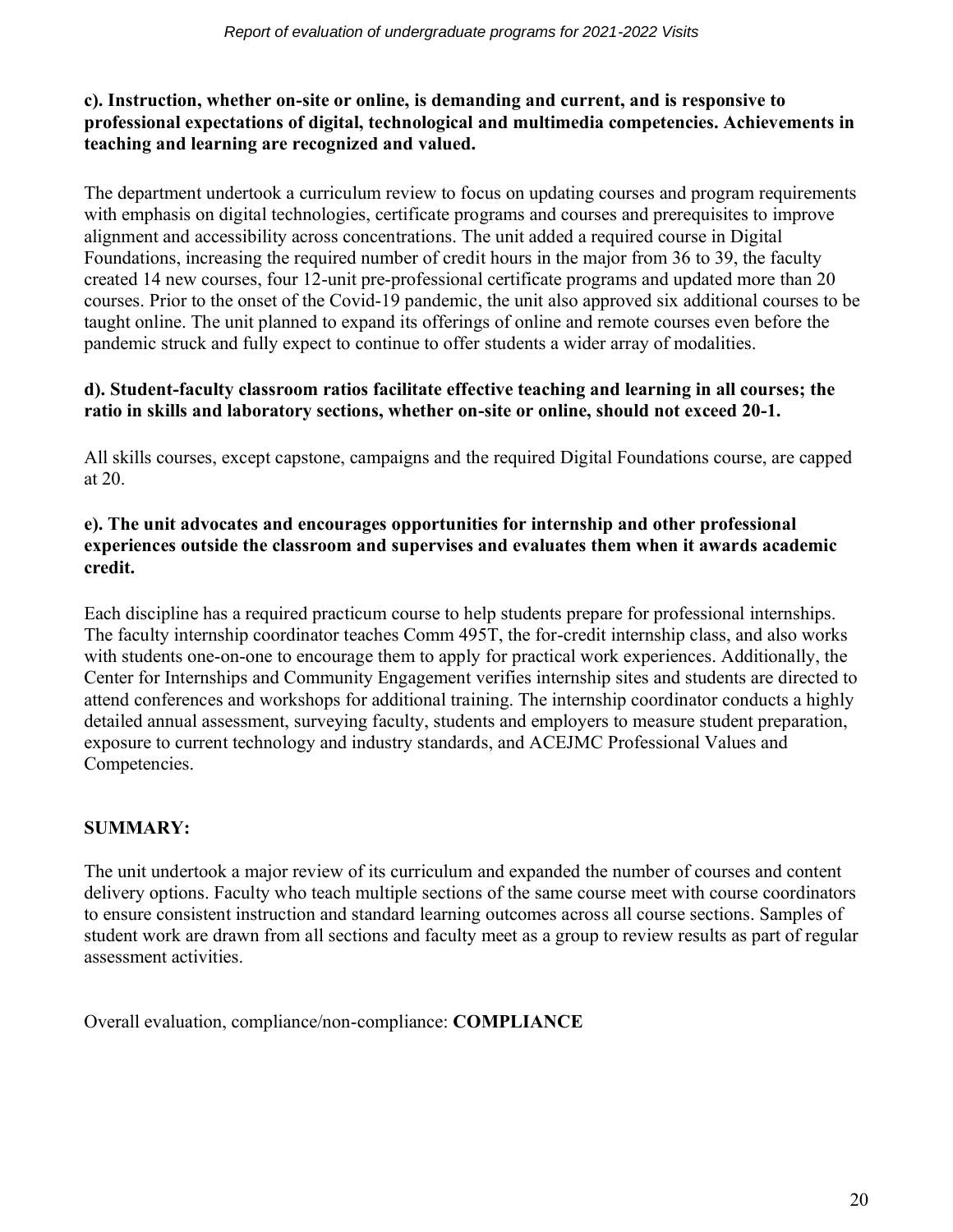#### **PART II — Standard 3: Diversity and Inclusiveness**

**Unit performance with regard to indicators:**

**a). The unit has a written diversity plan for achieving an inclusive curriculum, a diverse faculty and student population, and a supportive climate for working and learning and for assessing progress toward achievement of the plan. The diversity plan should focus on domestic minority groups and, where applicable, international groups. The written plan must include the unit's definition of diversity and identify the under-represented groups.**

In 2019 the department unanimously adopted a "Diversity and Inclusion Plan," reinforcing the same three pillars identified in their 2014 diversity plan. **"A diverse faculty, diverse student body, and an inclusive curriculum"** are the three priority pillars. In addition, the unit defines diversity broadly, recognizing "multiple measures of diversity, including race, ethnicity, ability status, sexual orientation, gender identity, religion, and socioeconomic status."

**"Diverse faculty":** The self -study reports by gender: 48.6% male, 48.6% female, and 2.7% transgender. By race and ethnicity, the full-time faculty is 57% White, 16% Hispanic, 14% Asian, 5% African-American, 3% two or more races, and 3% International.

**"Diverse student body":** More than three-quarters of the students identify as racial/ethnic minorities. To meet their needs in 2020 the department established campus chapters of the National Association of Black Journalists, the Hispanic Public Relations Association, and the Asian American Journalists **Association** 

**"Inclusive curriculum":** To help embrace the goal of an "inclusive curriculum," most faculty completed the "Equitable Pedagogy" online course available for all university faculty in Fall 2021. The Dean and Department Chair encouraged department participation, viewing it as valuable professional development, and offered a \$125 financial incentive.

The department leverages two college-based centers internationally: The Latino Communications Institute (LCI) and the Maxwell Center for International Communications. They support an inclusive curriculum by bringing cultural and globally focused speakers into courses and offering programming through workshops and conferences. Despite the pandemic, The Maxwell Center, named after founding Department Chair J. William Maxwell, champions a robust array of study abroad programs with sensitivity toward students' available time and financial resources. The Maxwell Center's student exchange programs include partner universities in Mexico, South Korea, France, China, and Norway.

One central administration said of the department's "Diversity and Inclusion Plan," "I was so impressed by the department's questions when creating the plan. It is far deeper than what I have heard from other corners of the campus."

#### **b). The unit's curriculum fosters understanding of issues and perspectives that are inclusive in terms of domestic concerns about gender, race, ethnicity and sexual orientation. The unit's curriculum includes instruction in issues and perspectives relating to mass communications across diverse cultures in a global society.**

The self-study notes direct and indirect approaches to fulfill the department's commitment to a diverse curriculum. For example, seven elective courses directly focus on knowledge and skillsets that prepare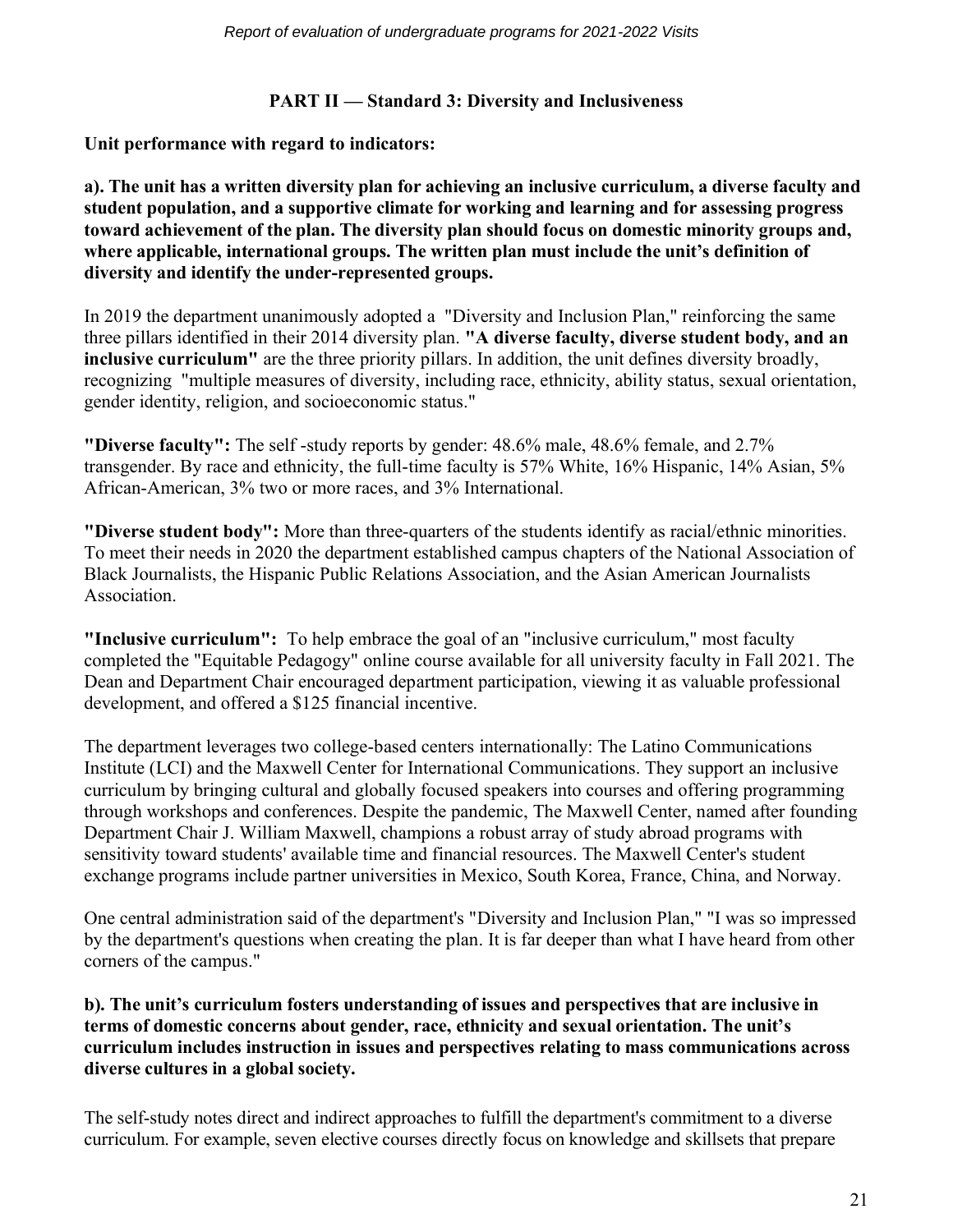students to be "global thinkers, global citizens, and global leaders."

- COMM 426: Global Media Systems
- COMM 315: Mass Media and Diversity
- COMM 470: International Public Relations
- COMM 304: Spanish Language TV News
- COMM 448T : Border Reporting
- COMM 448T: Reporting on Minorities
- COMM 466T: Multicultural Public Relations and Strategic Communications

The "T" next to the three course numbers above indicates this is a special topics course offered on regular basis but not every semester.

Indirectly, faculty "weave diversity, culture and global perspectives into all courses," including the required introductory and capstones of each of the four concentrations.

These efforts intensified in the summer and fall of 2020 after the George Floyd protests, when two faculty led an effort to "scrub the syllabus" to ensure that diverse content was represented across the curriculum. In addition, they established a collaborative database inviting all faculty to share readings, books and other resources. The goal was to avoid the practice of "one diversity lecture" in a course. Instead, a class should effuse diversity issues in myriad ways throughout the semester.

A faculty-led effort resulted in COMM 315 changing from Mass Media and Ethnic Groups to Mass Media and Diversity. It is now available as a General Education course for all university students. This course analyzes how American media portray marginalized groups teaching students the tools to "identify and evaluate how mass media represent people with different backgrounds related to gender, race, sexuality, religion, social class, and other identities."

The department added a new course called COMM 466T: Multicultural Public Relations. In 2018, a specialized Border Reporting course was launched, focused on immigration issues and providing students a chance to go on reporting trips to the U.S.-Mexican border.

In addition to courses dedicated to diversity, faculty teach about underrepresented communities, add readings from minority scholars, and host diverse professionals and alumni in classes across the curriculum. Collectively, these efforts demonstrate a continued dedication to providing a diverse curriculum for students.

#### **c). The unit demonstrates effective efforts to recruit women and domestic minority faculty and professional staff and, where feasible, recruits international faculty and professional staff.**

The department has made outstanding improvements since the last site team identified the "continued need for a more diverse faculty that aligns with the student body." One faculty member observed, "We are trying to create a faculty to match what our student body looks like. I am happy to be a part of that."

The self-study notes, "from 2014 to 2021, the full-time faculty has become dramatically more diverse along race/ethnicity, gender, and sexual orientation lines" By race/ethnicity, the full-time faculty comprises 44% minorities in 2021, up from 12% in 2014.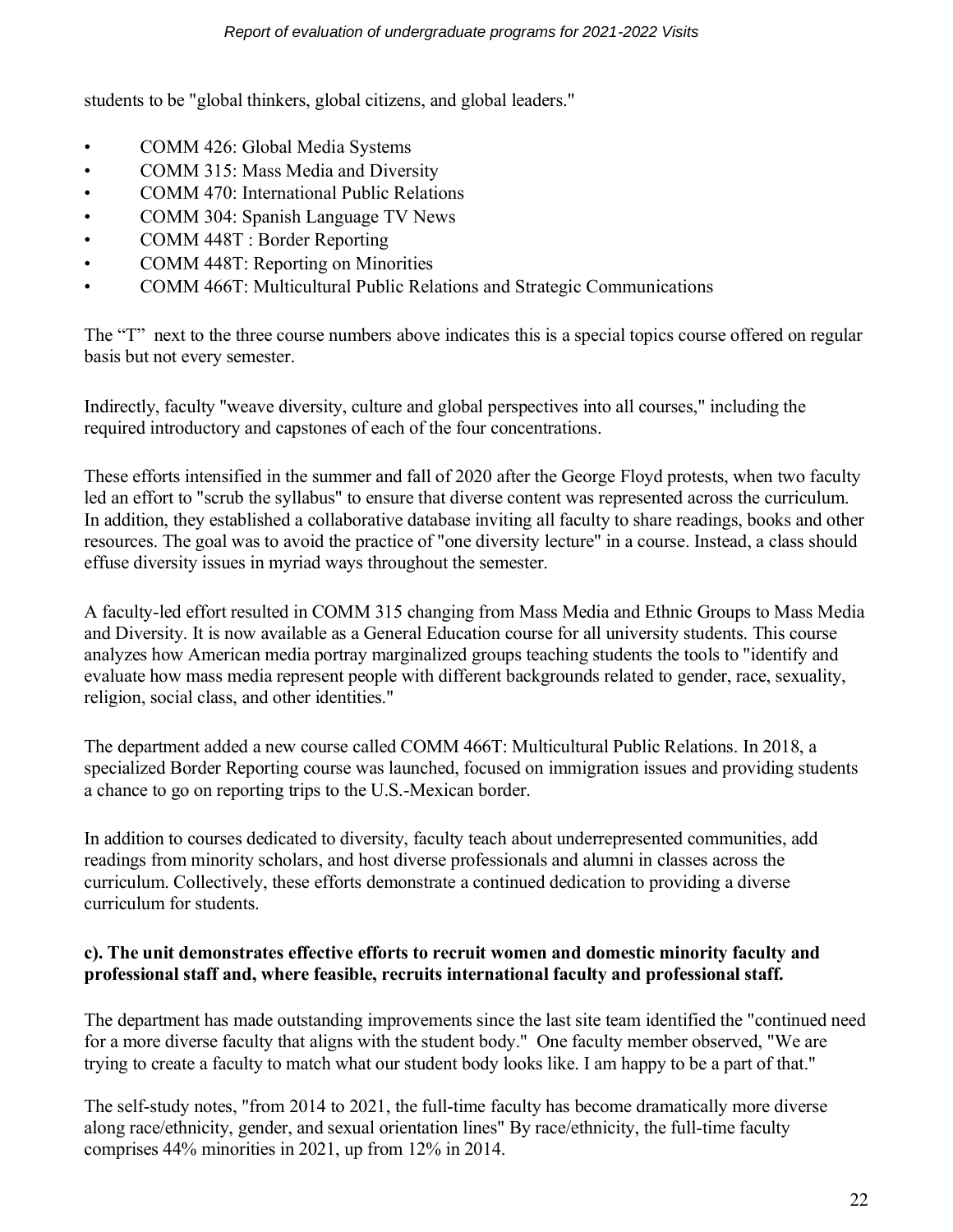#### **d). The unit demonstrates effective efforts to help recruit and retain a student population reflecting the diversity of the population eligible to enroll in institutions of higher education in the region or population it serves, with special attention to recruiting under-represented groups.**

*Diverse Issues in Higher Education* ranks Cal State Fullerton No. 3 among universities nationwide for bachelor's degrees awarded to underrepresented students. The self-study notes, "For bachelor's degrees awarded to Hispanics in specific majors, CSUF's national ranking is No. 2 in communications and journalism." The department is a national leader for the graduation of Latino and first-generation college students. They educate a student body that is the definition of diversity in all forms – racially, ethnically, culturally and socio-economically.

Student recruitment and retention efforts are hindered somewhat because the department must abide by university policies. They strive to focus on "the diversity of a region (i.e., Orange County, California) in which one-third of the population is Hispanic or Latino."

To serve Spanish-language students directly, the department in 2018 hired a full-time lecturer who is an expert in Spanish-language broadcasting. He advises Al Día, a Spanish-language award-winning TV news program produced in Spanish.

In student Zoom sessions, there was a recognition of a diverse faculty with expressions of gratitude for individual teachers and the creation of student chapters of national professional organizations. However, students offered pertinent observations that the department could do more. One observed, "I wish there were more classes that covered communities of color." A recent graduate in PR with a sports emphasis reflected, "I have not seen many people who look like me. Professor-wise, there is diversity but not enough women of color." Though another student said, "The professors are so diverse it's kind of mindblowing."

#### **e) The unit has a climate that is free of harassment and all forms of discrimination, in keeping with the acceptable cultural practices of the population it serves, accommodates the needs of those with disabilities, and values the contributions of all forms of diversity.**

The site team observed a climate free of discrimination and harassment, mirroring the findings of the previous team seven years ago. Clear university policies and procedures contribute to this culture. Disability-support services tailored to individual student needs are substantial. During these pandemic times, many stressed students benefit from university mental health resources that include "app-based mental health resources to help manage stress, refocus and find balance."

# **SUMMARY:**

The department, individual faculty, and students know, celebrate, and strongly value all forms of diversity. Their "Diversity and Inclusion Plan" is more than words on paper. It is embedded deep into the learning culture. The plan led to course revisions and additions, experiential learning opportunities, and new student clubs.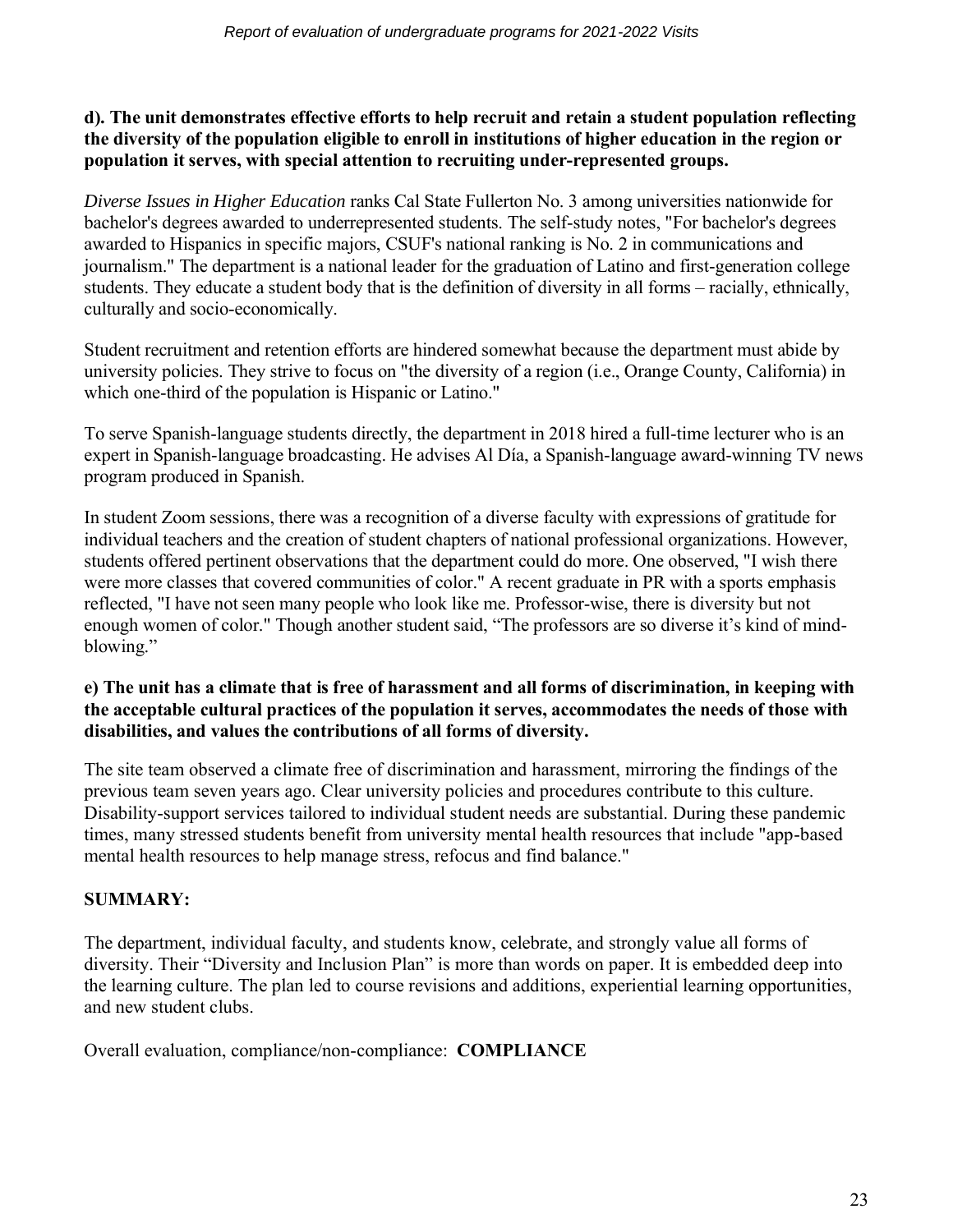# **Table 6, "Faculty Populations"**

Show numbers of female, male, minority, white and international faculty members, and the percentages they represent of the unit's total faculty. (Report international faculty the same way the university reports them.) (Data collected by faculty self identification).

# **Fall 2021 Full-time faculty**

| Group                                    | Female | % of total<br>faculty | Male | % of total<br>faculty |
|------------------------------------------|--------|-----------------------|------|-----------------------|
| Black/African-American                   |        | 5.4                   |      | 0.0                   |
| White                                    | 9      | 24.3                  | 13   | 35.1                  |
| American Indian/Alaskan native           |        |                       |      |                       |
| Asian                                    |        | 8.1                   |      | 5.4                   |
| Hispanic/Latino (any race)               |        | 5.4                   | 4*   | 10.8                  |
| Native Hawaiian / Other Pacific Islander |        | 0                     |      |                       |
| Two or more races                        |        | 27                    |      |                       |
| Other race                               |        |                       |      |                       |
| International (any race)                 |        | 2.7                   |      |                       |

*\*This includes one individual who identifies as transgender.*

# **Fall 2021 Part-time/adjunct faculty**

| Group                                  |          | % of total<br><b>Female PT faculty</b> | % of total<br>Male PT faculty |
|----------------------------------------|----------|----------------------------------------|-------------------------------|
| Black/African-American                 | $\theta$ |                                        | 0                             |
| White                                  | 4        | 22.2                                   | 50.0                          |
| American Indian/Alaskan native         |          |                                        |                               |
| Asian                                  |          |                                        | 5.5                           |
| Hispanic/Latino (any race)             |          | 11 1                                   | 5.5                           |
| Native Hawaiian/other Pacific Islander |          |                                        |                               |
| Two or more races                      |          |                                        | 5.5                           |
| Other race                             |          |                                        |                               |
| International (any race)               |          |                                        |                               |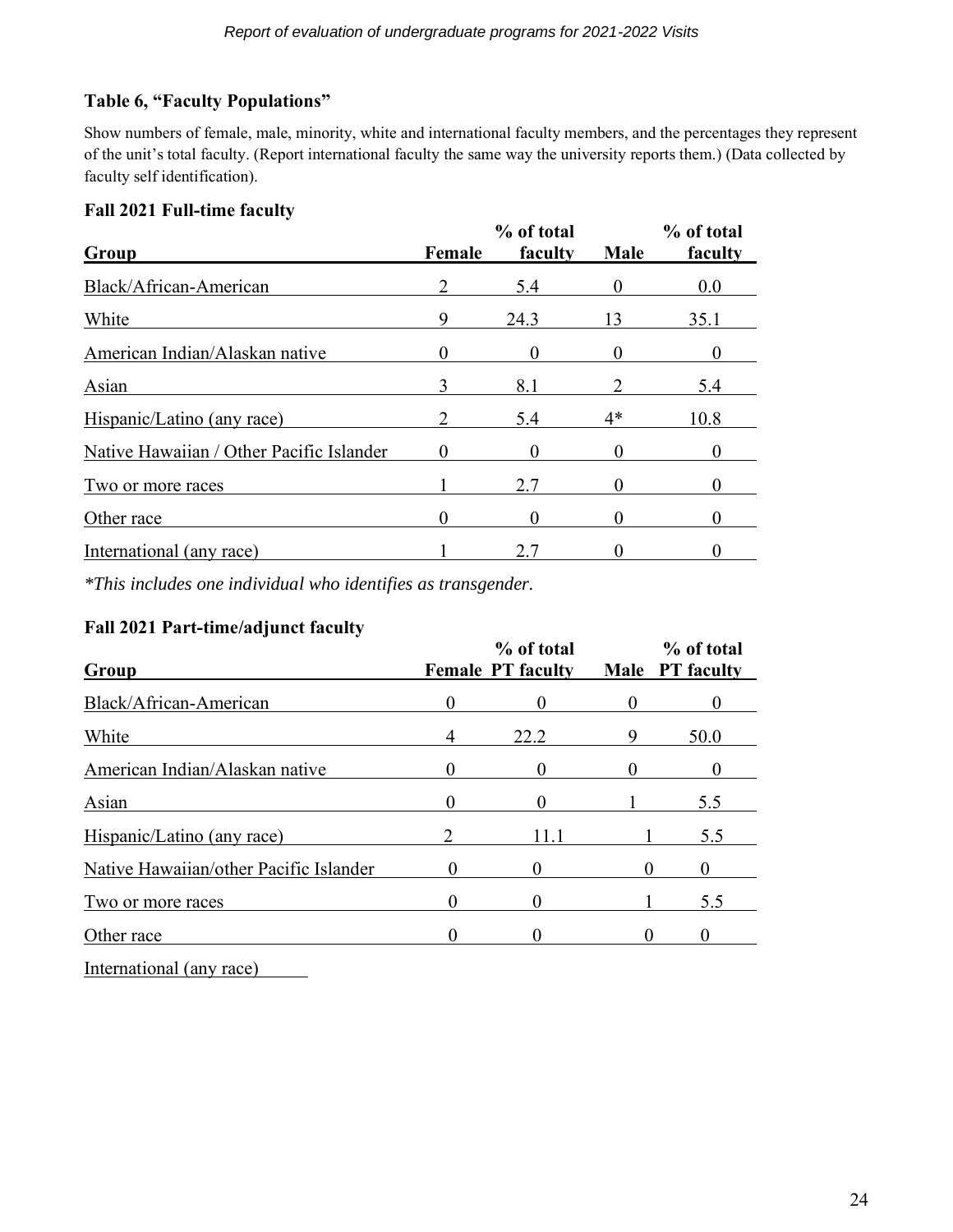# **PART II — Standard 4: Full-Time and Part-Time Faculty**

#### **Unit performance with regard to indicators:**

#### **a). The unit has written criteria for selecting and evaluating the performance of all full-time and part-time faculty and instructional staff**.

There are 34 full-time faculty, 18 part-time faculty, and three participating in the Faculty Early Retirement Program (FERP). Before joining the academy, most of the faculty worked in media-related fields, including journalism, public relations, advertising, the entertainment industries or related professional fields. Often they draw rich experiences from working in America's second-largest media market.

The faculty represent a wide array of degrees: 70% percent of the department's full-time faculty have a doctoral degree (Ph.D.), while 25% earned their master's degree (MA or MS) or Master's of Fine Art (MFA). The remaining 5% are two full-time lecturers hired with bachelor's degrees and decades of professional experience.

The site team verified the self-study observation that "the full-time tenure-line faculty has a strong balance of senior, full professors (13, including three in the Faculty Early Retirement Program), four associate professors, and a large cohort of newer assistant professors (11).

Nine full-time lecturers bring extensive professional experience to a diverse and collegial faculty. A senior university official noted lecturers from the Department of Communications "bring skills directly from the professional world differently from tenured faculty whose professional experience might not be as fresh."

The department has not hired new adjunct faculty in the past several years because of several factors: increased full-time faculty hiring; enrollment declines; reductions in assigned time/course releases for full-time faculty; and funding formula changes that resulted in reduced allocations for part-time faculty.

#### Selection Process

The department has hired 18 new full-time faculty since 2015, retaining 89% of those employed the last seven years. Strategic hiring driven by department leadership has helped build a sense of community among faculty at similar stages of their careers. Faculty hiring is governed by a Collective Bargaining Agreement between the California State University System and the California Faculty Association. The provost authorizes searches after a recommendation from the dean and department chair. The department's vice-chair serves as chair of the search committee whose tenured members are elected and help through the academic year. Committee members undergo training by the Division of Human Relations, Diversity, and Inclusion (HRDI). Lecturers do not serve on search committees.

After phone screenings of applicants, finalists visit campus. They offer classroom presentations and meet with faculty throughout the interview day. Faculty evaluate the "effectiveness of the candidate as a teacher and researcher." The search committee recommends to the department chair their top choice. The dean consults with HRDI, negotiates a salary and benefits package, and extends the final offer.

The department chair handles part-time employment. In a Zoom meeting with adjunct faculty, a sense of camaraderie was evident. One adjunct, herself a Titan alum, observed, "full-time professors with all those letters behind their names really do appreciate us."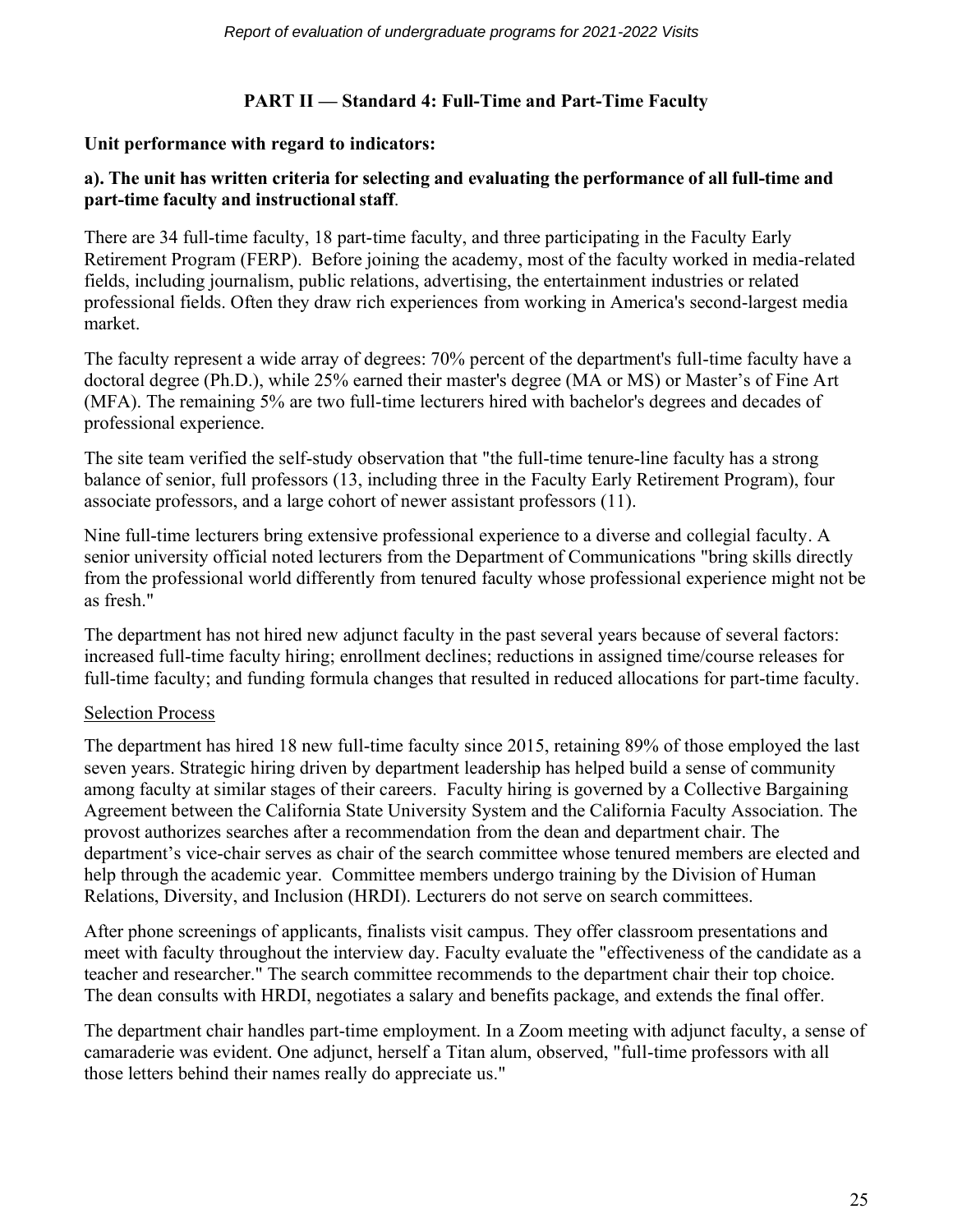#### Evaluation Process

The university in 2015 approved the department's revised policy on Retention, Tenure, and Promotion, known as the Department Personnel Standards (DPS). The new policy provides greater clarity and consistency for faculty expectations in teaching, scholarly/creative activity, and service.

All faculty – including tenure-track faculty, tenured faculty and lecturers – submit a portfolio of materials using an online portal called Interfolio. Typically, this includes a narrative of accomplishments, a CV, student course evaluations and many support supporting materials, using a file structure and templates created by the Office of Faculty Affairs and Records.

Faculty expectations for teaching, research, and service (in that order) are clearly defined by the DPS document. It outlines a complicated point system for various faculty output, from creative activity and research to teaching and service. The personnel committee, the department chair and the dean write a review. If there is a disagreement about a potential promotion, a tenure case will go to a comprehensive university committee. The dean noted, "it isn't just points. The scholarly work must be relevant, productive, and impactful."

Tenured faculty are required to submit a post-tenure review every five years.

The nine lecturers are evaluated differently. All have annual reviews for the first year of appointment. In year six, there is a comprehensive review of the previous six years. After that, lecturers are evaluated for renewal every third year. Criteria for lecturer evaluations include university compliance, effective teaching, holding students accountable to high standards and professional currency.

#### **b). Full-time faculty have primary responsibility for teaching, research/creative activity and service.**

Teaching is considered of "paramount importance." The self-study indicates an improvement in the number of core and concentration required courses taught by full-time faculty.

| Percentage of Core and Required Courses Taught by Full-time Faculty |         |  |  |  |
|---------------------------------------------------------------------|---------|--|--|--|
| 2020-2021 Academic Year                                             | 79%     |  |  |  |
| 2019-2020. Academic Year                                            | 63%     |  |  |  |
| 2018-2019. Academic Year                                            | $62 \%$ |  |  |  |

The 18 part-time faculty (adjuncts) are named "veteran educators" in the self-study. During the previous self-study, there were 38 adjuncts. There are fewer adjuncts now due to more full-time faculty, fewer students and budget cuts. Working in the No. 2 media market in America, the Los Angeles DMA, half of the adjuncts identify as racial minorities and/or women professionals. In addition to solid professional experience, the adjuncts' academic credentials include four with a BA, one BFA, 11 with a Master's Degree, one with an MFA and one Ph.D.

#### **c). Credentials of the unit's faculty represent a balance of professional and scholarly experience and expertise kept current through faculty development opportunities, relationships with professional and scholarly associations, and appropriate supplementation of part-time and visiting faculty.**

There is extensive diversity in the combinations of professional and academic backgrounds of the faculty. The full-time faculty have an average of 14 years of professional experience and 13 years of teaching.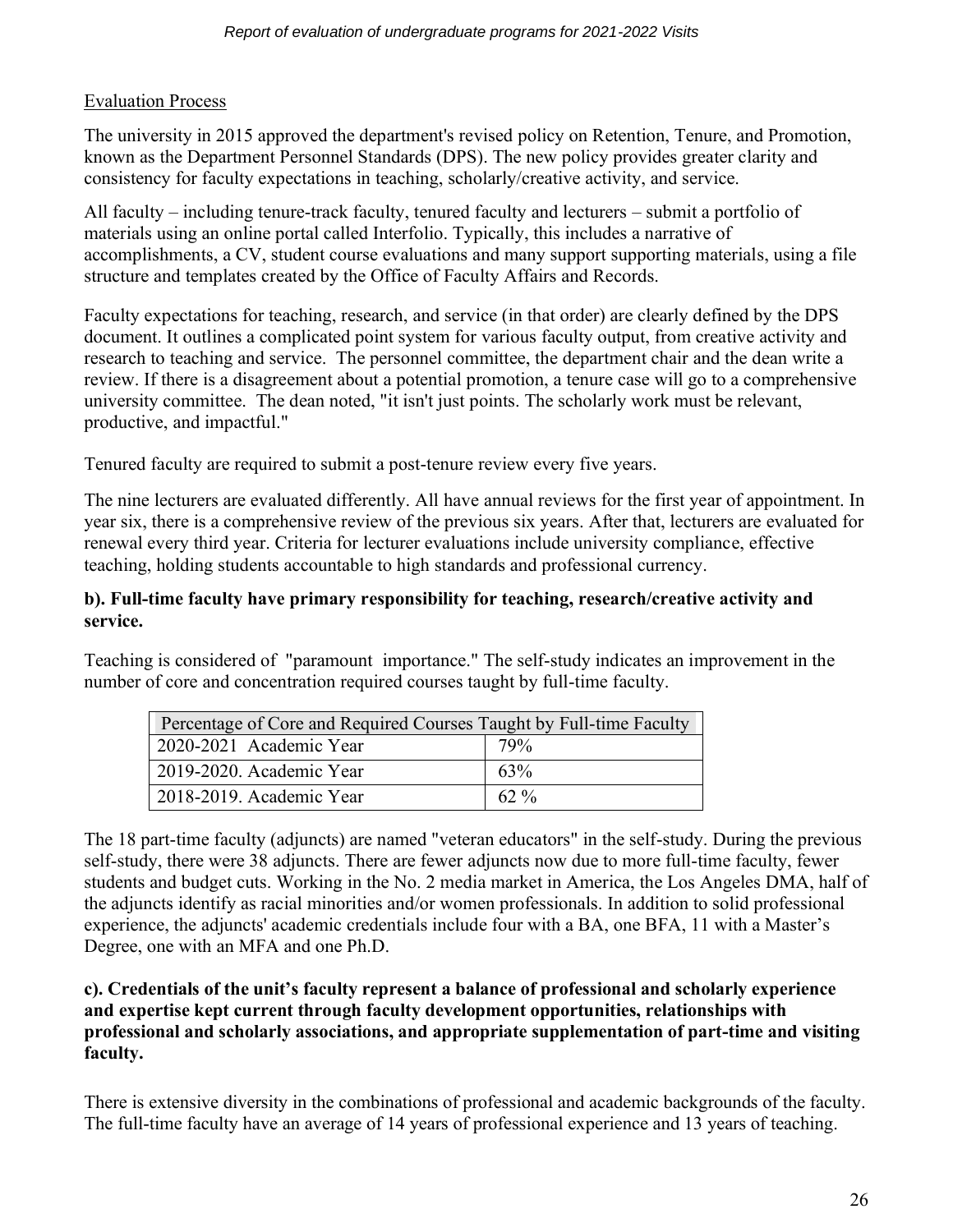The Faculty Development Center (FDC) assists faculty in translating their career preparations into meaningful classroom and lab experiences. The FDC offers classes and certificate programs on teaching innovations, technology and mastery of online instruction. The self-study indicates "almost all department faculty participate in at least one program from the FDC each year." For example, one faculty member used the center to help build a website focused on trauma pedagogy. Other faculty joined FDC writing groups or a sponsored book club focused on minority authors.

# **d). The unit regularly evaluates instruction, whether onsite or online, using multiple measures that include student input.**

Teaching is paramount. Faculty provide evidence they have met rigorous standards through student evaluations, a 1,000-word teaching narrative, syllabi, in-classroom peer observations and more. In addition, the self-study notes, "faculty are evaluated on the quality of communication effectiveness, substance, and meaningful feedback, as well as a positive disposition toward teaching and impartial treatment of students."

Student evaluations, known as SOQs (student opinion questionnaires), play a vital role in faculty evaluations. However, more than one faculty member, both tenured and on the tenure track, expressed frustration with how the current SOQs are used. A new initiative by the provost's office to supplement student evaluations with peer-to-peer evaluations is underway because "we want something more robust."

As new ways to evaluate teaching are implemented, a central administrator noted the department would have to revise their DPS policy to lessen the weight of the student evaluations in measuring teaching effectiveness, replacing them with peer evaluations.

#### **e). The faculty has respect on campus for its university citizenship and the quality of education that the unit provides.**

Conversations with university administrators confirmed positive impressions of the faculty across campus. The department is widely respected, with many students and a faculty highly involved with university-wide service. One observed, "it is a department known as strong. I know of no issues." Another said, "It is a well-respected department. We rely on their faculty to help us with campus-wide initiatives. I am always blown away by the teaching talent they draw and their students who choose to study with us."

# **SUMMARY:**

The department has robust policies and procedures to recruit and evaluate the teaching by a diverse faculty. Highly engaged in their fields, faculty build on professional and academic backgrounds for the benefit of their students.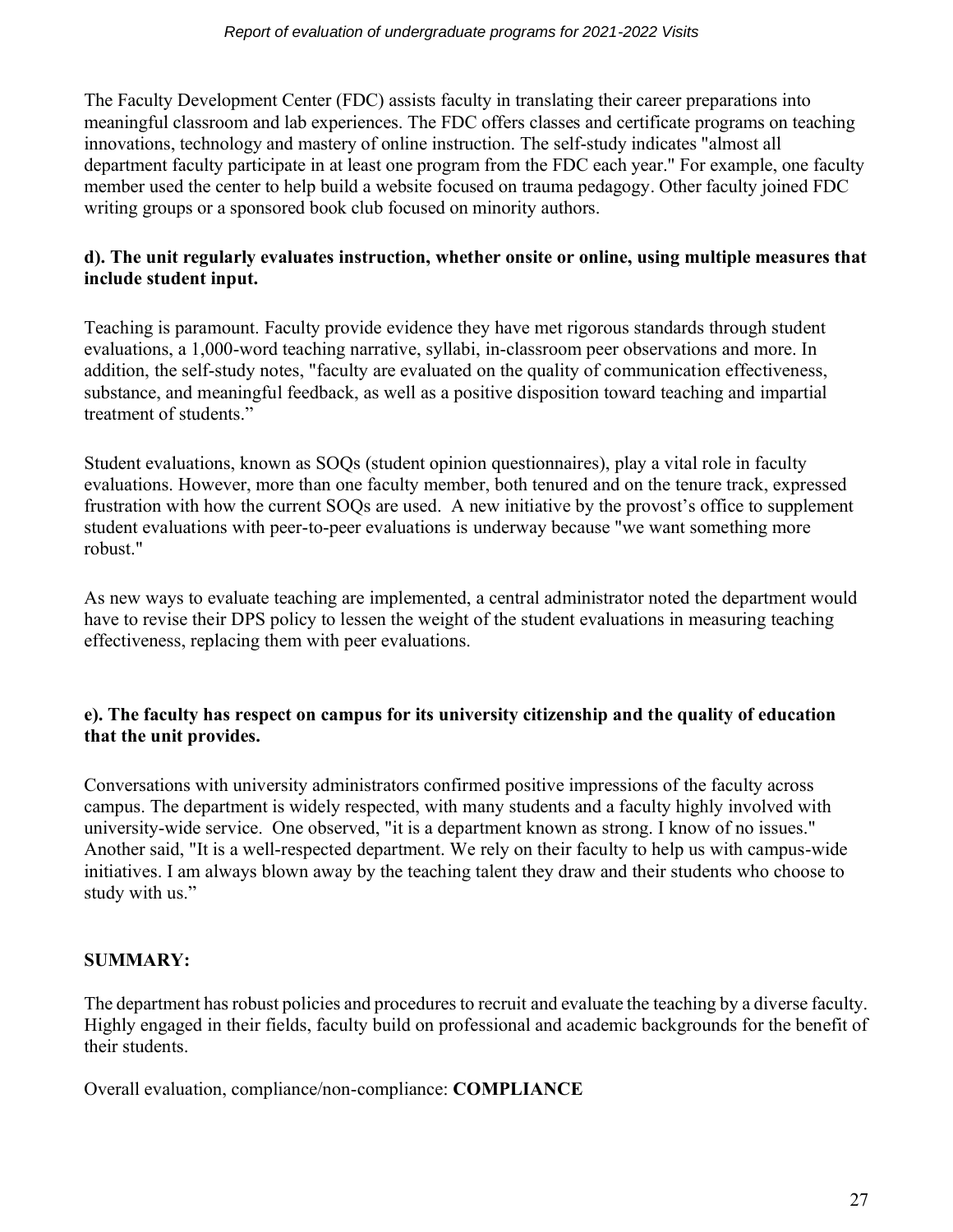# **PART II — Standard 5: Scholarship: Research, Creative and Professional Activity**

# **Unit performance with regard to indicators:**

# **a). The unit requires, supports and rewards faculty research, creative activity and/or professional activity.**

While primarily a teaching institution with a 4/4 load, scholarship is vital for tenure and rank advancement at Cal State Fullerton. That load is reduced for new tenure-track faculty. In the department faculty members may have a combination of scholarly and creative activities, but generally at least some scholarly activity is expected in a faculty member's portfolio. The department chair sets the tone for the unit with solo-authored publications in prestigious journals and co-authorship of a well-respected textbook.

The department or college does not award sabbaticals; faculty must win a competitive application to a university committee. Since the last self-study, 17 faculty have applied for a sabbatical, with nine awarded. One faculty member lamented, "With the teaching load, it is hard to get that research done. Sabbaticals are a real challenge. It was much easier when I first got here when I put in a reasonable proposal, and I received one." At least one faculty member twice denied a sabbatical felt discouraged to apply again.

Until the pandemic, each faculty member received an average of \$1,600 to attend conferences out of state and across the globe. The budget was zeroed out during the first year of Covid-19. In the 2021-22 academic year, \$1,000 per faculty member was allocated.

# **b). The unit specifies expectations for research, creative activity and/or professional activity in criteria for hiring, promotion and tenure.**

Tenure-track faculty receive clear expectations of the department's research and creative activity requirements through the Departmental Personnel Standards (DPS) document. One faculty member observed, "the process was straightforward and very clear. It is very different when compared to what my colleagues at other institutions experience."

A candidate is expected to describe how their work meets criteria providing documentation of peer or juried review in the portfolio. Materials should demonstrate "high standards of relevance, continuity, significance, and productivity."

An outside administrator observed, "this faculty does not see research and teaching as separate entities. Instead, they see the synergies between the two. Students often are the inspiration for the faculty's next project, which comes full circle with collective impact as they bring their research back directly into the classroom."

# **c). Evaluation criteria for promotion, tenure and merit recognition account for and acknowledge activities appropriate to faculty members' professional as well as scholarly specializations.**

The department's tenure guidelines, known as DPS, is a 30-page document that explicitly shows a faculty member what "counts" toward promotion and tenure. Revised since the last self-study, the DPS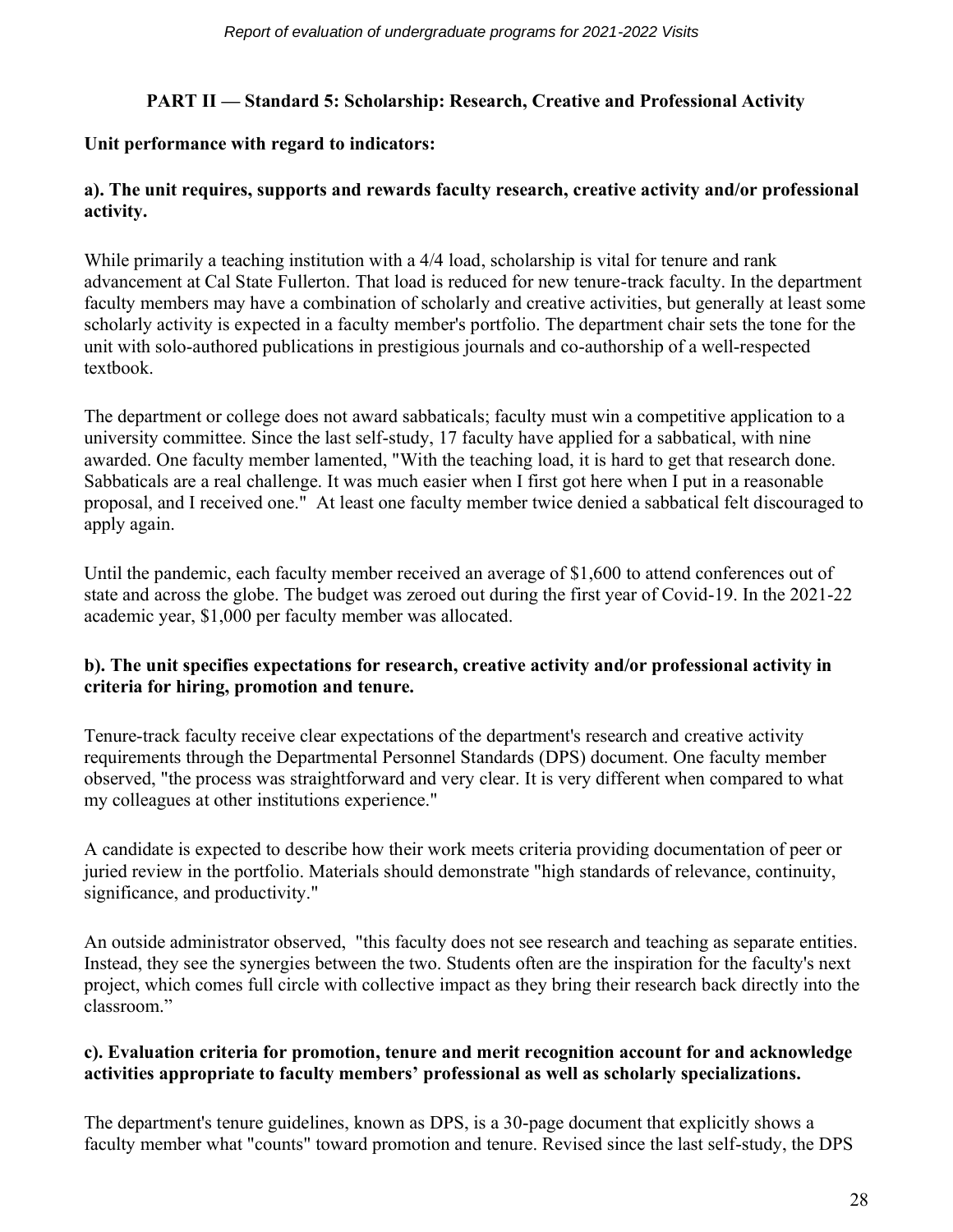recognizes a wide range of scholarly productivity and creative work. It includes the guidelines for primary and secondary indicators. Below are the "primary indicators."

Scholarship

- Refereed journal articles, monographs or scholarly books
- Refereed or reviewed textbooks
- Refereed scholarly book chapters

# Creative Activity

- Refereed national or international creative exhibits, placements, festivals, or commercially significant award-winning works
- Refereed local or regional creative exhibits, placements, festivals or commercially significant award-winning works
- Artist grants, fellowships, or commissions of significant merit

# **d). Faculty members communicate the results of research, creative and/or professional activity to other scholars, educators and practitioners through presentations, productions, exhibitions, workshops and publications appropriate to the activity and to the mission of the unit and institution.**

The self-study notes 365 documented scholarship and creative activity works in the past seven years. Faculty time for research and creative activity is not built into an average load of 80% teaching and the remaining 20% service. There is a debate at the university and system level if the final 20% also includes an expectation of research.

Despite the pandemic, faculty continue to win awards for creative work, publish in journals, and present at various conferences—at least one faculty member published with her master's student during the pandemic.

# **e). The unit fosters a climate that supports intellectual curiosity, critical analysis and the expression of differing points of view.**

Unsurprisingly, a faculty as diverse as this will differ in opinion about the specifics of the school's cultural climate. While overwhelmingly positive, a small cohort of faculty members may pine for the good old days. One observed, "We need real conversations between people who have smart minds. I miss the organic nature of faculty meetings." A more common point of view was shared by a newer faculty member: "Everybody is heard and given a chance to provide their perspective. Meetings are open, and there isn't a lot of forced response. Lots of latitudes."

# **SUMMARY:**

Faculty are supported in their scholarship and creative activity with celebrations of their success and resources to share their knowledge in conferences and festivals. As a result, a cultural climate exists with many voices, none of them without significance.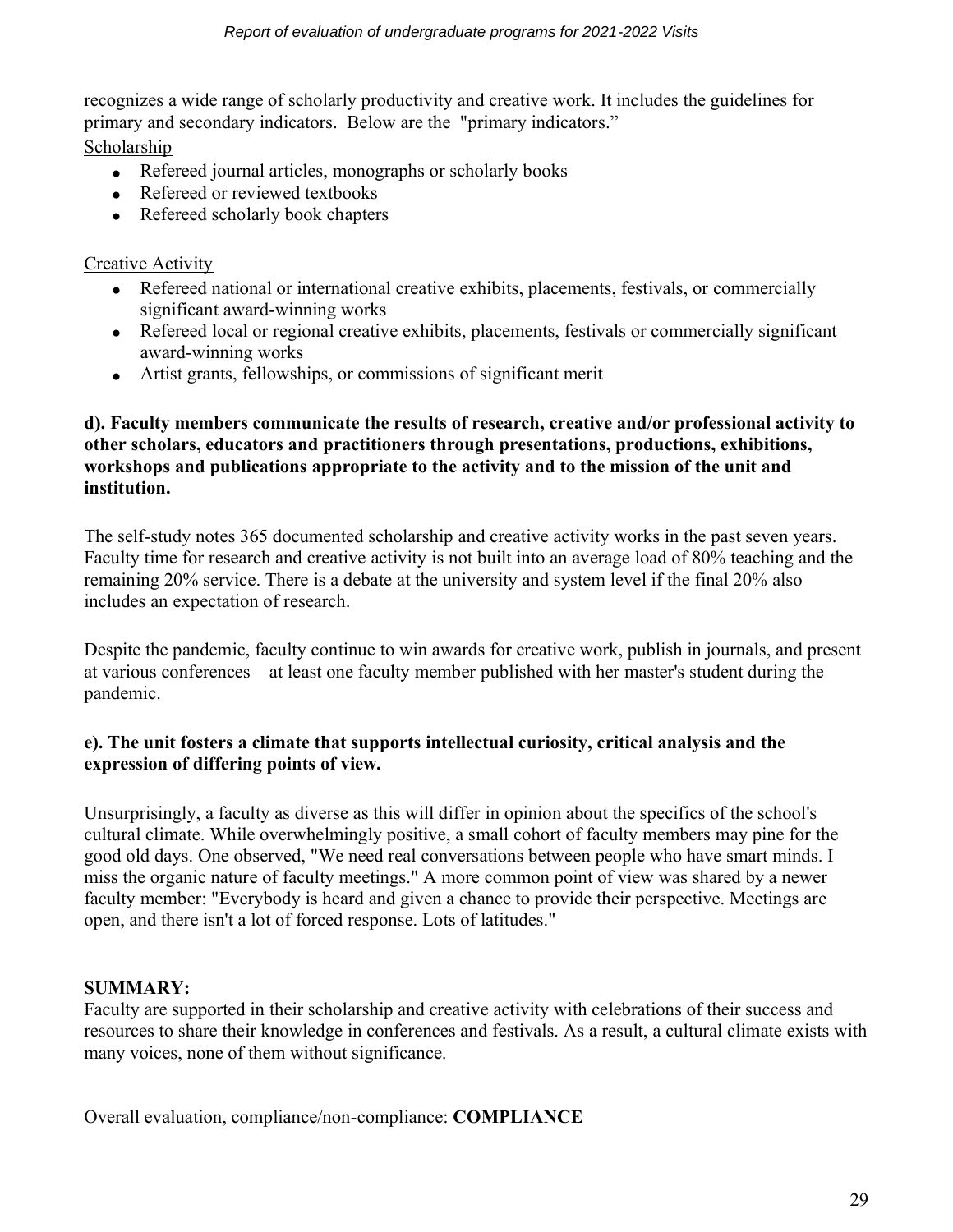| Scholarly, Creative and                  | <b>TOTALS</b>  | <b>BY INDIVIDUALS</b> |                  |                |                  |                         |
|------------------------------------------|----------------|-----------------------|------------------|----------------|------------------|-------------------------|
| <b>Professional Activities</b>           | <b>BY</b>      | Professors            | Associate        | Assistant      | Lecturers        | <b>TOTALS</b>           |
|                                          | <b>UNIT</b>    | (11)                  | Professors       | Professors     | (9)              |                         |
|                                          | (36)           |                       | (3)              | (13)           |                  |                         |
|                                          |                |                       |                  |                |                  |                         |
| Awards & Honors                          | 11             | $\overline{4}$        | $\overline{3}$   | $\overline{4}$ | $\boldsymbol{0}$ | 11                      |
| Grants received (internal)               | 14             | $\overline{7}$        | $\mathbf{1}$     | 6              | $\mathbf{1}$     | 15                      |
| Grants received (external)               | 10             | 6                     | $\mathbf{1}$     | $\overline{3}$ | $\overline{0}$   | 10                      |
| Scholarly books                          | $\overline{4}$ | $\overline{2}$        | $\mathbf{1}$     | $\overline{2}$ | $\boldsymbol{0}$ | $\overline{\mathbf{4}}$ |
| Textbooks                                | 9              | $\overline{7}$        | $\mathbf{0}$     | $\mathbf{1}$   | $\mathbf{1}$     | 9                       |
| <b>Edited books</b>                      | $\mathbf{0}$   | $\theta$              | $\overline{0}$   | $\overline{0}$ | $\overline{0}$   | $\bf{0}$                |
| Book chapters                            | 29             | 15                    | $\overline{3}$   | 9              | $\overline{2}$   | 29                      |
| Monographs                               | $\bf{0}$       | $\theta$              | $\overline{0}$   | $\overline{0}$ | $\overline{0}$   | $\bf{0}$                |
| Articles in refereed                     | 54             | 20                    | 11               | 23             | $\overline{0}$   | 54                      |
| journals                                 |                |                       |                  |                |                  |                         |
| Refereed conference<br>papers            | 87             | 32                    | 10               | 47             | $\overline{0}$   | 89                      |
| Invited academic papers                  | 41             | 14                    | $\boldsymbol{0}$ | 15             | 12               | 41                      |
| Encyclopedia entries                     | 5              | $\overline{2}$        | $\mathbf{0}$     | $\overline{3}$ | $\theta$         | 5                       |
| <b>Book reviews</b>                      | 8              | $\mathbf{1}$          | $\mathbf{1}$     | 6              | $\boldsymbol{0}$ | 8                       |
| Articles in non-refereed<br>publications | 46             | 37                    | $\boldsymbol{0}$ | $\overline{4}$ | 5                | 46                      |
| Juried creative works                    | 10             | $\overline{4}$        | $\overline{0}$   | $\overline{0}$ | 6                | 10                      |
| Non-juried creative works                | 14             | $\mathbf{1}$          | $\overline{2}$   | $\mathbf{1}$   | 10               | 14                      |
| Other (translated books)                 | $\mathbf{1}$   | $\mathbf{1}$          | $\mathbf{0}$     | $\overline{0}$ | $\boldsymbol{0}$ | $\mathbf{1}$            |
| Other (panel<br>organizer/moderator)     | 6              | $\overline{2}$        | $\overline{0}$   | $\overline{4}$ | $\overline{0}$   | 6                       |
| Other (panelist/respondent)              | 16             | $\mathbf{1}$          | $\overline{3}$   | 8              | $\overline{4}$   | 16                      |
| Total                                    | 365            | 156                   | 35               | 136            | 41               | 368                     |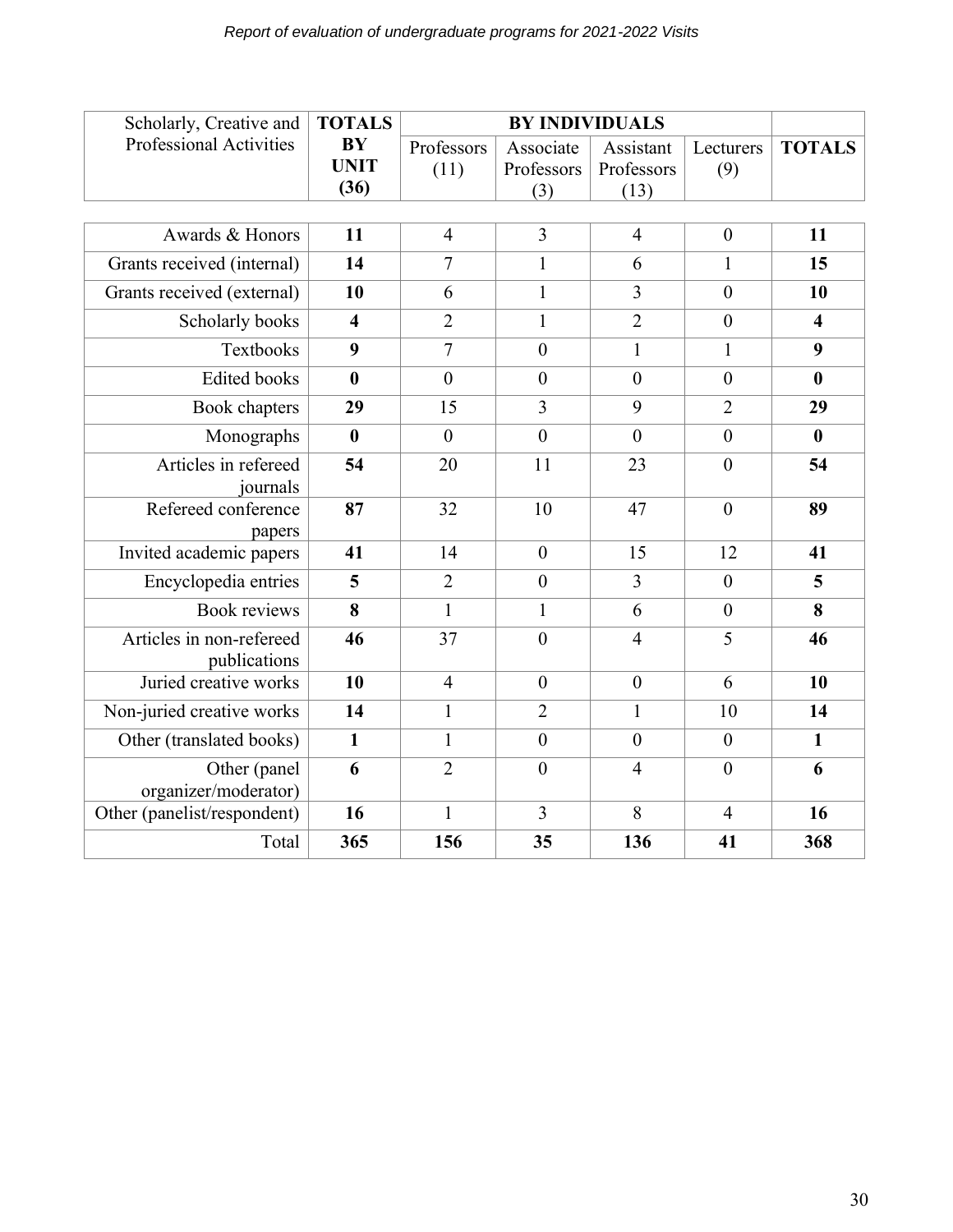#### **PART II — Standard 6: Student Services**

#### **Unit performance with regard to indicators:**

# **a). Faculty and/or professional advising staff ensure that students are aware of unit and institutional requirements for graduation and receive career and academic advising.**

Students in the department are served by the college's team of four professional academic advisers in a Student Success Center that has been revamped since the last site visit. There is one required mandatory advising and orientation session for all new students (first-year). After that orientation, students are "strongly encouraged" but not required to participate in regular advising unless they are placed on academic probation.

One faculty member has a workload release to be involved with this orientation and academic advising of incoming students. She remains a resource as the students continue their academic journey. Other faculty informally mentor students as they begin looking for professional opportunities.

Department faculty and university leadership alike agree that it would be preferable to have the funding to provide and require more support and advising. "The Student Support Centers were never resourced appropriately," one said. There is a new university-wide committee looking to make recommendations on best practices in staff advising and faculty advising.

Students say it is often difficult to get appointments for academic advising and that was particularly acute during the pandemic. But, several said, professors are "incredible with advising on classes," and also can be counted on to help with career questions, resumes and internships.

There is an online portal through which all students can track their degree progression. Roadmaps and checklists are available for each department concentration in the department office and the Student Success Center.

The department says that the method for evaluating the advising process is "evolving" but shows continued improvement. One hundred percent compliance with the 72-hour rule and graduation and retention rates that are higher in comparison to other departments and colleges, the university averages, are cited. A university-administered survey showed positive results for "advising accessibility" and "clear answers to questions." Graduation rates, touted as proof of successful advising, went down in 2020 after several years of positive improvement, likely due to the pandemic.

#### **b). Faculty are available and accessible to students.**

Full-time faculty are required to hold three office hours per week, but they and students say that they are available and accessible whenever they are needed.

Students laud their professors for giving time outside of class, caring about students' mental health, helping them win awards and for consistently going "above and beyond."

#### **c). The unit keeps students informed about the activities, requirements and policies of the unit.**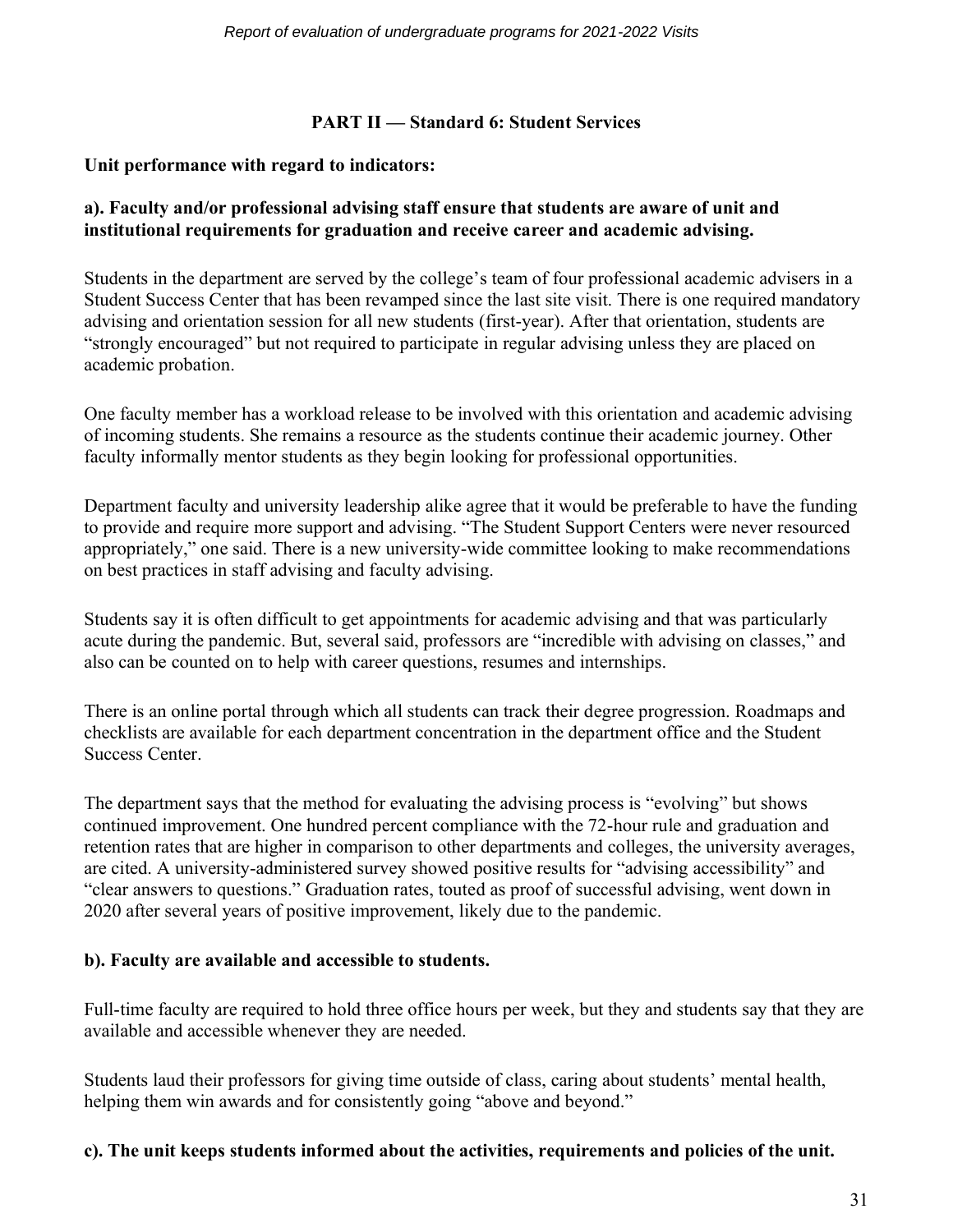The unit keeps in touch with students on social media, its website, with fliers throughout the building, on Canvas and with a twice-yearly newsletter, COMMunique.

#### **d). The unit and the institution provide students with extra-curricular activities and opportunities that are relevant to the curriculum and develop their professional as well as intellectual abilities and interests.**

The department offers multiple co-curricular and extra-curricular activities and organizations. Included are:

Daily Titan. The only collegiate daily print newspaper in the California State University System features a converged website and social media channels. Advertising and PR students support its business side while many journalism majors work there on their own time as well as through the capstone class.

Tusk Magazine. This print magazine publishes in print in late spring and online throughout the semesters, and also has active social media channels. For some students, it is their first experience with reporting and they found it challenging but useful.

COMM Week. Annual April event is a week-long series of lectures, presentations, discussions and activities, drawing dozens of media and communications professionals to campus. Students repeatedly talked about the benefits of this long-established event. They appreciate the opportunities to learn from outside experts and especially the important networking connections they are able to make.

PRactical ADvantage Communications. A student-run advertising and PR agency offering communication and branding services for local business and nonprofits.

OC News. A TV news program produced entirely by broadcast journalism students in the department. It airs twice weekly during fall and spring semesters.

Al Dia. Spanish-language news program supported by a Spanish TV News course. It airs weekly during fall and spring. Students can't say enough about the real-world experience they gain from working on this program – and about the career outcomes for graduates of it.

Ad Club. Open to all CSUF students but focused on Advertising and PR concentration students. Agency tours, portfolio workshops and networked, including an annual Creative Competition linked with COMM Week. Students love the agency tours and appreciate the pandemic pivot of bringing in topnotch guest speakers via Zoom.

Entertainment & Tourism Club. Assists students in networking with entertainment and tourism industries in Orange County and LA. Membership averages 226 students. Opportunities include TV and film shoots, industry socials and awards shows, plus networking and internships.

Kappa Tau Alpha. Students from the top 10% of their class are invited to join the honor society recognizing excellence and scholarship in mass communication.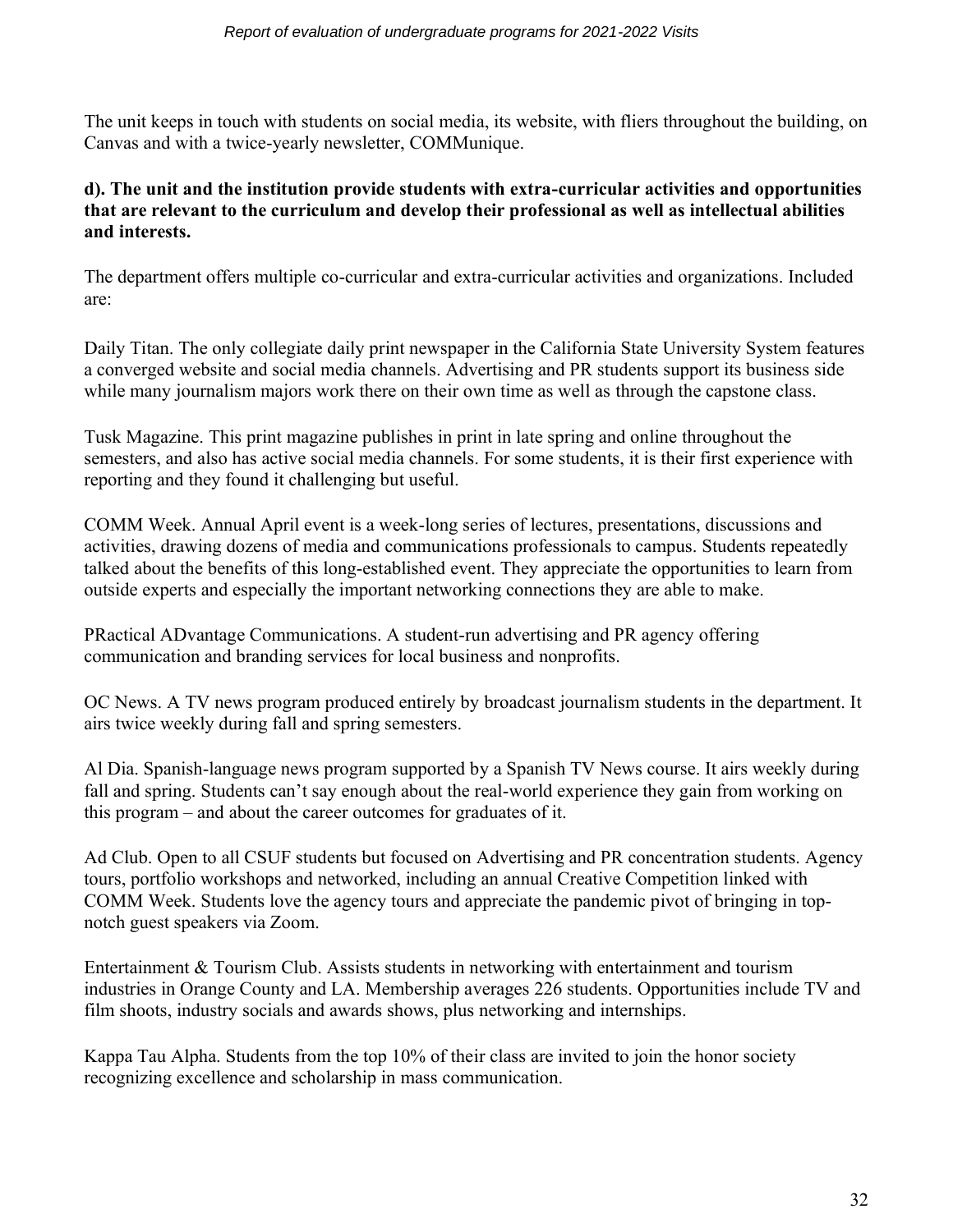Latino Communications Institute. Brings industry leaders to campus for meetings and networking. Together with the Department of Modern Languages and Literature, launched the Certificate in Spanish for Hispanic Media.

Latino Journalists of CSUF. A partnership with the California Chicano News Media Association and the National Association of Hispanic Journalists. Facilitates networking and identifies workplace opportunities.

PRSSA. More than 100 members in this chapter that identifies speakers, workships, agencies tours and reouces for members pursuing the PRSA Certificate in Principles of PR. In May 2020, student-runTitan Public Relations was one of only 30 designated as a PRSSA Nationally Affiliated Firm. The faculty adviser is passionate and the students enthusiastically affirm that their membership leads to internships and other connections.

SPJ. Membership is open to all CSUF students focused on working in journalism-related fields.

AAF Competition. American Advertising Federation National Student Advertising Competition has featured multiple district championship teams for the past two decades.

Titan Radio. CSUF's official radio station, broadcasting 24/7 with 70 student and faculty DJs. Also hosts events and manages social channels.

Titan Communications. A living-learning classroom and opportunity to work and learn abou TV and radio broadcast management in a hands-on environment. With a TV studio, control room, editing labs and more. A collaboration of the Division of IT and the College of Communications.

Student chapters of AAJA, HPRA and NABJ are recent additions. One student said the establishment of the AAJA chapter was "very meaningful, very very important – especially now."

#### **e). The accredited unit must gather, maintain and analyze enrollment, retention, graduation rates and other aggregate information for improving student services and reducing barriers to student success. The unit annually publishes retention and graduation information on its website.**

The university is responsible for collecting, maintaining and analyzing enrollment, retention and graduation rates. Department of Communications majors have better retention and graduation rates than the university as a whole. The unit publishes retention and graduation information on its website.

# **SUMMARY:**

The college and department's dedicated resources to academic advising can't stretch to required, ongoing advising for students, but the availability of drop-in and digital resources are adequate, students confirm. Students turn to faculty when they can't get advising appointments, and express satisfaction with that. Extra- and co-curricular opportunities and professional development abound and despite the constraints many students face – financial, urban commute, family commitments – they do manage to participate in large numbers and appreciate the opportunities and connections the clubs and publications offer.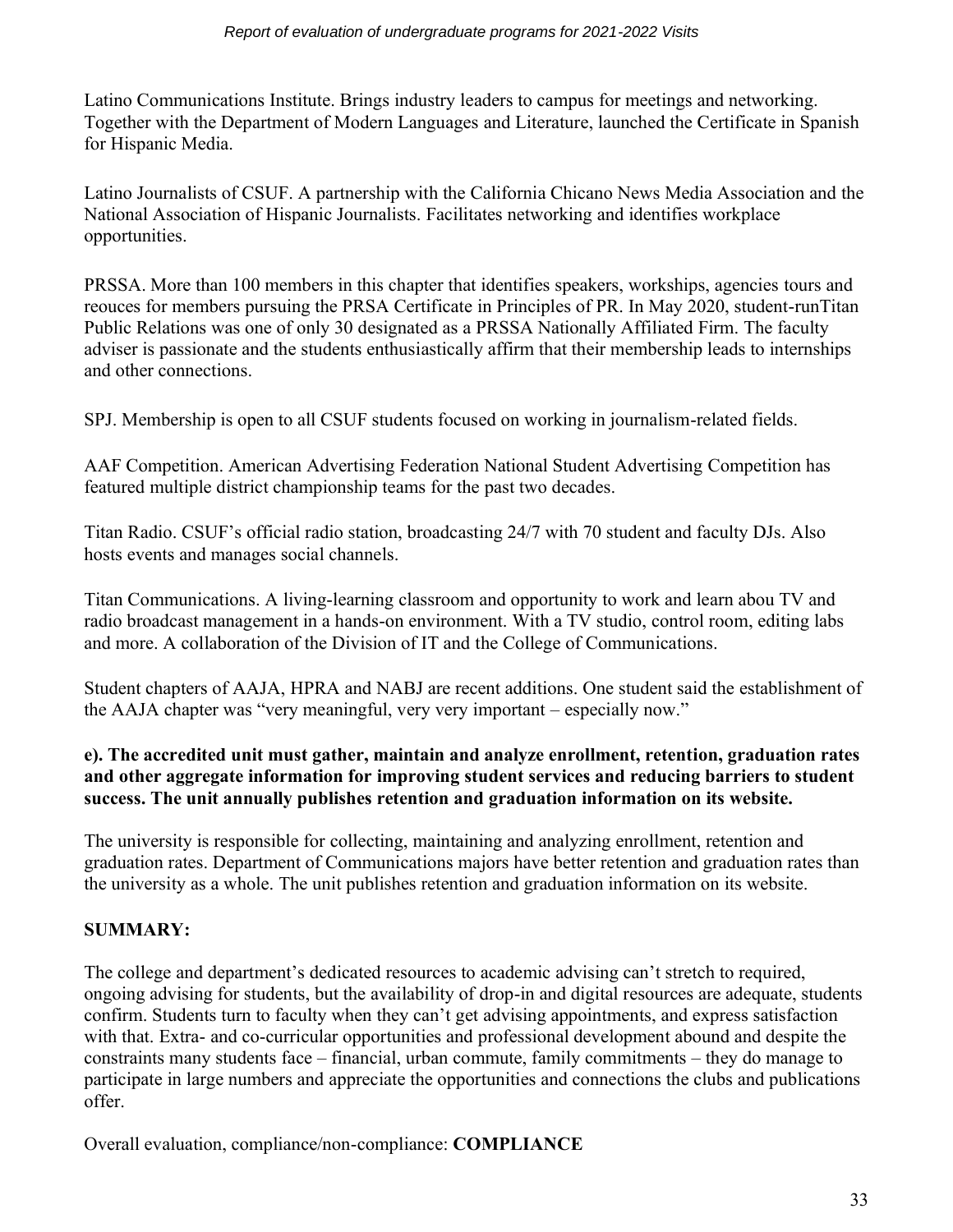# **PART II — Standard 7: Resources, Facilities and Equipment**

# **a). The unit has a detailed annual budget for the allocation of its resources that is related toits long-range, strategic plan.**

Since the last site visit, university budget planning and college leadership has been in flux. After the pivot to remote operations in March 2020, the entire campus began to plan budget reduction scenarios for FY 2020-2021, in anticipation of statewide budget cuts stemming from the pandemic. Options and strategies for budget reductions were shared in late 2020, some of which were implemented thereafter. For FY 2021-2022, the dean's office provided initial drafts of instructional and operating budgets to department chairs in spring 2021 to assist with subsequent year planning.

The unit is dependent on allocations from the College of Communications based on allocations from the university. The last review noted that "little evidence exists for a long-range, strategic budget plan for meeting the needs of the Department." This remains the case. The process was described by many as "somewhat frustrating" and "incremental."

#### **b). The resources that the institution provides are adequate to achieve the unit's mission. The resources are fair in relation to those provided other units.**

Despite the lack of long-term budget planning, and the fact that a small amount of the total budget is dedicated to equipment, the department has done a good job of improving its facilities and resources since the last visit. The unit's computer labs were refreshed with new Mac computers in 2019. The unit also refreshed its broadcast journalism studio with nearly \$100,000 of renovations and new equipment in 2021, using funds used COVID-related federal grants. The unit also supplements its annual budget through philanthropic funds, gifts and grants.

There is a feeling among faculty that, "We do very well with what we have." Some of the facilities are older and have awkward layouts, but the site team was impressed with the improvements made to the resources within those facilities since the last accreditation visit. Hardware and software are modern. Investments to allow students to succeed using the resources during remote learning have paid off and will continue to.

A particular resource strength is the studio support group at Titan Communications. Titan Communications is CSUF's digital media center, which provides students with a living, learning classroom that offers an opportunity to work and learn about television, radio, and web broadcast production in a professional hands-on environment. Since the last accreditation visit, the support group has grown from two to four people. They support broadcast classes and extra-curricular programs in their studio. They augment classroom learning by giving hands-on instruction outside of class. They are a first-rate resource.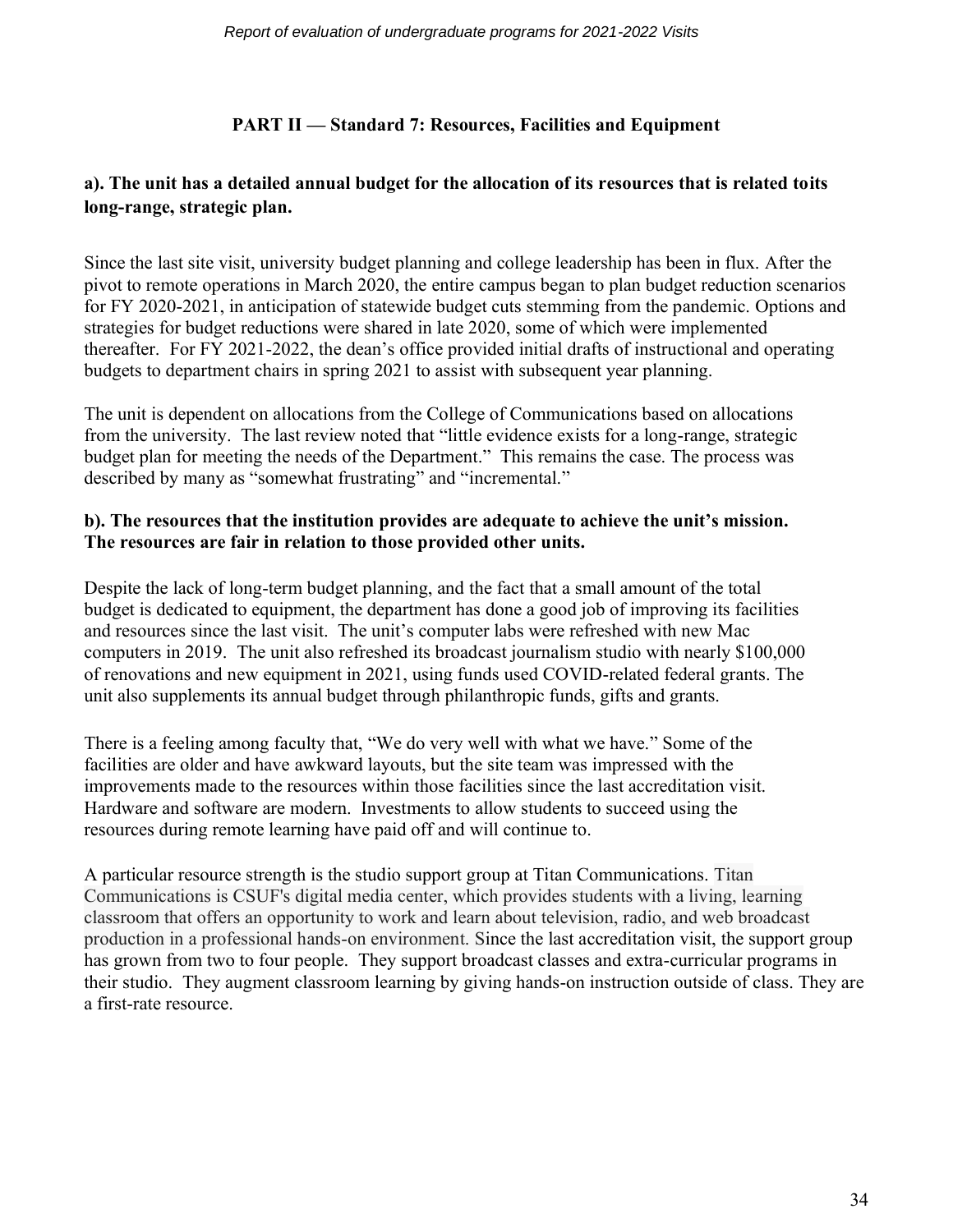#### **c). The facilities of the unit enable and promote effective scholarship, teaching and learning.**

The facilities meet the needs of students and faculty for teaching and learning.

The unit has excellent broadcast facilities, including two fully equipped studios and a control room, and an adjacent student computer lab. The department also has primary access to five recent-model Mac computer lab classrooms. These rooms have 102 workstations and are set up with the most up-to-date Apple operating systems and software.

The placement of the broadcast studio is not ideal, sitting in the basement of the main library in an awkward and somewhat outdated space. However, the unit makes the most of this space by placing useful technology everywhere and using the space they have creatively. It would be ideal to have the studio in a more modern space closer to the rest of the unit, but they are grateful for the space they have, and they make the most of it. They make sure the location does not hinder learning

Particularly impressive has been the unit's ability to allow the students to continue doing full broadcast production and editing remotely during the pandemic. Students have access to the Adobe Cloud Suite and use Zoom to work remotely. Additionally, they have developed a fully mobile production control center. The university, as a whole, has contributed by ensuring all students have access to laptops, WiFi hubs, and virtual learning tools

The production studio houses a local Univision bureau, creating exposure and opportunities for students. For example, the Univision bureau chief often serves as a guest speaker in broadcast journalism classes

The Daily Titan newspaper has its own newsroom, advertising sales office, and multimedia production room centrally located in the College Park building.

Students are very complimentary about the resources. They use words like "amazing" and "awesome." Journalism students were particularly impressed, and thankful, for being given free access to Adobe Creative Cloud. As one student put it, "We are given the software needed to propel our careers."

#### **d). The institution and the unit provide faculty and students with equipment or access to equipment to support its curriculum and the research, creative and professional activitiesof the faculty**.

The unit has invested significantly in student equipment in recent years, including the acquisition of backpack journalism kits for all students in COMM 325: Multimedia Journalism, access to mobile reporting kits for all journalism students, and higher-end cameras for students in all broadcast journalism courses. The unit now has three times the camera equipment to check out than they did at the time of the last site visit.

The need for additional physical space remains a challenge for the department. However, two department priorities were recently met: giving private offices to all full-time faculty; and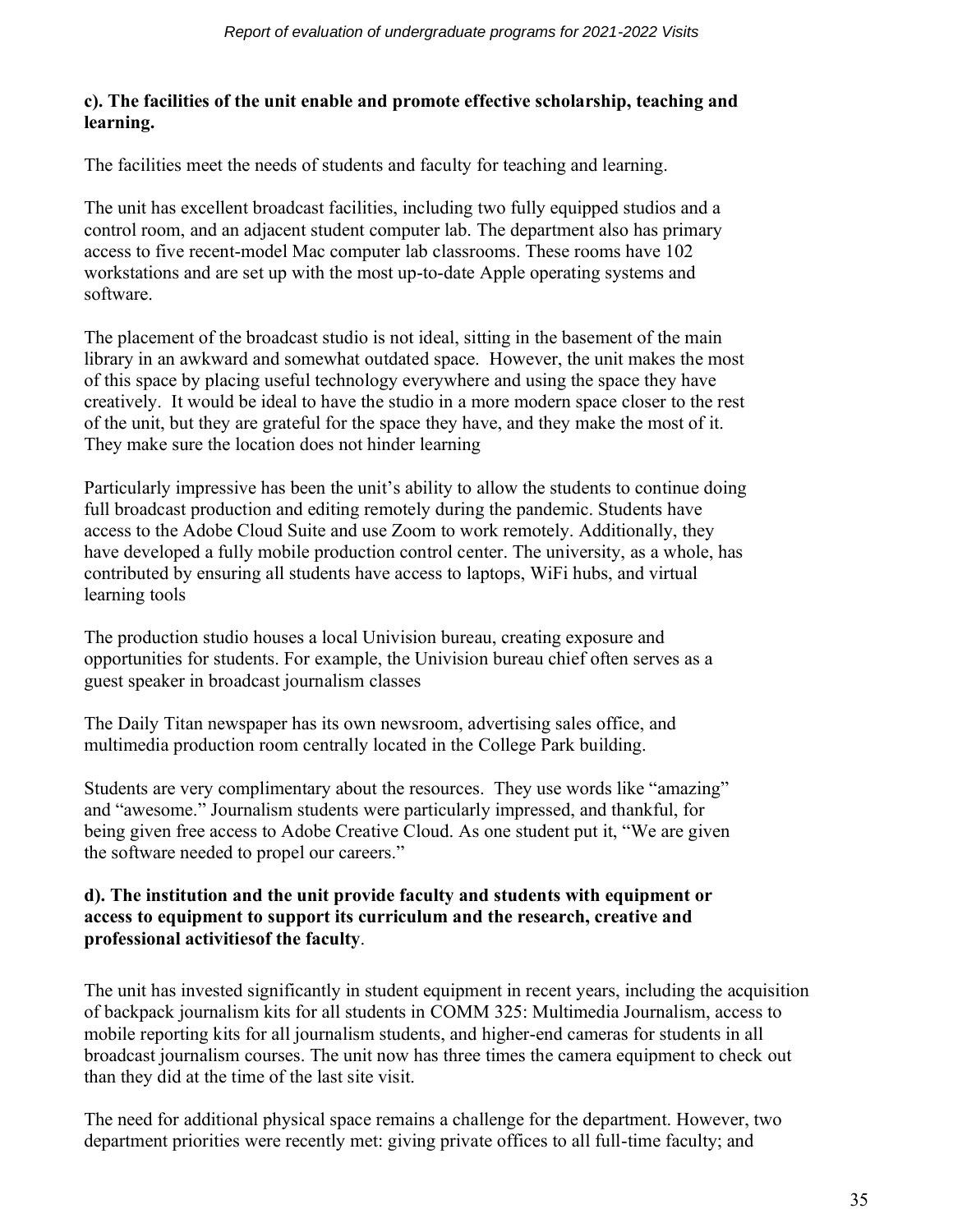relocating part-time faculty to shared space in the College Park building. Still, significant space needs remain unmet. The loss of the department space in the Irvine Center and fire-code issues in the College Park building have exacerbated space needs, particularly for the student-run advertising and PR agency, which lost its space in the Irvine Center and is yet to have a new space built to accommodate it. The unit continues to advocate for these needs, but it appears that space will continue to be an issue, both in total space and the right kind of space.

#### **e). The institution and the unit provide sufficient library and information resources to support faculty and student research and professional development.**

Faculty and students both consistently reported excellent IT support. Library support was seen as very good, although it was noted by some that the library could do a better job of having more materials in other languages, especially in Spanish, to support classes.

# **SUMMARY:**

The department has done a good job of making the most of the facilities and resources at its disposal. It has done an equally good job of updating its equipment, computers, labs, etc. Space is the biggest issue. The loss of the Irvine center and other long-term challenges with space in the College Park building means the school is constantly dealing with inadequate and awkward spaces especially for the Advertising and PR programs. Despite this issue, the department makes do with little impact on student learning, by being as creative with space as possible.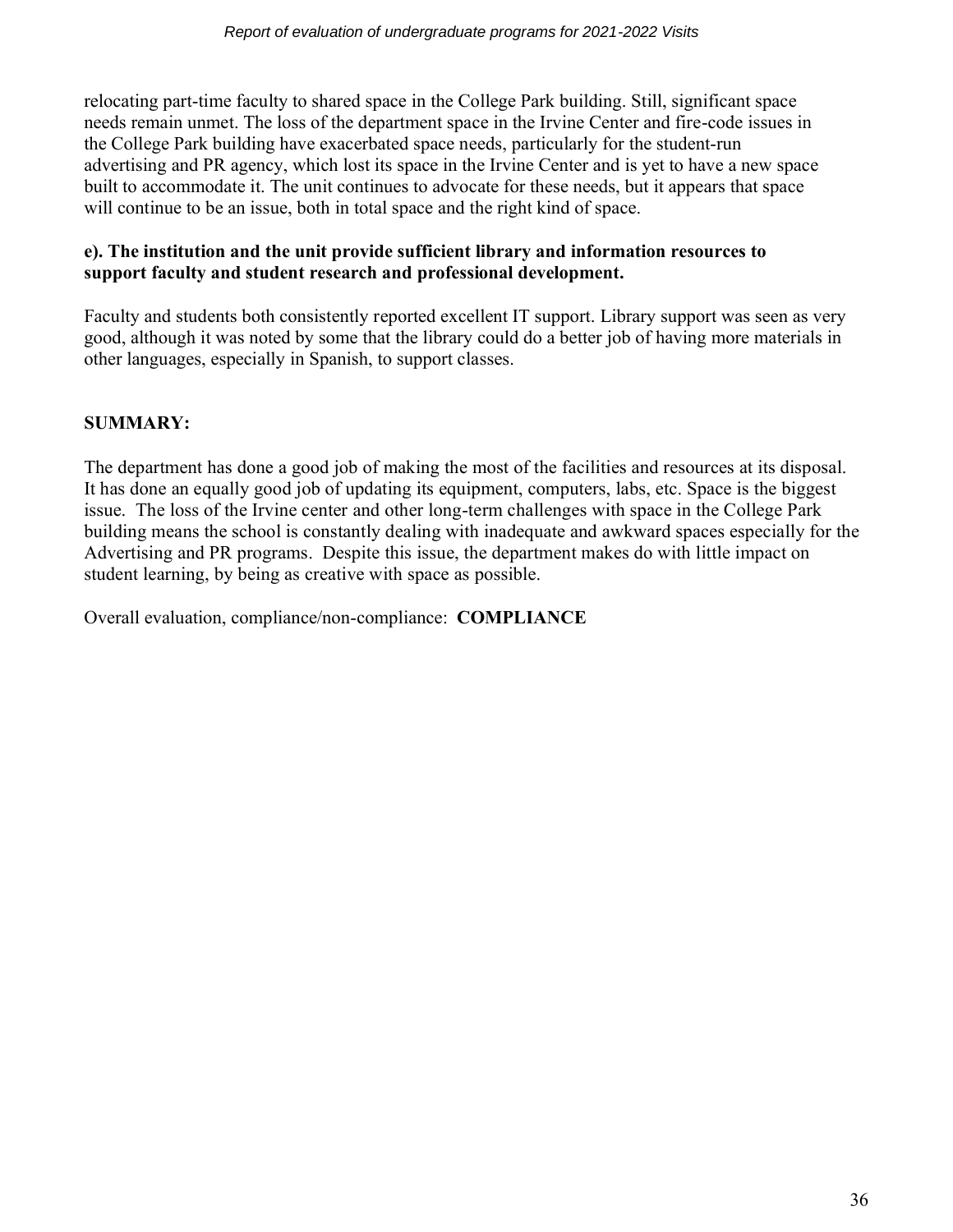#### **PART II — Standard 8: Professional and Public Service**

#### **Unit performance with regard to indicators:**

#### **a). The unit consults and communicates regularly with its alumni and is actively engaged with alumni, professionals and professional associations to keep curriculum and teaching, whether onsite or online, current and to promote the exchange of ideas.**

The unit communicates with alumni via newsletters, emails and social media feeds. It also relies on the university's Central Alumni Relations and the Division of University Advancement. Other ways of involving alumni and professionals include student clubs and organizations that bring in guest speakers and mentors, and through some faculty members. The unit's Wall of Fame recognizes distinguished alumni. In 2017, 55 members were added to celebrate the unit's 55th anniversary. Since then, two alumni have been added each year, with the exception of 2020 because of the Covid-19 pandemic.

Alumni and professionals are invited to events throughout the year that are tied to their areas of concentration and affiliations, including activities sponsored by student publication Daily Titan, the COMM Week event, and the Practical Advantage Communications Advisory Board. The unit hosts an annual Awards and Scholarships Dinner, an event attended by alumni from throughout the country. Additionally, faculty often bring in alumni and professionals from around the country as guest speakers for classes, and use alumni who are now executives or managers as capstone clients.

#### **b). The unit provides leadership in the development of high standards of professional practice through such activities as offering continuing education, promoting professional ethics, evaluating professional performance, and addressing communication issues of public consequence and concern.**

The department's marquee event is its annual COMM Week, which brings in professionals and alumni from various areas of communications. It typically features more than 50 speakers and panels who address topical and current issues within media industries. The unit also conducted a "Tuff It Out" campaign, in which more than 50 upper-division public relations students volunteered to create campaigns to help nine small businesses in greater Fullerton struggling as a result of the pandemic.

The department coordinated and hosted a weeklong conference on campus for Latin American journalists with support from InquireFirst, a nonprofit journalism advocacy group, The Latino Communications Institute and the Latino Journalists of CSUF student club.

In 2020, the College of Communications hosted two symposia in which department faculty, students and alumni participated. A student journalism symposium in February on covering the 2020 census drew dozens of students from across CSUF's campus and other four-year universities, community colleges and high schools. It attracted participants from Orange, Los Angeles and San Diego counties. In September, more than 100 college and high school students from across the state participated in the college's virtual student journalism symposium on covering the 2020 elections.

#### **c). The unit contributes to the improvement of journalism and mass communication as academic disciplines by supporting the faculty's involvement in academic associations and related activities.**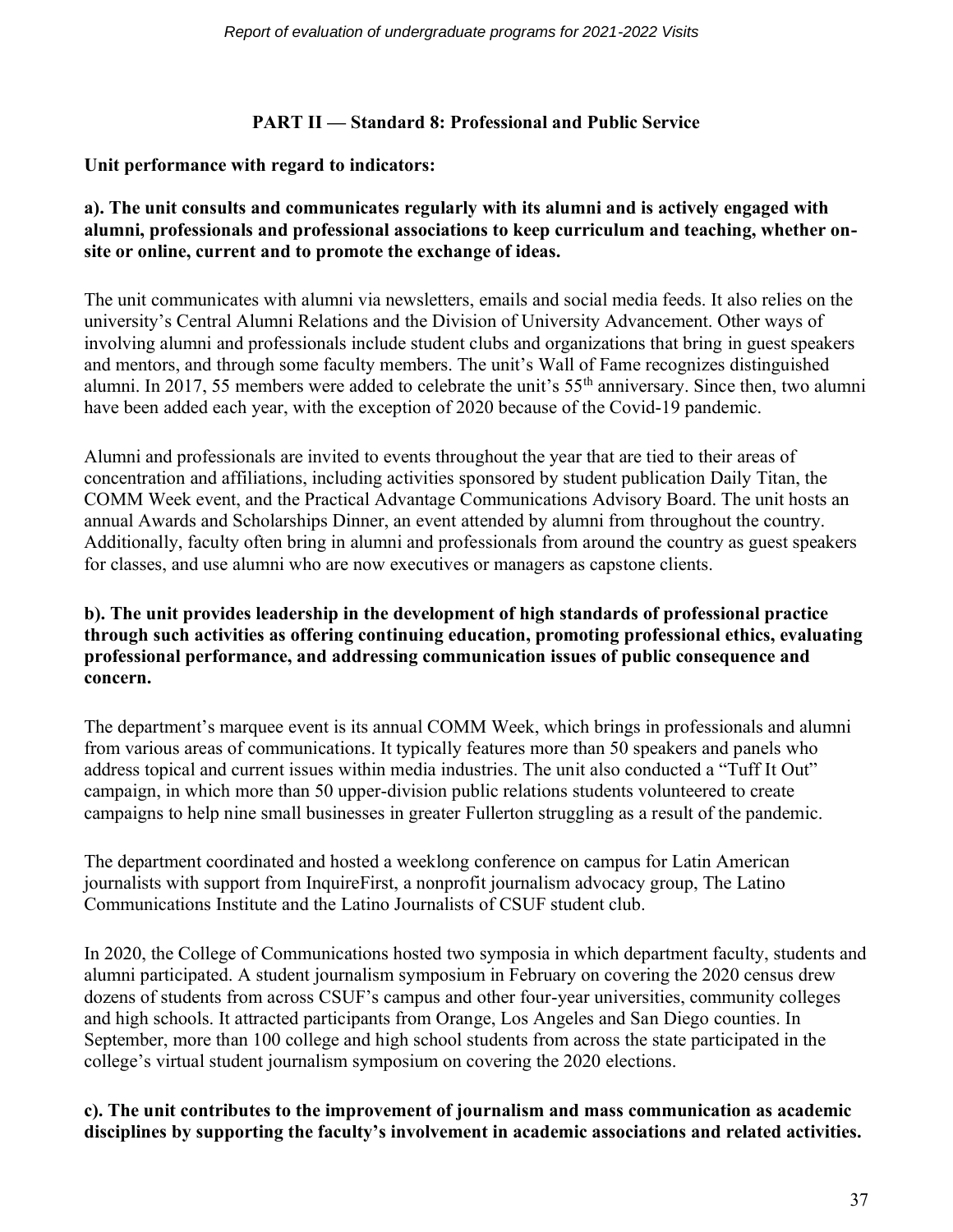Faculty are active contributors to the academic disciplines by serving as members, reviewers, judges and presenters for a variety of academic associations and related activities. A small sample includes the public relations division of the Association for Education in Journalism and Mass Communication's (AEJMC) annual conference; the National Association of Hispanic Journalists Academic Task Force; the International Communication Research Journal; the Association of Community College Board of Directors; the Manusya Journal of Humanities; the Journal of Public Relations Education, and Digital Journalism, Journalism and Mass Communication Quarterly, Journalism Studies, Public Understanding of Science, New Media and Society.

# **d). The unit contributes to its communities through unit-based service projects and events, service learning of its students and civic engagement of its faculty.**

As part of their professional training, students develop projects that serve the broader community beyond the confines of CSUF's campus. The PRSSA chapter hosted a video conference with the communications team from Disneyland Resort to discuss communications at the resort during the Covid-19 shutdown. Entertainment and Tourism Club members have volunteered at entertainment and tourism-related events, including the Petco Foundation Awards, and the Leukemia and Lymphoma Society's Light the Night walk. A number of faculty also engage in volunteer community activities, serving as members/mentors for the University of Southern California Black Alumni and INROADS, a program that helps steer students of color to college, and the Cross Cultural Research Conference planning board. One faculty member is a reserve firefighter/EMT for the Orange County Fire Authority in Silverado.

#### **e). The unit supports scholastic journalism through such activities as faculty workshops, visiting lectures and critiques of student work.**

Faculty have served as contest judges for the Orange County Journalism Education Association and the Southern California Journalism Association. The department chair served as a keynote speaker at the latter's "Wake-up Call" virtual conference in September 2021, which involved 110 students from 23 area high schools.

Many of the unit's students are community college transfers and it has had a longstanding relationship with the Journalism Association of Community Colleges (JACC). Faculty are regular speakers and presenters at JACC's annual conferences and the unit hosts the fall convention for Southern California community college journalism students. Faculty, students and alumni also participated in two student journalism symposia in 2020 and sponsored by the College of Communications, one focused on covering the 2020 census and the other on covering the 2020 elections at the local, regional and national levels.

# **SUMMARY:**

The unit has a wide-ranging practice of supporting the profession, student activities, academic disciplines and community outreach in Fullerton, elsewhere in Orange County and the state.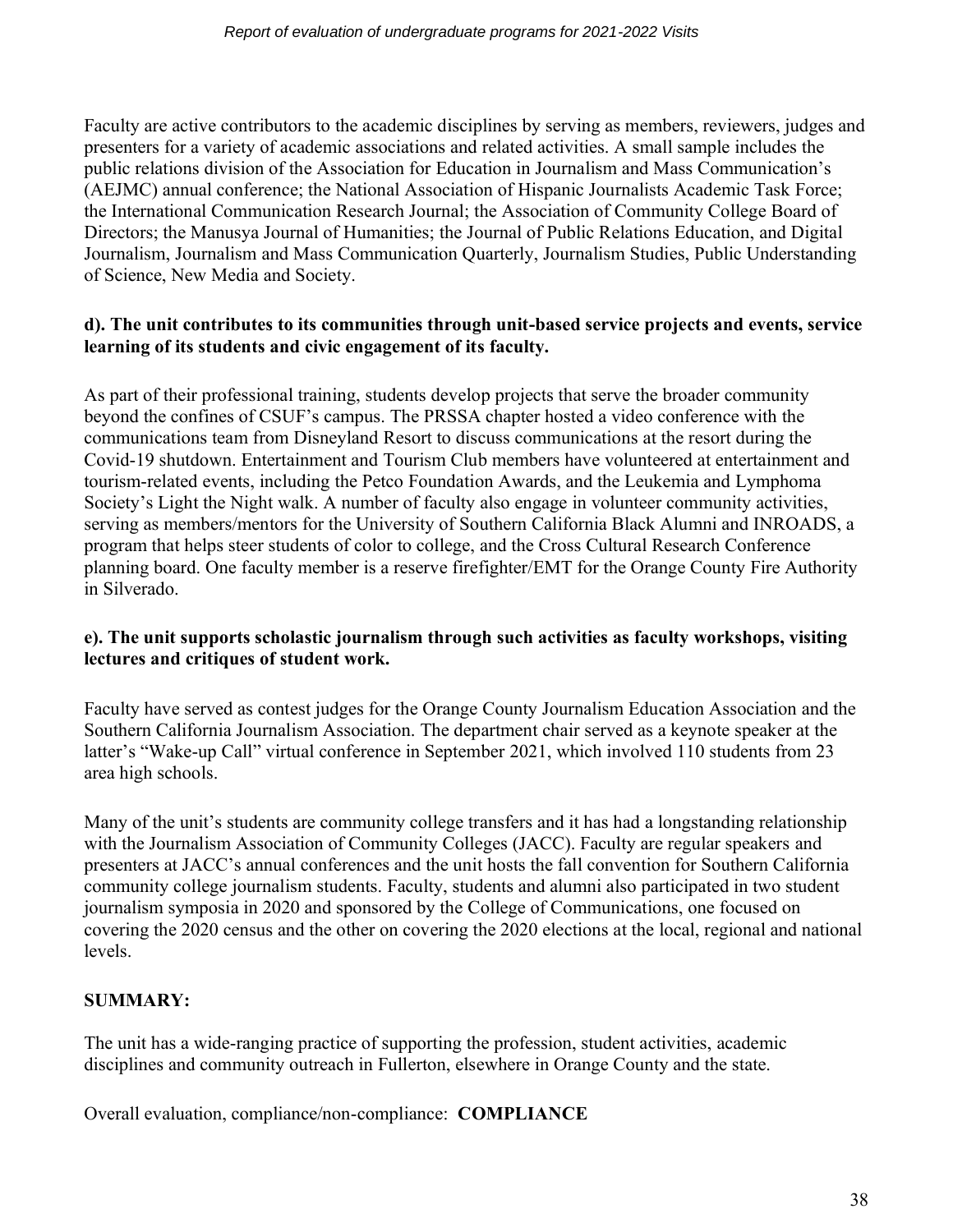# **PART II — Standard 9: Assessment of Learning Outcomes**

#### **a). The unit defines the goals for learning that students must achieve, including the "Professional Values and Competencies" of the Council.**

The department has a comprehensive set of goals for student learning. All learning goals have been mapped against each other to ensure they are achieved. They include university-wide student learning goals, the ACEJMC professional values and competencies, the Department of Communications program learning outcomes (PLOs), and the learning outcomes for each concentration.

Specifically, ACEJMC's professional values and competencies are at the core of the assessment process. It is expected that each undergraduate will be prepared with the concepts and skills needed to assume an entry-level position in the communication professions. The undergraduate curriculum emphasizes the reality that communication professions are constantly evolving, and that concepts and technical skills needed to be successful are always in flux.

#### **b). The unit has a written assessment plan that uses multiple direct and indirect measuresto assess student learning.**

The department has a detailed assessment plan. The assessment plan is overseen by a faculty Assessment Coordinator and the department's Undergraduate Curriculum and Assessment Committee.

Since the last site visit, the plan has been subject to multiple changes and improvements. A significant amount of work has been done to improve the reporting of results. The department's assessment coordinator thoroughly documents the process and communicates the results of assessment comprehensively to all faculty on a regular basis. Faculty regularly discuss actions to be taken to improve classes and curriculum.

The department's assessment plan has multiple direct and indirect measures to assess student learning.

There are multiple direct measures, across multiple courses, to create direct measures for each of the Department's PLOs. They include: 1) multiple pre-post exams (which have clear benchmarks for the number of students taking the exams and scores to be achieved); 2) capstone project reviews (including professional review); 3) digital portfolio reviews (for all capstone students); 4) reviews of student writing and creative samples in multiple courses (sometimes including professionals); 5) internship work samples (for 100% of students); and 6) internship employer surveys (for  $100\%$  of students).

Indirect measures include: 1) an undergraduate exit survey; 2) tracking and reflective analysis of student participation in co-curricular activities (with a goal of at least 100 reports of co-curricular activity per year); 3) student award monitoring. Student media, including the *Daily Titan*, *Tusk* magazine, and *Al Día*, have won more than 200 awards during this review period from regional, state and national student media organizations.

In addition, the department has been proactive in surveying students and faculty to help identify learning and engagement impacts caused by the need to go 100% online for learning beginning in March 2020.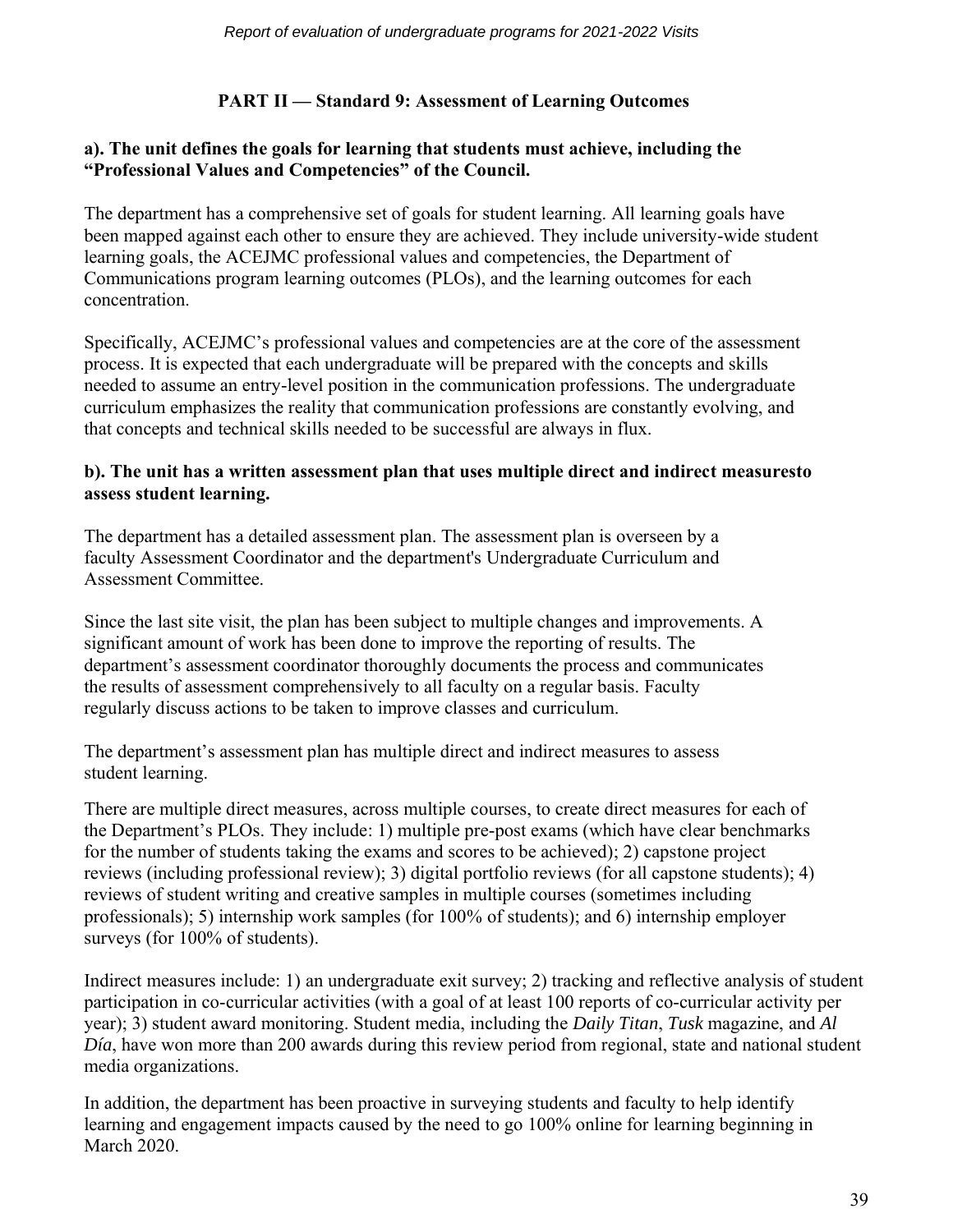The department has had an infusion of new faculty since the last accreditation visit. New faculty have embraced assessment.

The direct assessment tools being used by the department have improved assessment tools and outcomes, but may be a bit cumbersome (e.g., multiple pre-post exams). There is nothing wrong with what the unit is doing (at all), but it might be streamlined with equal effect. Of note, the university has a new Assessment Office and Associate Vice President of Assessment. These resources might be quite helpful in improving or streamlining assessment going forward should the Department tap into them.

#### **c). The unit collects and reports data from its assessment activities and applies the data to improve curriculum and instruction.**

The Department's gathering and review process is comprehensive. A yearly assessment report is compiled, which is effectively a status report of where various assessment efforts stand. Faculty consistently said that assessment results were regularly reported to the faculty and discussed.

The Department was found out of compliance on this standard on the last two site visits. The 2014-2015 site team report noted that "faculty did not have the evidence needed to have meaningful conversations about how to improve student learning." It also noted that "evidence and interviews indicate little faculty support for an assessment program." These issues have clearly been remedied.

The previous report also noted: "We found no evidence that the faculty ever had substantive discussions on the limited assessment data gathered…thus no evidence of closing the loop." Since the last study, the program has focused on "closing the loop." There is significant evidence of this. At a macro level, many of the department's curriculum reforms since the last review have been the result of closing-the-loop discussions based on data from the assessment process.

Specific program modifications and improvements based on assessment include:

- 1) Adoption of digital skills learning outcomes for all majors and creation of a digital skills learning matrix identifying courses that will prioritize specific digital skills learning outcomes, as a result of assessment showing some students lacked sufficient digital skills instruction.
- 2) Expansion of the major from 36 to 39 units with the addition of a new required digital skills course and adding a required e-Portfolio assessment in all capstone courses
- 3) Launching new certificate programs in areas of specialized study (including digital media, radio/audio, photocommunications, and Spanish-language media), creating 14 new courses and revising more than 30 existing courses as a result of identification of student learning gaps and to address professional and curriculum needs.

Examples of decisions made to modify or improve core courses based on assessment results include changes to COMM 101: Writing for Mass Media (instructors met and agreed on different ways to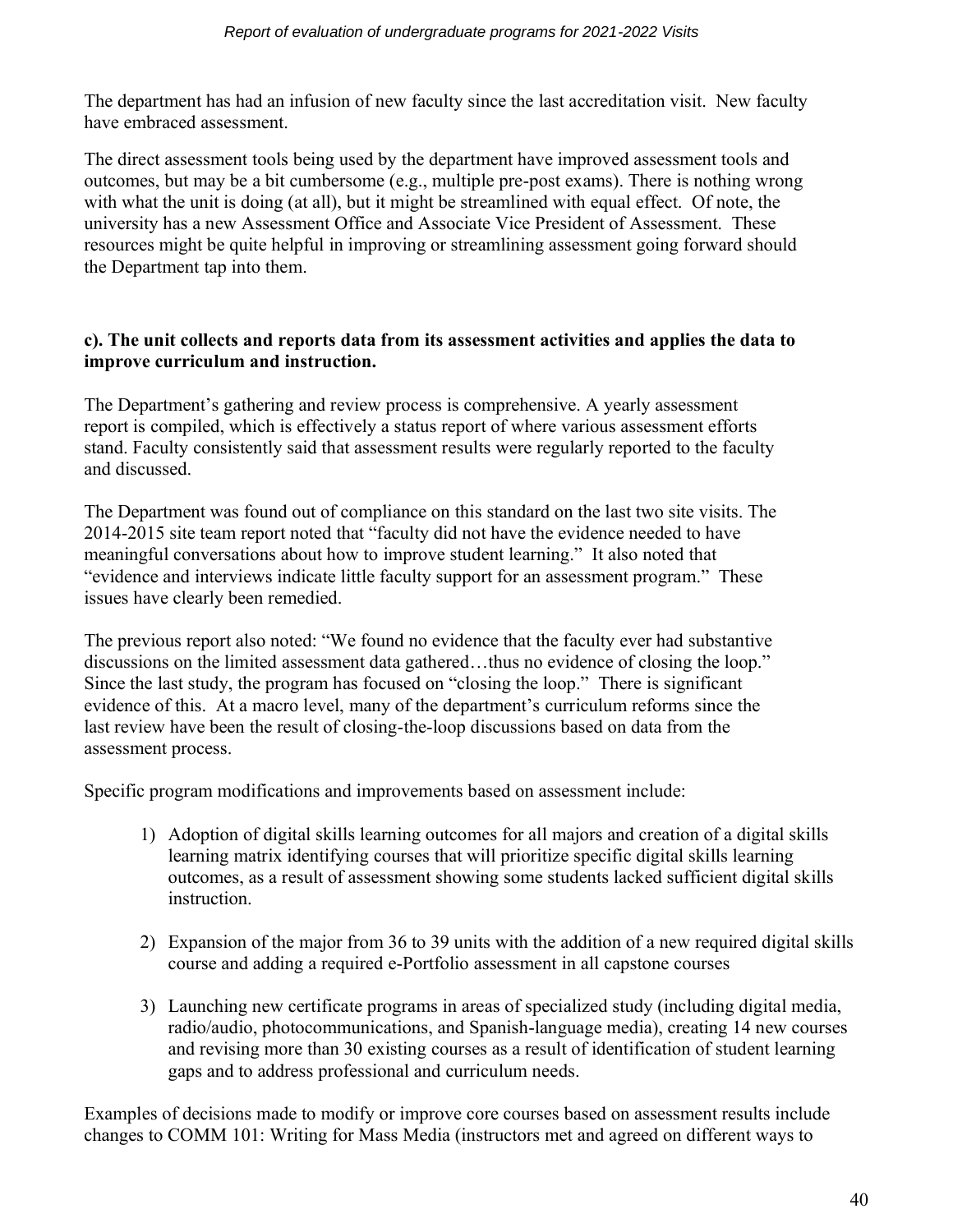introduce the assignment and model examples of key elements, including lead writing, quote formatting, and visual language), and changes to COMM 317 (the course was revamped and required for all Communications majors as a result of substantive discussions based on assessment results about digital skills instruction across the curriculum).

One of the greatest strengths of the assessment process is the department's excellent internship program, COMM 495, in which direct assessment is embedded, enabling students to know if what they learned will actually help them in the real world

### **d). The unit maintains contact with the alumni to assess these experiences in the professionsand to provide suggestions for improving curriculum and instruction.**

The unit has increased communication to alumni and other external partners through a twice-yearly *COMMuniqué* newsletter and through social media. The unit has documented extensive involvement of alumni through its signature programs and student clubs, including but not limited to PRactical ADvantage Communications, Ad Club, Daily Titan, and COMM Week (for the complete list, please see Standard 6, Student Services). Alumni have been engaged in assessment of student work. And the department revitalized its Alumni Wall of Fame by inducting 55 new inductees in 2017 as part of the department's 55th anniversary celebration, as well as continuing to add new members each year since.

The department uses informal means to track graduates, and some interact with the department as guest speakers or through professional organizations. According to the previous site report, the university conducted a survey of all Cal State Fullerton alumni in 2012, to determine perceptions of their undergraduate experience; nothing was ultimately reported from the survey This is a potential opportunity going forward.

# **e). The unit includes members of journalism and mass communication professions in its assessment process.**

The unit involves professionals in various parts of its assessment process. Most notably, professionals are involved in capstone assessment, looking at campaign books and journalistic work product. All students are required to complete an internship. Organizations hosting CSUF interns are required to sign a *[Learning Activity Placement Agreement](https://www.dropbox.com/s/j1m57w3df59ltvm/Learning_Agreement_SAMPLE.pdf?dl=0)* . The first responsibility outlined in the *LAPA* is: "Identify the student's supervisor. The supervisor agrees to meet with the student regularly to facilitate the student's learning experience, provide support, review progress on assigned tasks…and give feedback." The internship program leverages professionals and the support and feedback is used to continue to improve the program.

# **SUMMARY:**

The department has taken deficiencies in assessment from previous reports seriously and the improvements are significant. Assessment is working to produce data that influences curriculum and course improvements. It may be worth considering the entirety of the measures and streamlining them to be even more impactful and effective.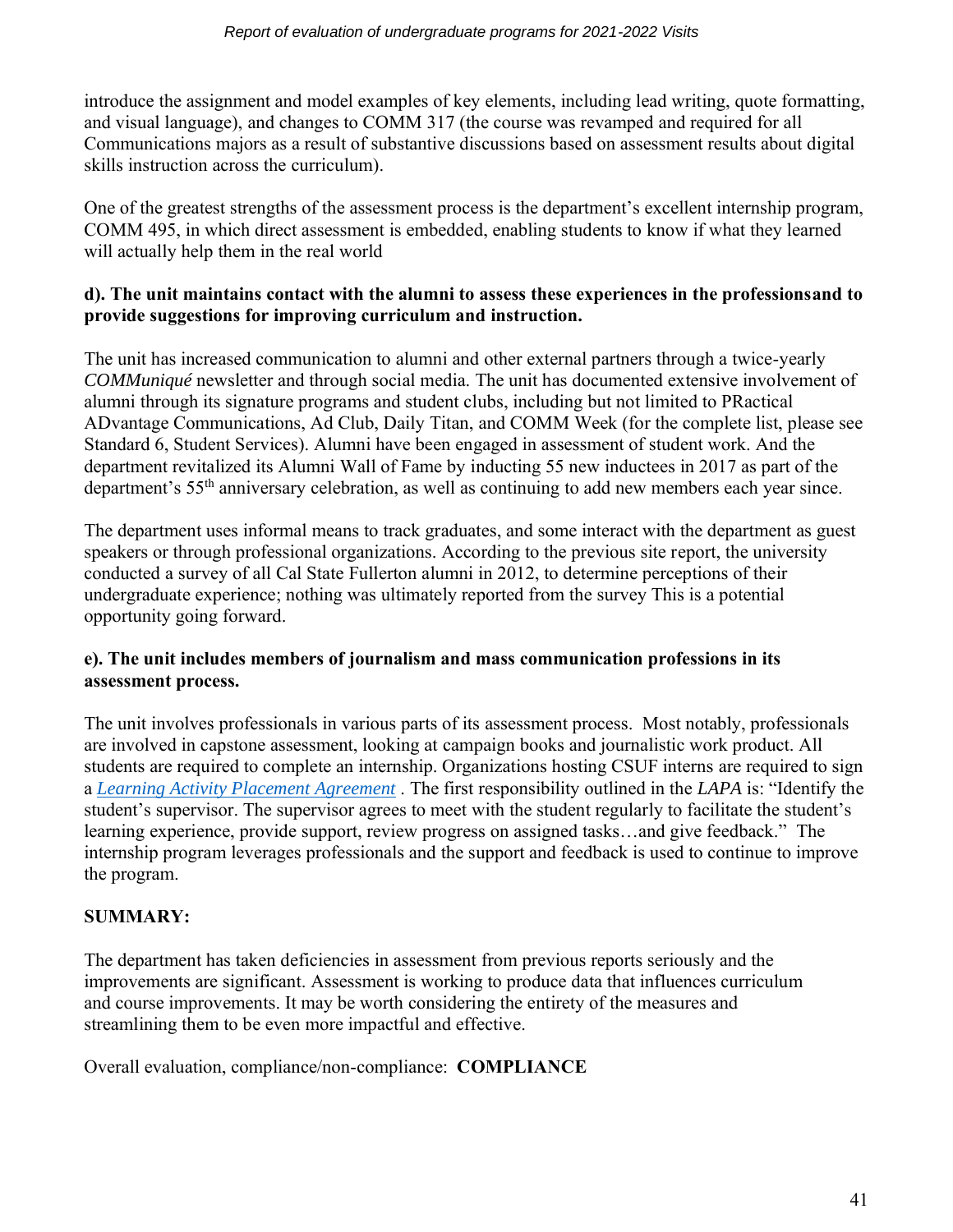# **PART III: Summary by site visit team**

#### **1) Summarize the strengths and weaknesses of the unit.**

Strengths:

- A dynamic and inclusive department chair who has the appreciation and confidence of the faculty, staff and administration.
- A motivated student body of extraordinary diversity who "show up to learn."
- A student-focused diverse faculty who are supportive and respectful of each other.
- Strong independent student media and multiple other extracurricular activities that give students experience and networking opportunities.
- Its location in the second-largest media market provides both a pool of experts and job opportunities for students.
- Retention and graduation rates higher than the university's average.

Weaknesses:

- Academic advising that is not required and under-resourced, requiring faculty to pick up the slack.
- Facilities that, while up to date, are awkwardly located and constructed.
- No clear long-term or strategic budgeting for the needs of the department.
- A heavy teaching load with reduced opportunities for course release and sabbatical.
- One university admissions standard limits the department's ability to address declining enrollment in an environment in which university enrollment is increasing, and resources for the department are based on "butts in seats."

# **2) List the standards with which the unit is not in compliance.**

 $N/A$ 

**3) Summarize the problems or deficiencies that should be addressed before the next evaluation (i.e., related to non-compliance with standards).**   $N/A$ 

**4) In the case of a recommendation for provisional accreditation, list the deficiencies that should be addressed before the provisional status can be removed.** n/a

**5) In the case of a recommendation for denial of accreditation, clearly and fully explain the reasons that led to the recommendation.**  $N/A$ 

**6) If the unit was previously accredited, summarize the significant deficiencies noted in the previous report and the actions taken to correct them. If the unit was in noncompliance in the same standard(s) on the previous two visits, identify the standard(s) and the problems noted. Explain actions taken to correct the problems.** 

Deficiency noted: A faculty with dysfunctional tendencies that harm collaborative efforts such as assessment.

Actions taken: The department chair has filled 18 faculty positions since the last site team visit. Under his inclusive and caring leadership, the resulting team is remarkably collegial and collaborative.